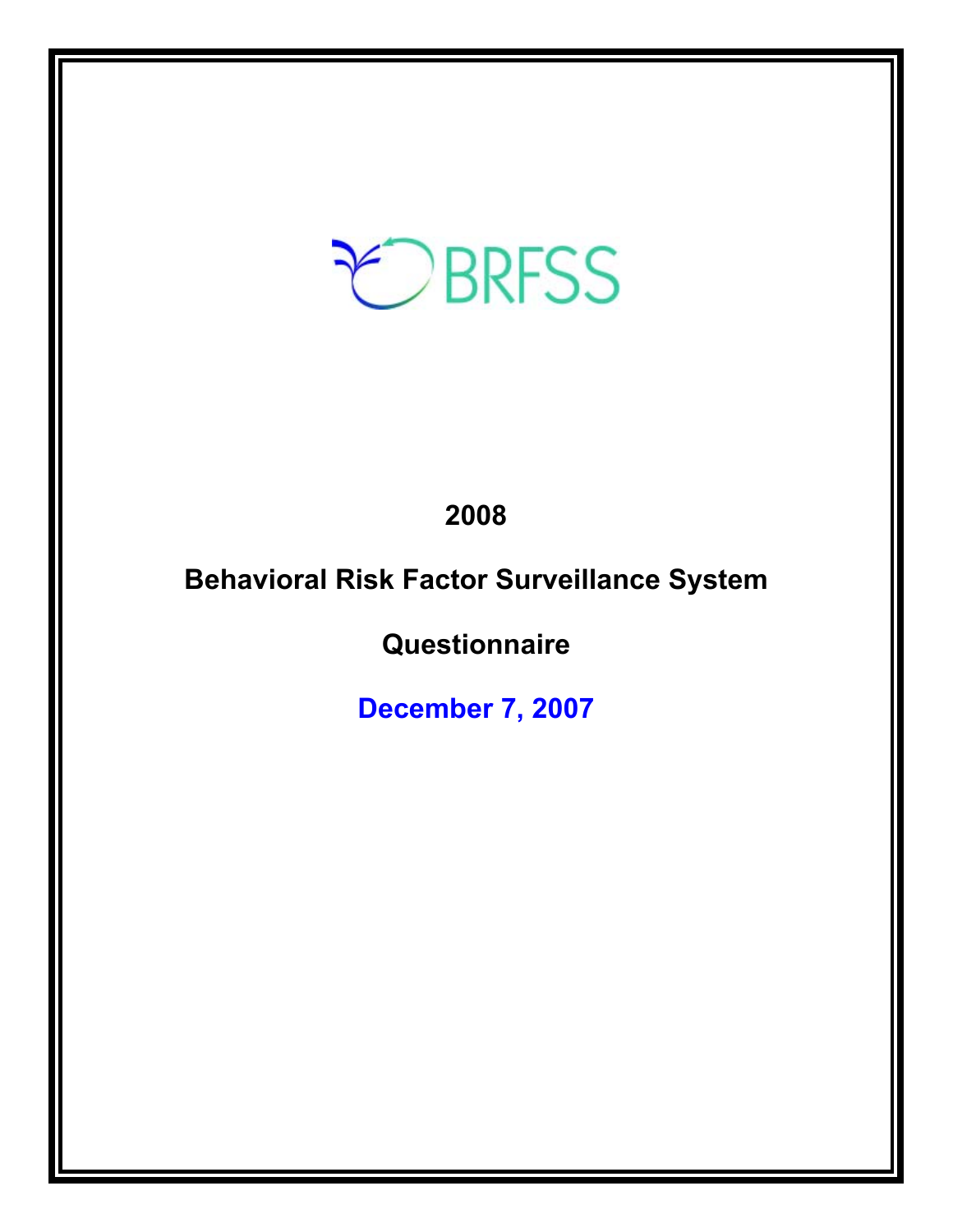

### **Behavioral Risk Factor Surveillance System** 2008 Questionnaire

### **Table of Contents**

| Module 4: Visual Impairment and Access to Eye Care  Errorl Bookmark not defined. |  |
|----------------------------------------------------------------------------------|--|
|                                                                                  |  |
|                                                                                  |  |
|                                                                                  |  |
| Module 8: Secondhand Smoke I ……………………………………………………Errorl Bookmark not defined.    |  |
|                                                                                  |  |
|                                                                                  |  |
|                                                                                  |  |
|                                                                                  |  |
|                                                                                  |  |
|                                                                                  |  |
|                                                                                  |  |
|                                                                                  |  |
|                                                                                  |  |
|                                                                                  |  |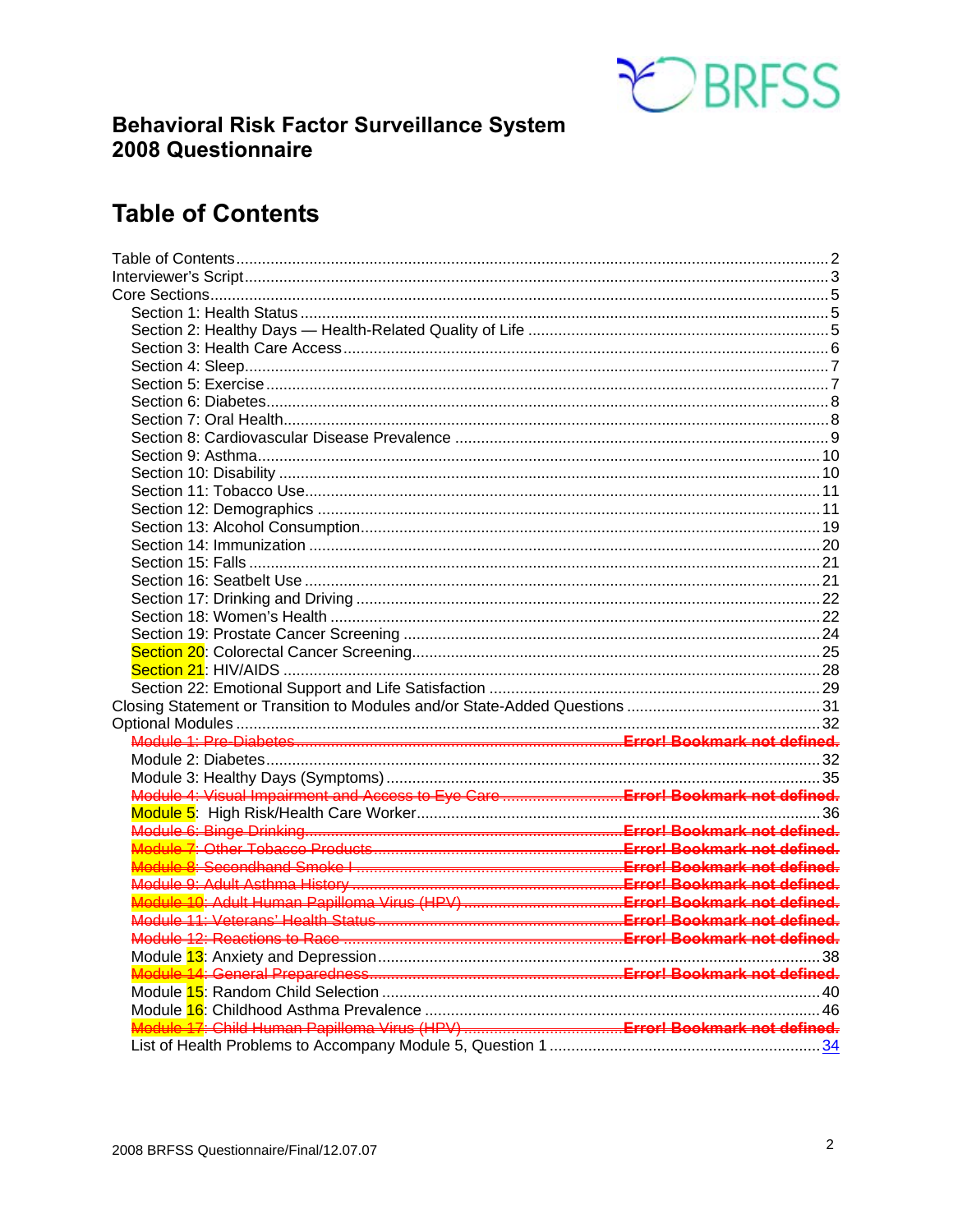

### **Interviewer's Script**

HELLO, I am calling for the **(health department)** . My name is **(name)** Ne are gathering information about the health of **(state)** residents. This project is conducted by the health department with assistance from the Centers for Disease Control and Prevention. Your telephone number has been chosen randomly, and I would like to ask some questions about health and health practices.

### Is this **(phone number)** ?

**If "no,"** 

 Thank you very much, but I seem to have dialed the wrong number. It's possible that your number may be called at a later time. **STOP**

Is this a private residence in **(state)** ?  **If "no,"**

Thank you very much, but we are only interviewing private residences. **STOP**

Is this a cellular telephone?

### **[Read only if necessary: "By cellular telephone we mean a telephone that is mobile and usable outside of your neighborhood."**

### **If "yes,"**

Thank you very much, but we are only interviewing land line telephones and private residences. **STOP** 

I need to randomly select one adult who lives in your household to be interviewed. How many members of your household, including yourself, are 18 years of age or older?

- Number of adults
- **If "1,"**  Are you the adult?
- **If "yes,"**  Then you are the person I need to speak with. Enter 1 man or 1 woman below (Ask gender if necessary). **Go to page 5.**

 **If "no,"**  Is the adult a man or a woman? Enter 1 man or 1 woman below. May I speak with **[fill in (him/her) from previous question]**? **Go to "correct respondent" on the next page.**

How many of these adults are men and how many are women?

- Number of men
- Number of women

The person in your household that I need to speak with is .......................

### **If "you," go to page 4**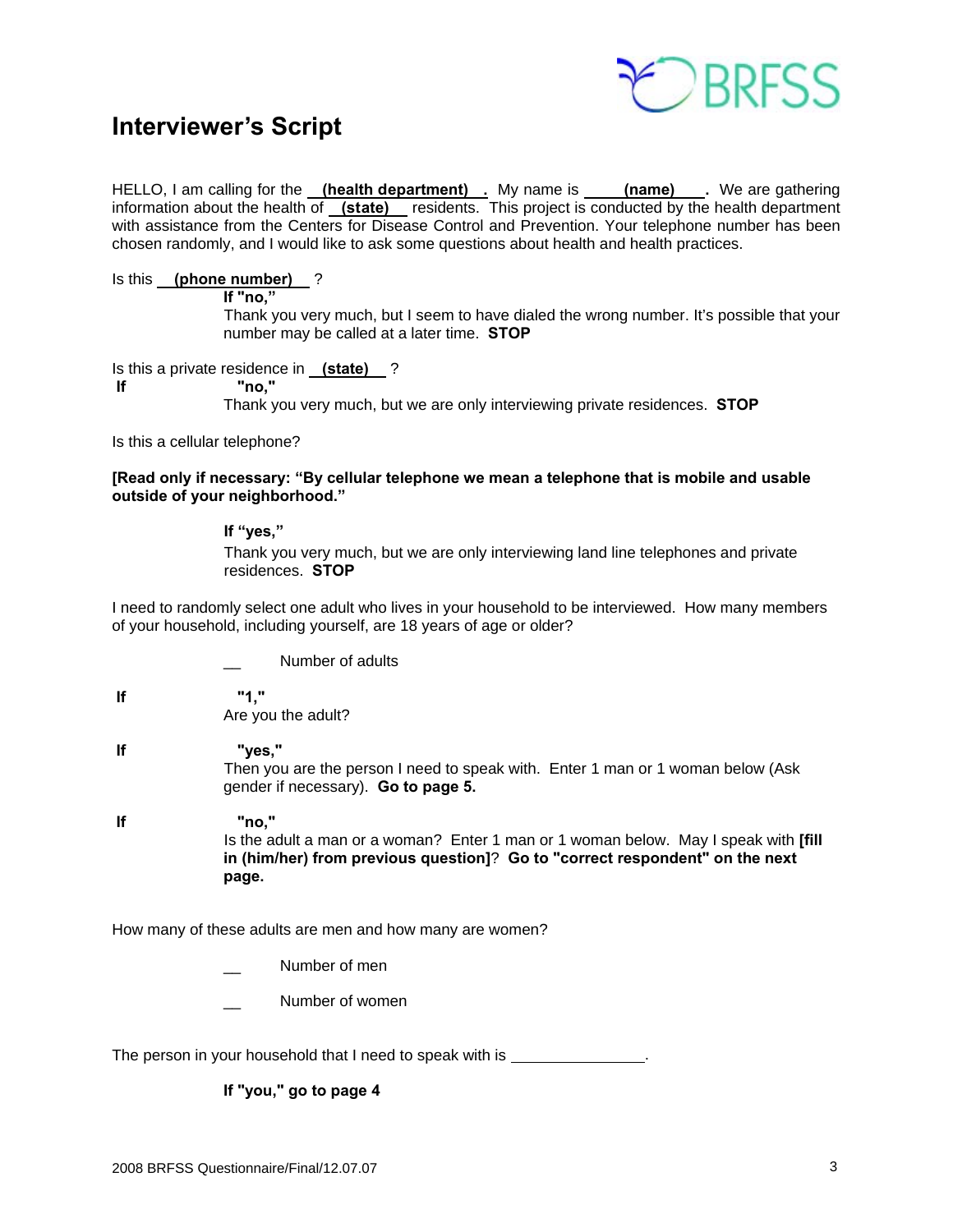

### **To the correct respondent:**

HELLO, I am calling for the **(health department)** . My name is **(name)** . We are gathering information about the health of **(state)** residents. This project is conducted by the health department with assistance from the Centers for Disease Control and Prevention. Your telephone number has been chosen randomly, and I would like to ask some questions about health and health practices.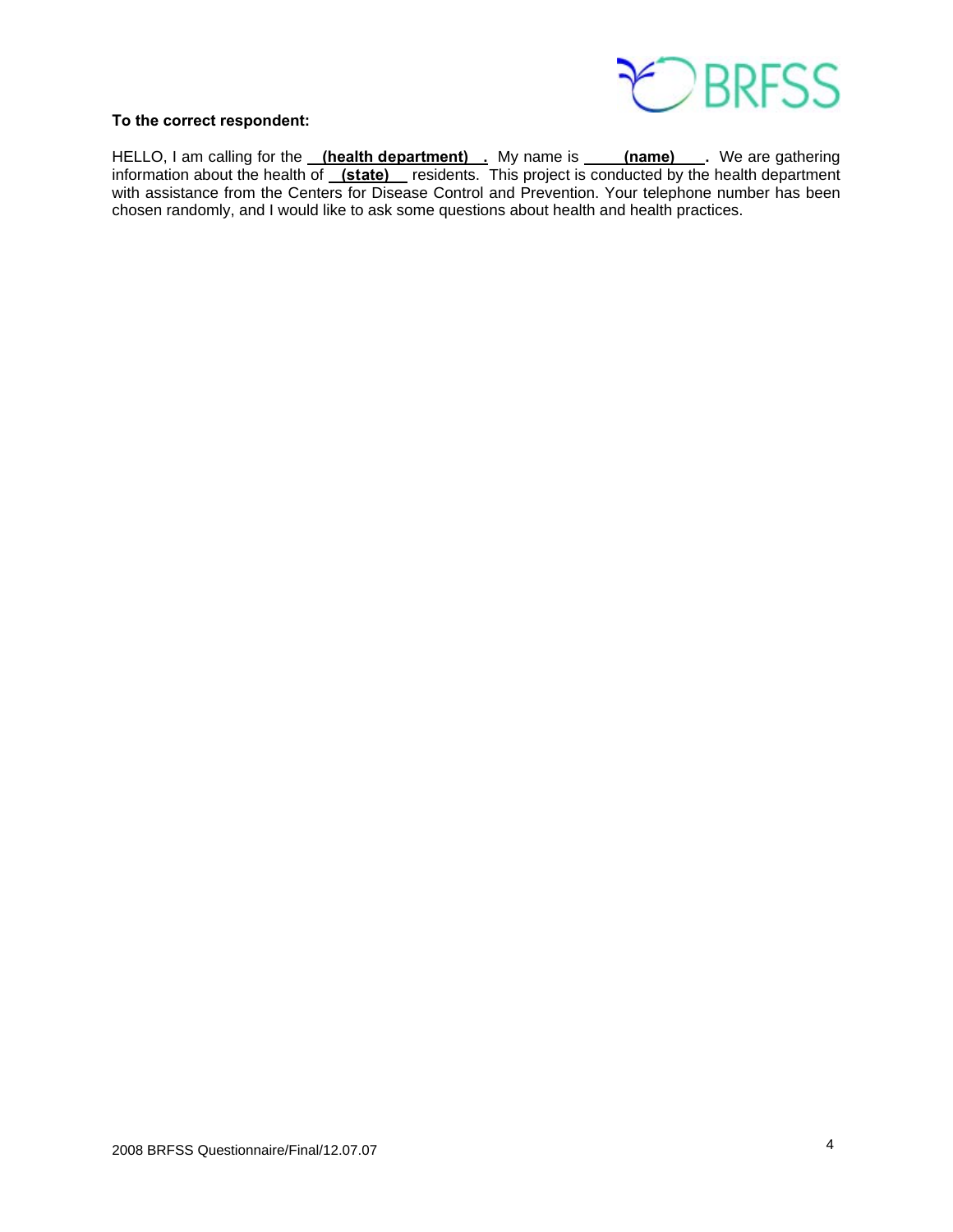

### **Core Sections**

I will not ask for your name, address, or other personal information that can identify you. You do not have to answer any question you do not want to, and you can end the interview at any time. Any information you give me will be confidential. If you have any questions about this survey, please call **(give appropriate state telephone number)**.

### Section 1: Health Status

| 1.1           |                                      | Would you say that in general your health is- |      |
|---------------|--------------------------------------|-----------------------------------------------|------|
| <b>Please</b> |                                      | read:                                         | (73) |
|               | 1<br>$\frac{2}{3}$<br>$\overline{4}$ | Excellent<br>Very good<br>Good<br>Fair        |      |
|               | Or                                   |                                               |      |
|               | 5                                    | Poor                                          |      |
|               |                                      | Do not read:                                  |      |
|               | 7<br>9                               | Don't know / Not sure<br>Refused              |      |

### Section 2: Healthy Days — Health-Related Quality of Life

**2.1** Now thinking about your physical health, which includes physical illness and injury, for how many days during the past 30 days was your physical health not good?

 $(74-75)$ 

- $\frac{1}{8}$   $\frac{1}{8}$  Number of days
- None
- 7 7 Don't know / Not sure<br>9 9 Refused
- **Refused**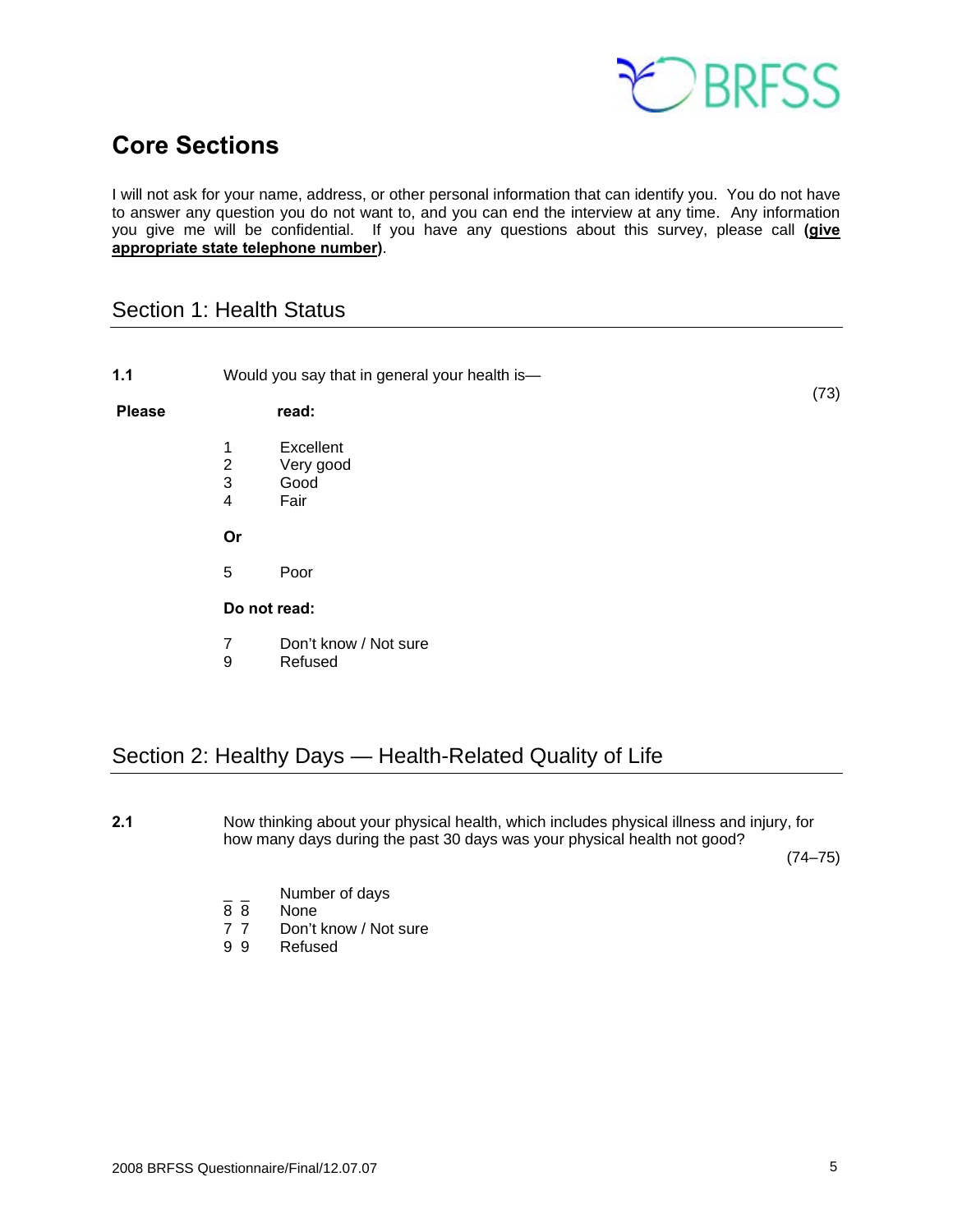

**2.2** Now thinking about your mental health, which includes stress, depression, and problems with emotions, for how many days during the past 30 days was your mental health not good?

 $(76 - 77)$ 

- $\frac{1}{8}$   $\frac{1}{8}$  Number of days
	- None *If Q2.1 and Q2.2 = 88 (None), go to next section]*
- 
- 7 7 Don't know / Not sure
- 9 9 Refused
- **2.3** During the past 30 days, for about how many days did poor physical or mental health keep you from doing your usual activities, such as self-care, work, or recreation?

 $(78-79)$ 

- Number of days
- 8 8 None
- 7 7 Don't know / Not sure
- 9 9 Refused

### Section 3: Health Care Access

**3.1** Do you have any kind of health care coverage, including health insurance, prepaid plans such as HMOs, or government plans such as Medicare?

(80)

- 
- 1 Yes<br>2 No 2 No
	- 7 Don't know / Not sure<br>9 Refused
	- **Refused**
- **3.2** Do you have one person you think of as your personal doctor or health care provider?

 **If "No," ask: "Is there more than one, or is there no person who you think of as your personal doctor or health care provider?"** 

(81)

- 1 Yes, only one
- 2 More than one
- 3 No
	- 7 Don't know / Not sure
	- 9 Refused
- **3.3** Was there a time in the past 12 months when you needed to see a doctor but could not because of cost?

(82)

- 1 Yes
- 2 No
	- 7 Don't know / Not sure
	- 9 Refused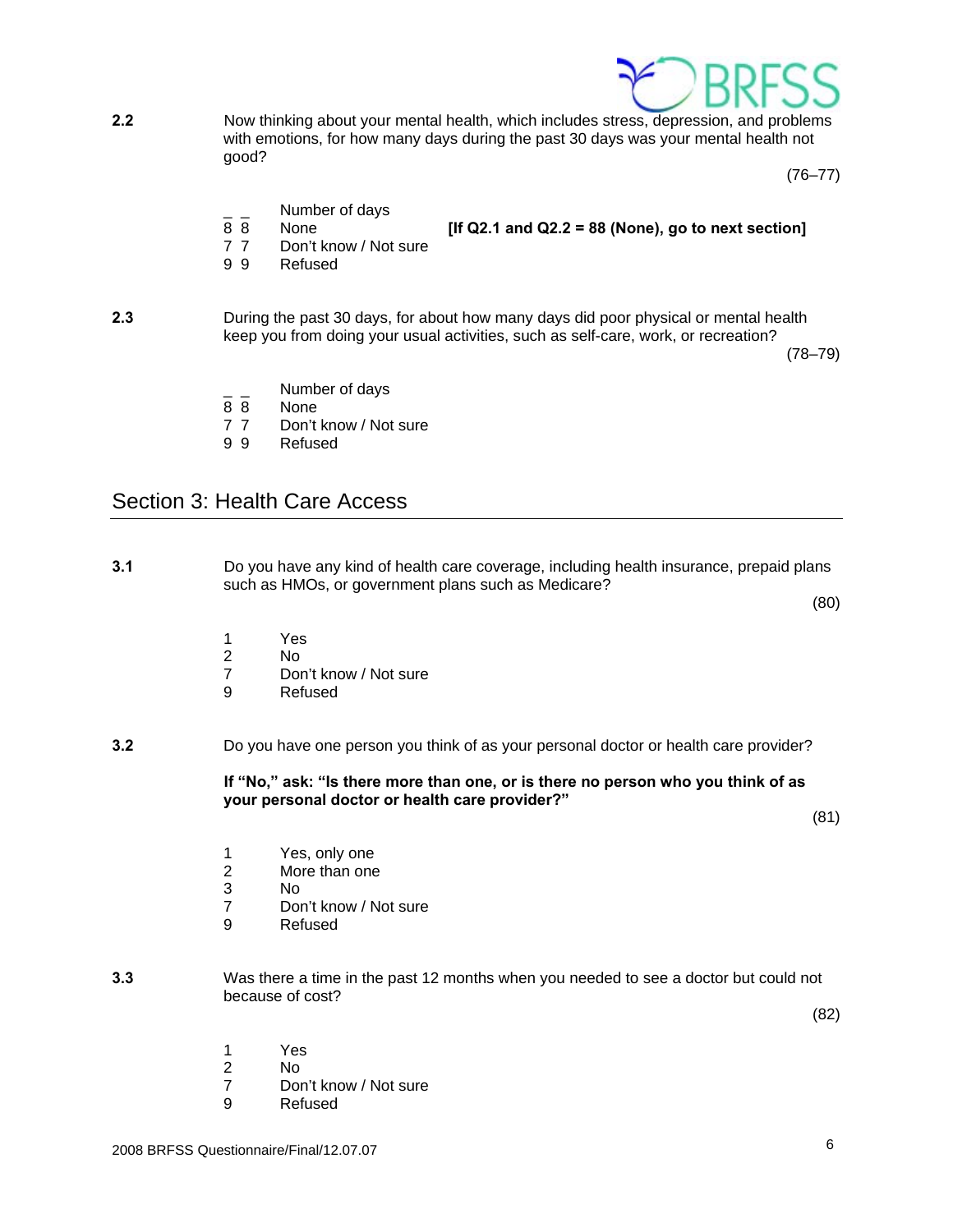

**3.4** About how long has it been since you last visited a doctor for a routine checkup? A routine checkup is a general physical exam, not an exam for a specific injury, illness, or condition.

(83)

- 1 Within past year (anytime less than 12 months ago)<br>2 Within past 2 years (1 year but less than 2 years ago
- 2 Within past 2 years (1 year but less than 2 years ago)<br>3 Within past 5 years (2 years but less than 5 years ago
- Within past 5 years (2 years but less than 5 years ago)
- 4 5 or more years ago<br>
7 Don't know / Not sure
- 7 Don't know / Not sure<br>8 Never
- **Never**
- 9 Refused

### Section 4: Sleep

The next question is about getting enough rest or sleep.

**4.1** During the past 30 days, for about how many days have you felt you did not get enough rest or sleep?

(84–85)

- $\frac{1}{8}$   $\frac{1}{8}$  Number of days
- 8 8 None<br>7 7 Don't
- 7 7 Don't know / Not sure<br>9 9 Refused
- **Refused**

### Section 5: Exercise

**5.1** During the past month, other than your regular job, did you participate in any physical activities or exercises such as running, calisthenics, golf, gardening, or walking for exercise?

 $(86)$ 

- 1 Yes
- 2 No
	- 7 Don't know / Not sure
	- 9 Refused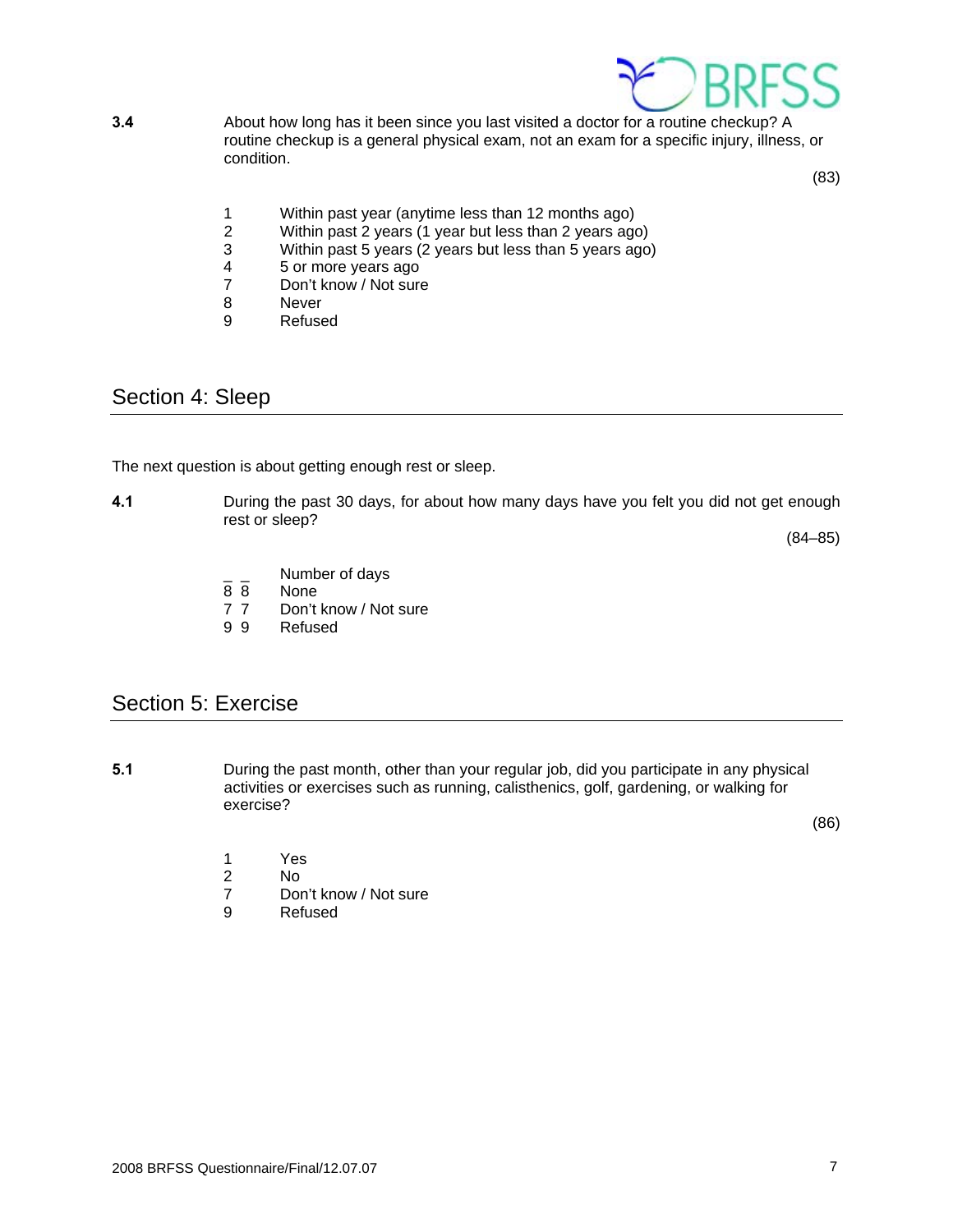

### Section 6: Diabetes

**6.1** Have you ever been told by a doctor that you have diabetes?

**If "Yes" and respondent is female, ask: "Was this only when you were pregnant?"** 

**If respondent says pre-diabetes or borderline diabetes, use response code 4.** 

(87)

- 1 Yes
- 2 Yes, but female told only during pregnancy
- 3 No
- 4 No, pre-diabetes or borderline diabetes
- 7 Don't know / Not sure
- 9 Refused

### Section 7: Oral Health

**7.1** How long has it been since you last visited a dentist or a dental clinic for any reason? Include visits to dental specialists, such as orthodontists.

(88)

### **Read only if necessary:**

- 1 Within the past year (anytime less than 12 months ago)
- 2 Within the past 2 years (1 year but less than 2 years ago)
- Within the past 5 years (2 years but less than 5 years ago)
- 4 5 or more years ago

### **Do not read:**

- 7 Don't know / Not sure
- 8 Never
- 9 Refused
- **7.2** How many of your permanent teeth have been removed because of tooth decay or gum disease? Include teeth lost to infection, but do not include teeth lost for other reasons, such as injury or orthodontics.

### **NOTE: If wisdom teeth are removed because of tooth decay or gum disease, they should be included in the count for lost teeth.**

(89)

- 1 1 to 5
- 2 6 or more but not all
- 3 All
	- 8 None
	- 7 Don't know / Not sure
	- 9 Refused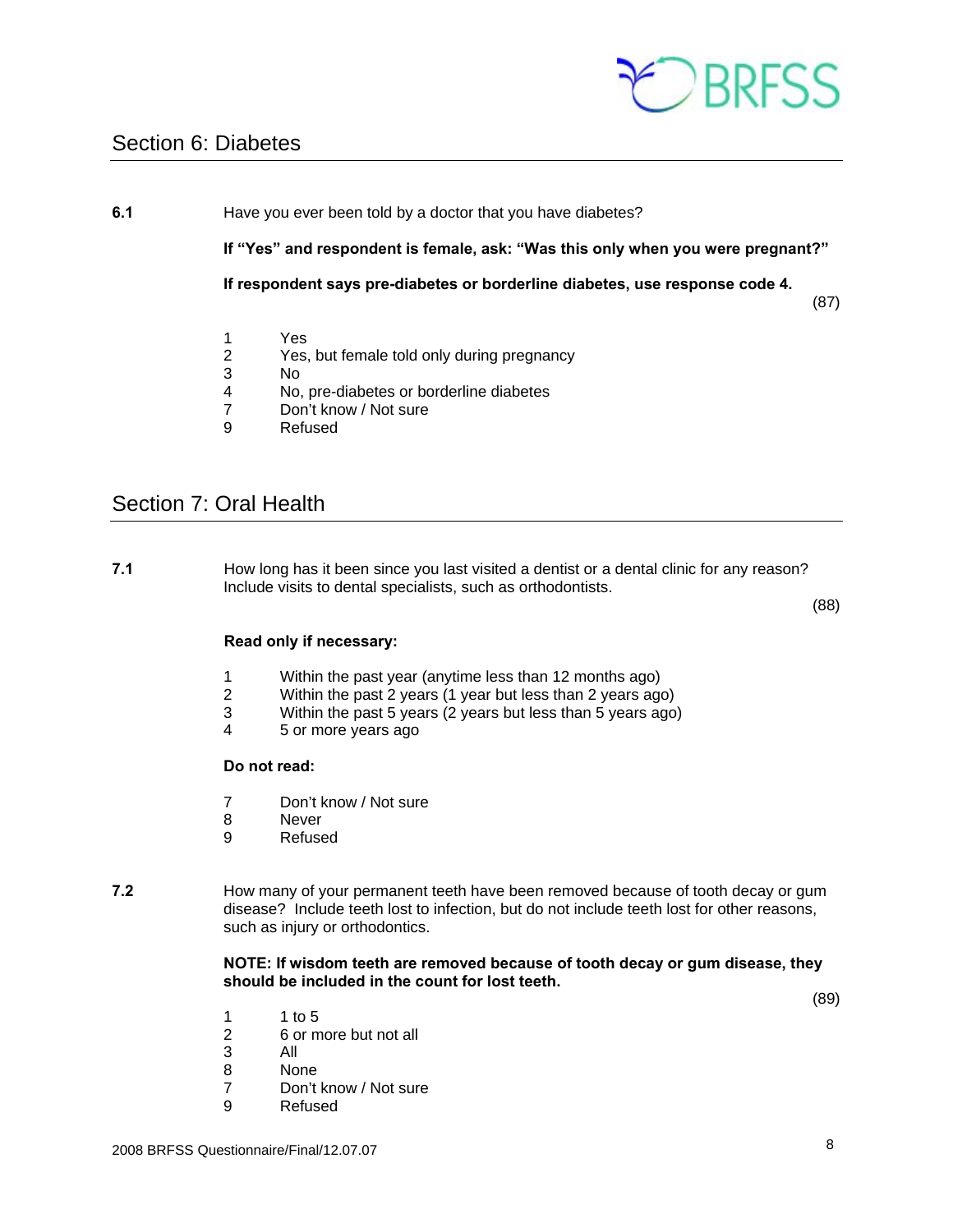

### **CATI note: If Q7.1 = 8 (Never) or Q 7.2 = 3 (All), go to next section.**

**7.3** How long has it been since you had your teeth cleaned by a dentist or dental hygienist? (90)

### **Read only if necessary:**

- 1 Within the past year (anytime less than 12 months ago)
- 2 Within the past 2 years (1 year but less than 2 years ago)
- 3 Within the past 5 years (2 years but less than 5 years ago)<br>4 5 or more years ago
- 5 or more years ago

### **Do not read:**

- 7 Don't know / Not sure
- 8 Never
- 9 Refused

### Section 8: Cardiovascular Disease Prevalence

Now I would like to ask you some questions about cardiovascular disease.

Has a doctor, nurse, or other health professional EVER told you that you had any of the following? For each, tell me "Yes," "No," or you're "Not sure."

| 8.1 | (Ever told) you had a heart attack, also called a myocardial infarction? |                                                       | (91) |
|-----|--------------------------------------------------------------------------|-------------------------------------------------------|------|
|     | 1<br>$\overline{2}$<br>$\overline{7}$<br>$\boldsymbol{9}$                | Yes<br>No<br>Don't know / Not sure<br>Refused         |      |
| 8.2 |                                                                          | (Ever told) you had angina or coronary heart disease? | (92) |
|     | 1<br>$\overline{2}$<br>$\overline{7}$<br>$\boldsymbol{9}$                | Yes<br>No<br>Don't know / Not sure<br>Refused         |      |
| 8.3 |                                                                          | (Ever told) you had a stroke?                         | (93) |
|     | 1<br>$\overline{2}$<br>$\overline{7}$<br>9                               | Yes<br>No.<br>Don't know / Not sure<br>Refused        |      |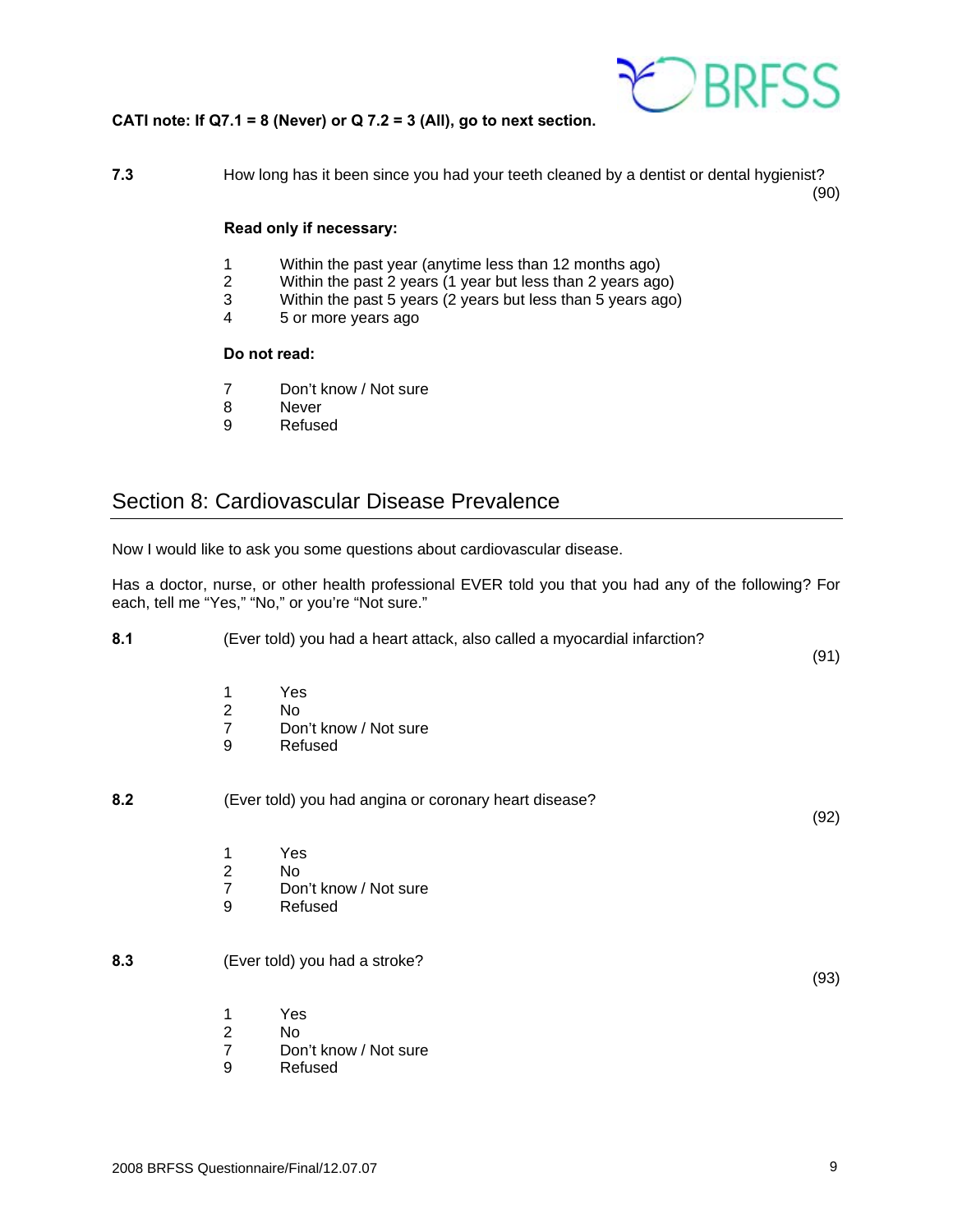### Section 9: Asthma



| 9.1 | Have you ever been told by a doctor, nurse, or other health professional that you had<br>asthma? |                                                |                                                                      |      |
|-----|--------------------------------------------------------------------------------------------------|------------------------------------------------|----------------------------------------------------------------------|------|
|     | $\overline{2}$<br>7<br>9                                                                         | Yes<br>No.<br>Don't know / Not sure<br>Refused | [Go to next section]<br>[Go to next section]<br>[Go to next section] | (94) |
| 9.2 |                                                                                                  | Do you still have asthma?                      |                                                                      | (95) |
|     | $\overline{2}$<br>7<br>9                                                                         | Yes<br>No.<br>Don't know / Not sure<br>Refused |                                                                      |      |

### Section 10: Disability

The following questions are about health problems or impairments you may have.

**10.1** Are you limited in any way in any activities because of physical, mental, or emotional problems?

(96)

- 1 Yes<br>2 No
- 2 No<br>7 Dor
- 7 Don't know / Not sure<br>9 Refused
- **Refused**
- **10.2** Do you now have any health problem that requires you to use special equipment, such as a cane, a wheelchair, a special bed, or a special telephone?

(97)

### **Include occasional use or use in certain circumstances.**

- 
- 1 Yes<br>2 No
- 2 No<br>7 Dor 7 Don't know / Not sure<br>9 Refused
- **Refused**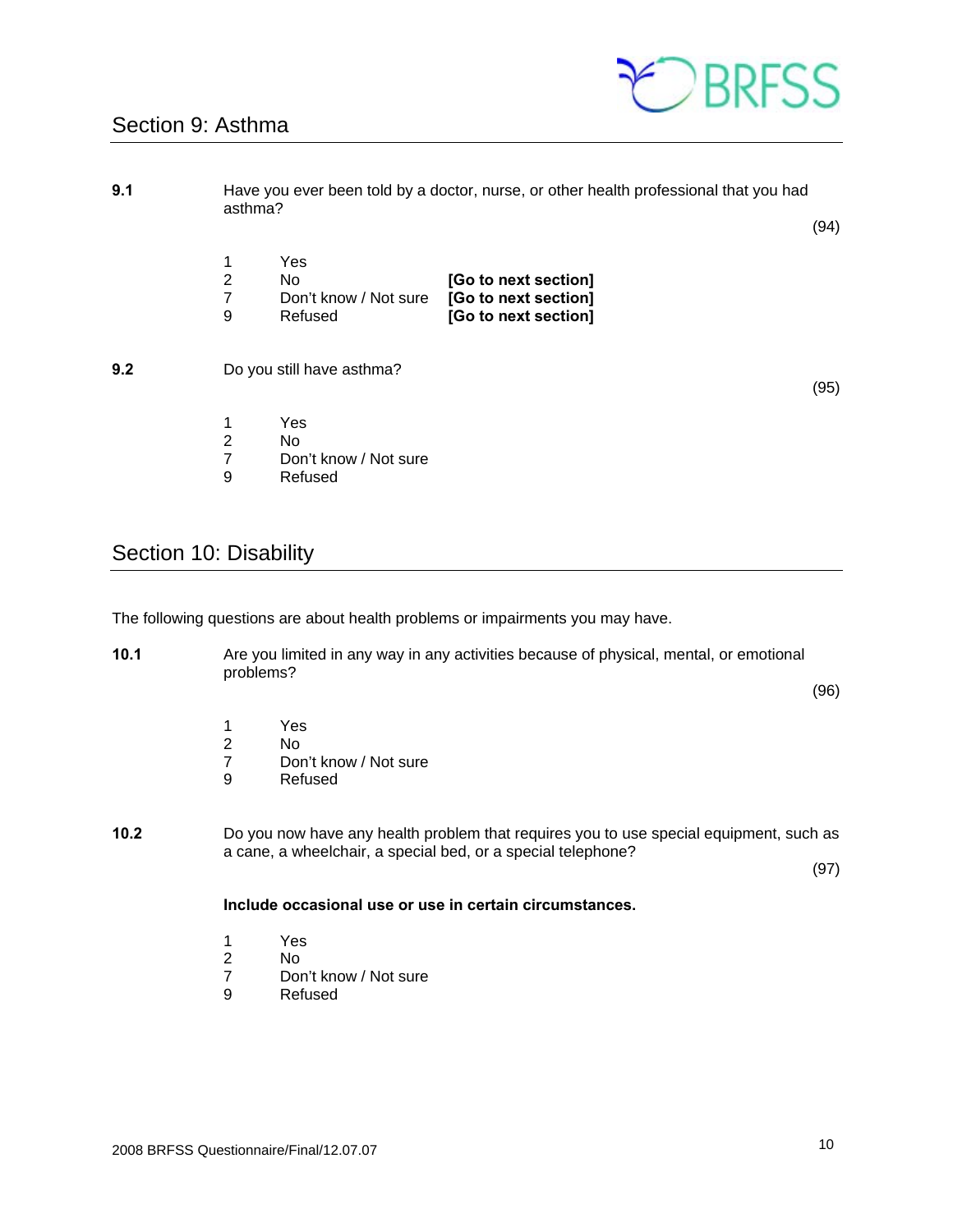

### Section 11: Tobacco Use

| 11.1                     | Have you smoked at least 100 cigarettes in your entire life? |                                                                          |                                                                                   | (98)  |
|--------------------------|--------------------------------------------------------------|--------------------------------------------------------------------------|-----------------------------------------------------------------------------------|-------|
|                          |                                                              | NOTE: 5 packs = 100 cigarettes                                           |                                                                                   |       |
|                          | 1<br>$\mathbf 2$<br>$\overline{7}$<br>9                      | Yes<br><b>No</b><br>Don't know / Not sure<br>Refused                     | [Go to next section]<br>[Go to next section]<br>[Go to next section]              |       |
| 11.2                     |                                                              |                                                                          | Do you now smoke cigarettes every day, some days, or not at all?                  | (99)  |
|                          | 1<br>$\overline{\mathbf{c}}$<br>3<br>$\overline{7}$<br>9     | Every day<br>Some days<br>Not at all<br>Don't know / Not sure<br>Refused | [Go to next section]<br>[Go to next section]<br>[Go to next section]              |       |
| 11.3                     |                                                              | you were trying to quit smoking?                                         | During the past 12 months, have you stopped smoking for one day or longer because | (100) |
|                          | 1<br>$\mathbf 2$<br>$\overline{7}$<br>9                      | Yes<br>N <sub>o</sub><br>Don't know / Not sure<br>Refused                |                                                                                   |       |
| Section 12: Demographics |                                                              |                                                                          |                                                                                   |       |

| 12.1 | What is your age?           |                                                       |       |
|------|-----------------------------|-------------------------------------------------------|-------|
|      | 0 <sub>7</sub><br>09        | Code age in years<br>Don't know / Not sure<br>Refused |       |
| 12.2 | Are you Hispanic or Latino? |                                                       | (103) |
|      | 1<br>$\overline{2}$         | Yes<br>No                                             |       |
|      | 7<br>9                      | Don't know / Not sure<br>Refused                      |       |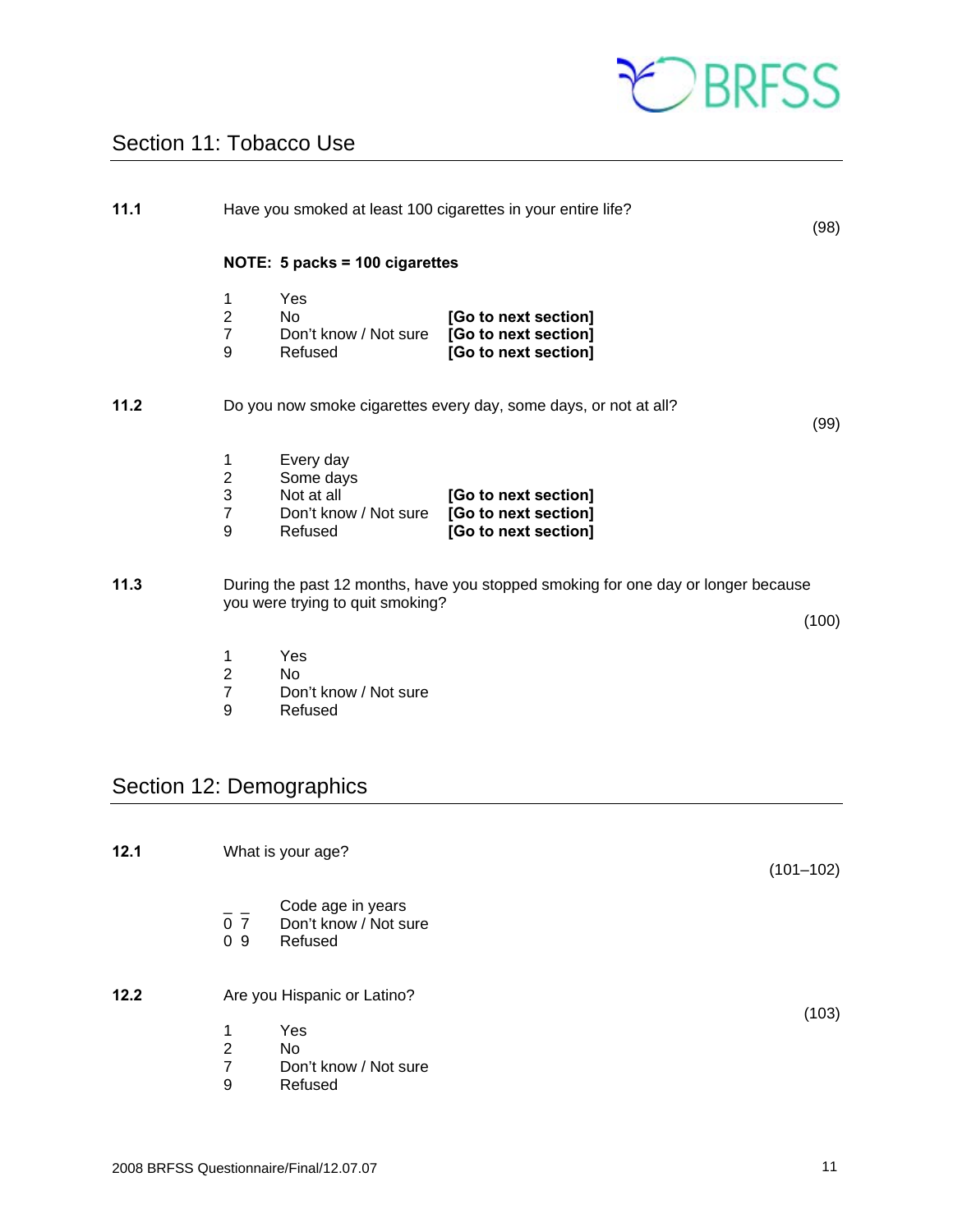- $\epsilon$  ) BR
- **12.3** Which one or more of the following would you say is your race?

(104–109)

### **(Check all that apply)**

Please read:

- 1 White
- 2 Black or African American<br>3 Asian
- **Asian**
- 4 Native Hawaiian or Other Pacific Islander<br>5 American Indian or Alaska Native
- 5 American Indian or Alaska Native

**Or**

6 Other [specify]

#### **Do not read:**

- 8 No additional choices
- 7 Don't know / Not sure<br>9 Refused
- **Refused**

### **CATI note: If more than one response to Q12.3; continue. Otherwise, go to Q12.5**

**12.4** Which one of these groups would you say best represents your race?

(110)

- 1 White
- 2 Black or African American<br>3 Asian
- **Asian**
- 4 Native Hawaiian or Other Pacific Islander
- 5 American Indian or Alaska Native
- 6 Other [specify]

#### **Do not read:**

- 7 Don't know / Not sure
- 9 Refused
- **12.5** Have you ever served on active duty in the United States Armed Forces, either in the regular military or in a National Guard or military reserve unit? *Active duty does not include training for the Reserves or National Guard, but DOES include activation, for example, for the Persian Gulf War.*

(111)

- 1 Yes
- 2 No
	- 7 Don't know / Not sure<br>9 Refused
	- **Refused**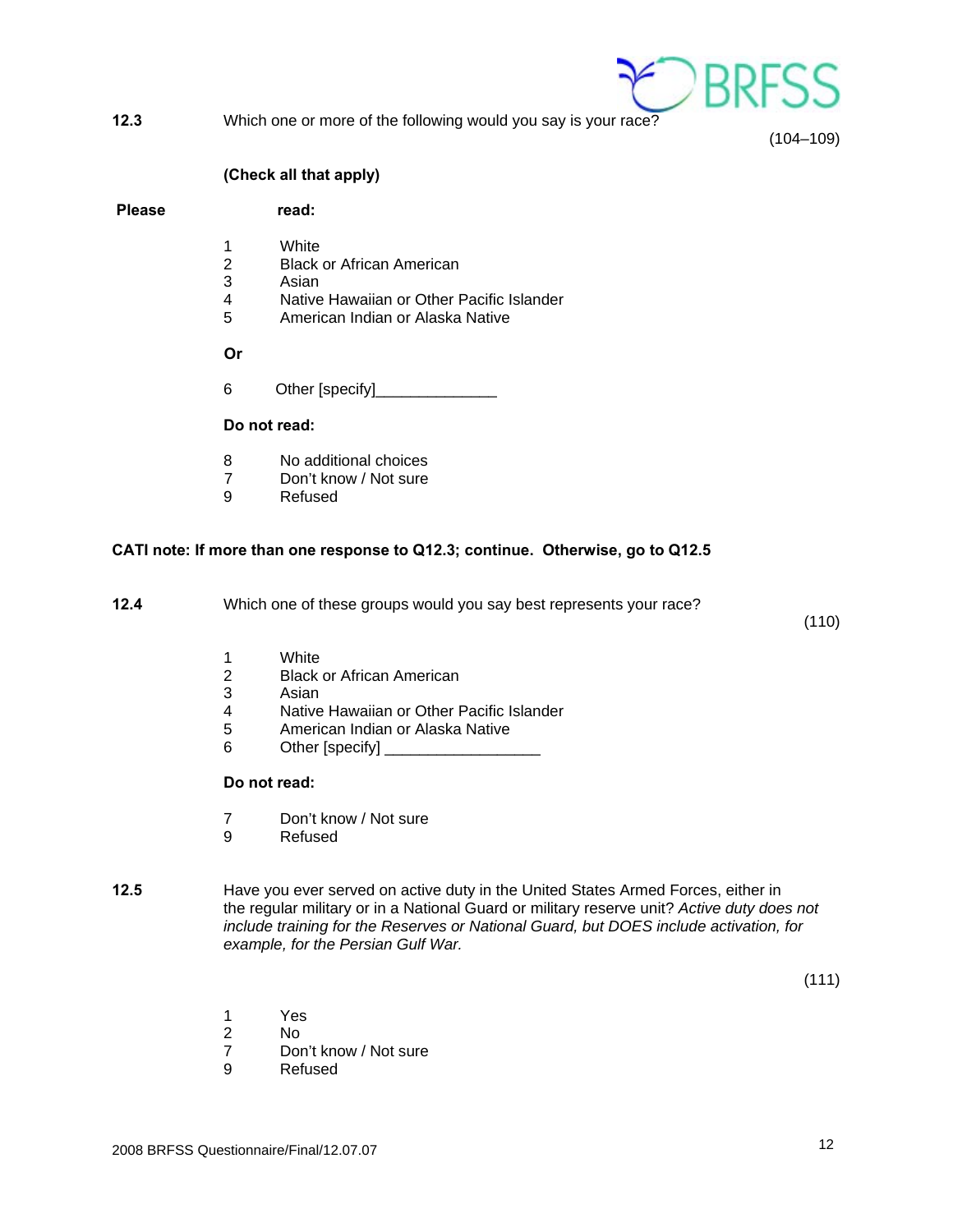

(112)

(115)

**12.6** Are you…?

|               |                                                                                       |                                                                                                                                                                                                                                                                                          | (112)         |
|---------------|---------------------------------------------------------------------------------------|------------------------------------------------------------------------------------------------------------------------------------------------------------------------------------------------------------------------------------------------------------------------------------------|---------------|
| <b>Please</b> |                                                                                       | read:                                                                                                                                                                                                                                                                                    |               |
|               | 1<br>$\boldsymbol{2}$<br>$\ensuremath{\mathsf{3}}$<br>$\overline{\mathbf{4}}$<br>5    | Married<br>Divorced<br>Widowed<br>Separated<br>Never married                                                                                                                                                                                                                             |               |
| <b>Or</b>     |                                                                                       |                                                                                                                                                                                                                                                                                          |               |
|               | 6                                                                                     | A member of an unmarried couple                                                                                                                                                                                                                                                          |               |
|               |                                                                                       | Do not read:                                                                                                                                                                                                                                                                             |               |
|               | 9                                                                                     | Refused                                                                                                                                                                                                                                                                                  |               |
| 12.7          |                                                                                       | How many children less than 18 years of age live in your household?                                                                                                                                                                                                                      | $(113 - 114)$ |
|               | 88<br>99                                                                              | Number of children<br>None<br>Refused                                                                                                                                                                                                                                                    |               |
| 12.8          |                                                                                       | What is the highest grade or year of school you completed?                                                                                                                                                                                                                               | (115)         |
|               |                                                                                       | Read only if necessary:                                                                                                                                                                                                                                                                  |               |
|               | 1<br>$\overline{2}$<br>3<br>$\overline{\mathbf{4}}$<br>$\mathbf 5$<br>$6\phantom{1}6$ | Never attended school or only attended kindergarten<br>Grades 1 through 8 (Elementary)<br>Grades 9 through 11 (Some high school)<br>Grade 12 or GED (High school graduate)<br>College 1 year to 3 years (Some college or technical school)<br>College 4 years or more (College graduate) |               |
|               |                                                                                       | Do not read:                                                                                                                                                                                                                                                                             |               |
|               | 9                                                                                     | Refused                                                                                                                                                                                                                                                                                  |               |
| 12.9          |                                                                                       | Are you currently?                                                                                                                                                                                                                                                                       |               |
|               |                                                                                       | Please read:                                                                                                                                                                                                                                                                             | (116)         |
|               | 1<br>$\overline{2}$<br>C                                                              | Employed for wages<br>Self-employed<br>$\bigcap_{i \neq n}$ of work for more than 1 year                                                                                                                                                                                                 |               |

- 3 Out of work for more than 1 year<br>4 Out of work for less than 1 year
- 4 Out of work for less than 1 year<br>5 A Homemaker
- 5 A Homemaker<br>6 A Student
- 6 A Student<br>7 Retired
- **Retired**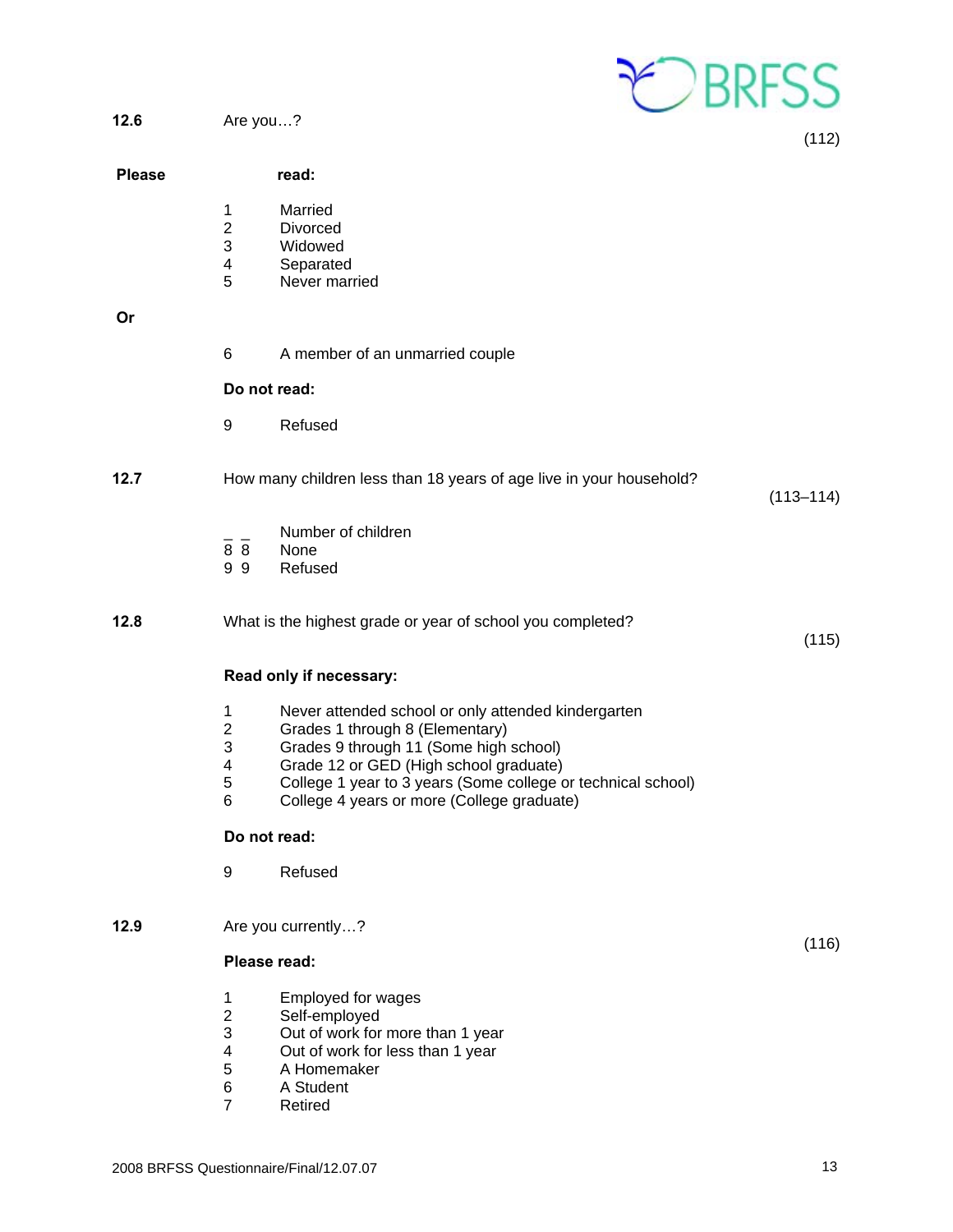|  | m |  |
|--|---|--|
|  |   |  |

| Or    |                |                                                                                               |               |
|-------|----------------|-----------------------------------------------------------------------------------------------|---------------|
|       | 8              | Unable to work                                                                                |               |
|       |                | Do not read:                                                                                  |               |
|       | 9              | Refused                                                                                       |               |
| 12.10 |                | Is your annual household income from all sources-                                             | $(117 - 118)$ |
|       |                | If respondent refuses at ANY income level, code '99' (Refused)                                |               |
|       |                | Read only if necessary:                                                                       |               |
|       | 04             | Less than \$25,000<br>If "no," ask 05; if "yes," ask 03<br>(\$20,000 to less than \$25,000)   |               |
|       | 03             | Less than \$20,000<br>If "no," code 04; if "yes," ask 02<br>(\$15,000 to less than \$20,000)  |               |
|       | 02             | Less than $$15,000$<br>If "no," code 03; if "yes," ask 01<br>(\$10,000 to less than \$15,000) |               |
|       | 0 <sub>1</sub> | Less than $$10,000$<br>If "no," code 02                                                       |               |
|       | 05             | Less than \$35,000<br>If "no," ask 06<br>(\$25,000 to less than \$35,000)                     |               |
|       | 06             | Less than \$50,000<br>If "no," ask 07<br>(\$35,000 to less than \$50,000)                     |               |
|       | 07             | If "no," code 08<br>Less than \$75,000<br>(\$50,000 to less than \$75,000)                    |               |
|       | 08             | \$75,000 or more                                                                              |               |
|       |                | Do not read:                                                                                  |               |
|       | 77<br>99       | Don't know / Not sure<br>Refused                                                              |               |
| 12.11 |                | About how much do you weigh without shoes?                                                    | $(119 - 122)$ |
|       |                | NOTE: If respondent answers in metrics, put "9" in column 119.                                |               |
|       |                | Round fractions up                                                                            |               |

 **\_ \_ \_ \_** Weight  *(pounds/kilograms)* 7 7 7 7 Don't know / Not sure 9 9 9 9 Refused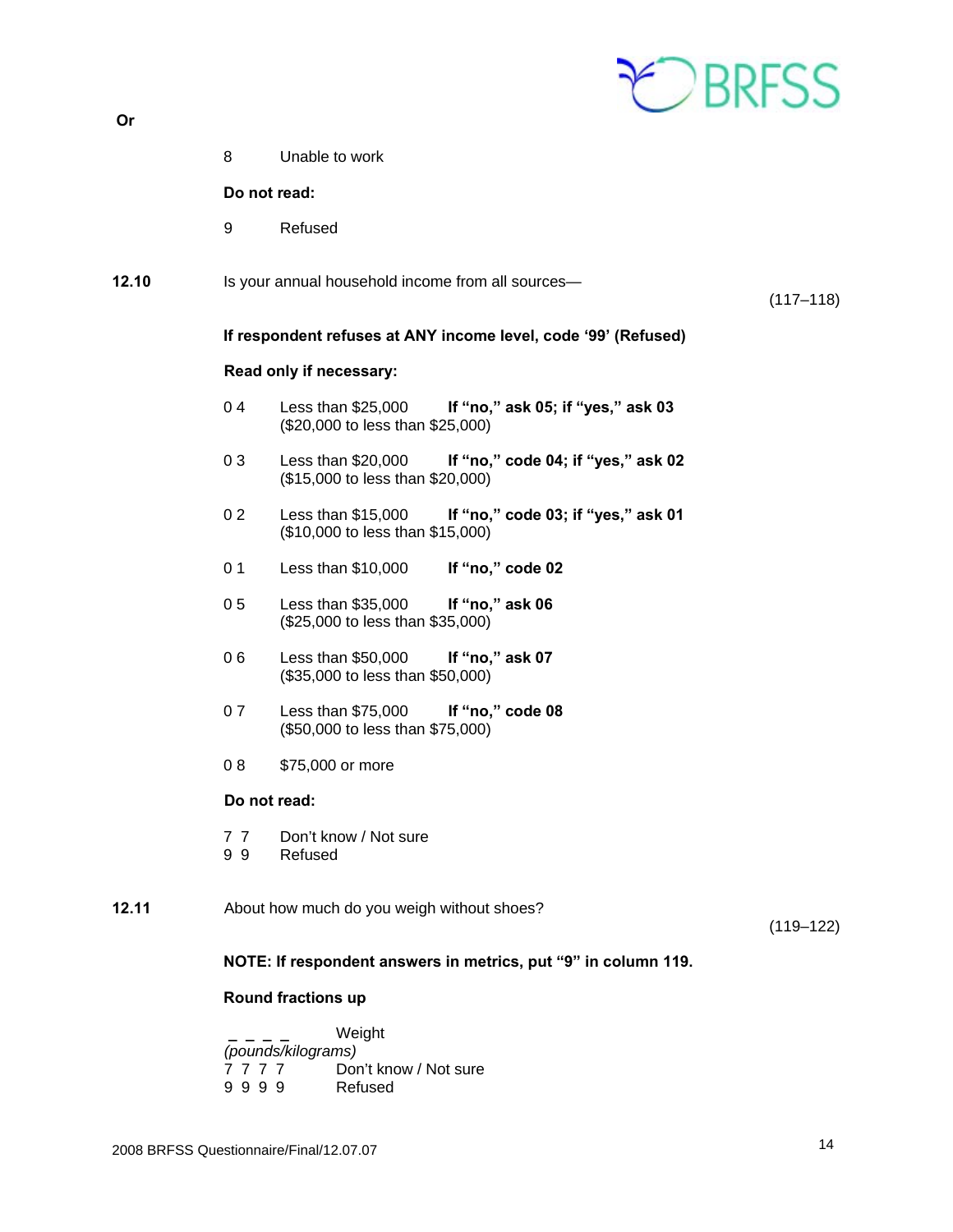

**CATI note: If Q12.11 = 7777 (Don't know/Not sure) or 9999 (Refused), skip Q12.13 and Q12.14).** 

**12.12** About how tall are you without shoes? (123–126) **NOTE: If respondent answers in metrics, put "9" in column 123. Round fractions down \_ \_ / \_ \_** Height *(ft / inches/meters/centimeters)* Don't know / Not sure 9 9 9 9 Refused **12.13** How much did you weigh a year ago? *[If you were pregnant a year ago, how much did you weigh before your pregnancy?]* **CATI: If female respondent and age <46.**  (127–130)

### **NOTE: If respondent answers in metrics, put "9" in column 127.**

#### **Round fractions up**

 **\_ \_ \_ \_** Weight  *(pounds/kilograms)* 7 7 7 7 Don't know / Not sure 9 9 9 9 Refused

### **CATI note: Subtract weight one year ago from current weight. If weight is same, skip Q12.14.**

**12.14** Was the change between your current weight and your weight a year ago intentional?

- 1 Yes
- 2 No
	- 7 Don't know / Not sure
	- 9 Refused

**12.15** What county do you live in?

(132–134)

(131)

- $\frac{1}{7}$   $\frac{1}{7}$   $\frac{1}{7}$   $\frac{1}{7}$   $\frac{1}{7}$  Don't know / Not s
- 7 7 7 Don't know / Not sure<br>9 9 9 Refused
- **Refused**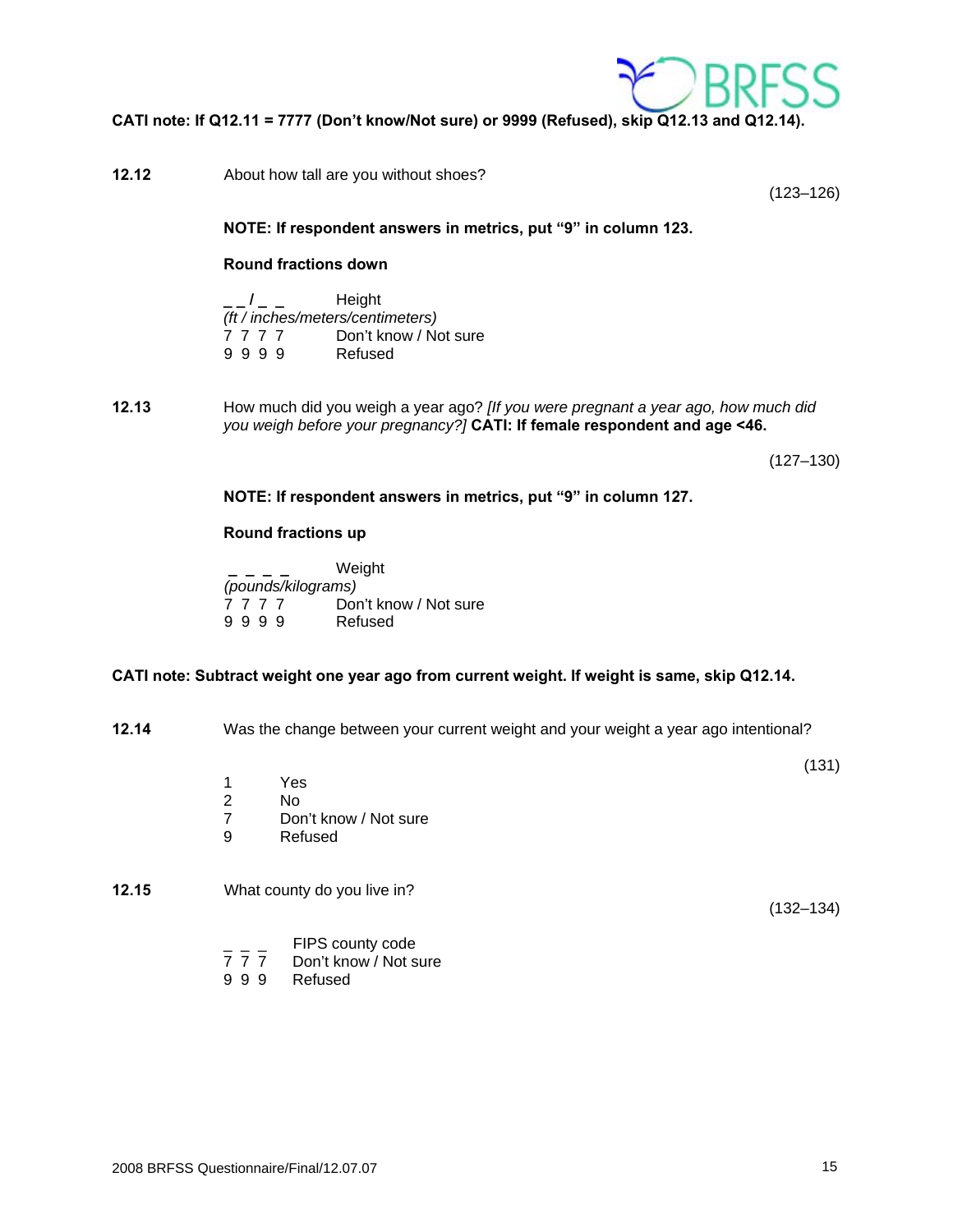

**12.16** What is your ZIP Code where you live?

(135-139)

|       | ZIP Code              |
|-------|-----------------------|
| 77777 | Don't know / Not sure |
| 99999 | Refused               |

- **12.17** Do you have more than one telephone number in your household? Do not include cell phones or numbers that are only used by a computer or fax machine.
	- (140)

|   | Yes                                  |                |
|---|--------------------------------------|----------------|
|   | N٥                                   | [Go to Q12.19] |
|   | Don't know / Not sure [Go to Q12.19] |                |
| g | Refused                              | [Go to Q12.19] |

**12.18** How many of these telephone numbers are residential numbers?

(141)

- \_ Residential telephone numbers **[6 = 6 or more]**
- 7 Don't know / Not sure<br>9 Refused
- **Refused**
- **12.19** During the past 12 months, has your household been without telephone service for 1 week or more? Do not include interruptions of telephone service because of weather or natural disasters.

(142)

- 1 Yes<br>2 No
- No
- 7 Don't know / Not sure
- 9 Refused

**Cell Phone Questions (12.19a through 12.19d) to be asked of all respondents with a landline telephone during the months the cell phone survey is conducted.**

**12.19a**. Do you have a cell phone for personal use? Please include cell phones used for both business and personal use.

(206)

- 1 Yes **[Go to Q12.19c]**
- 2 No
- 7 Don't know / Not sure
- 9 Refused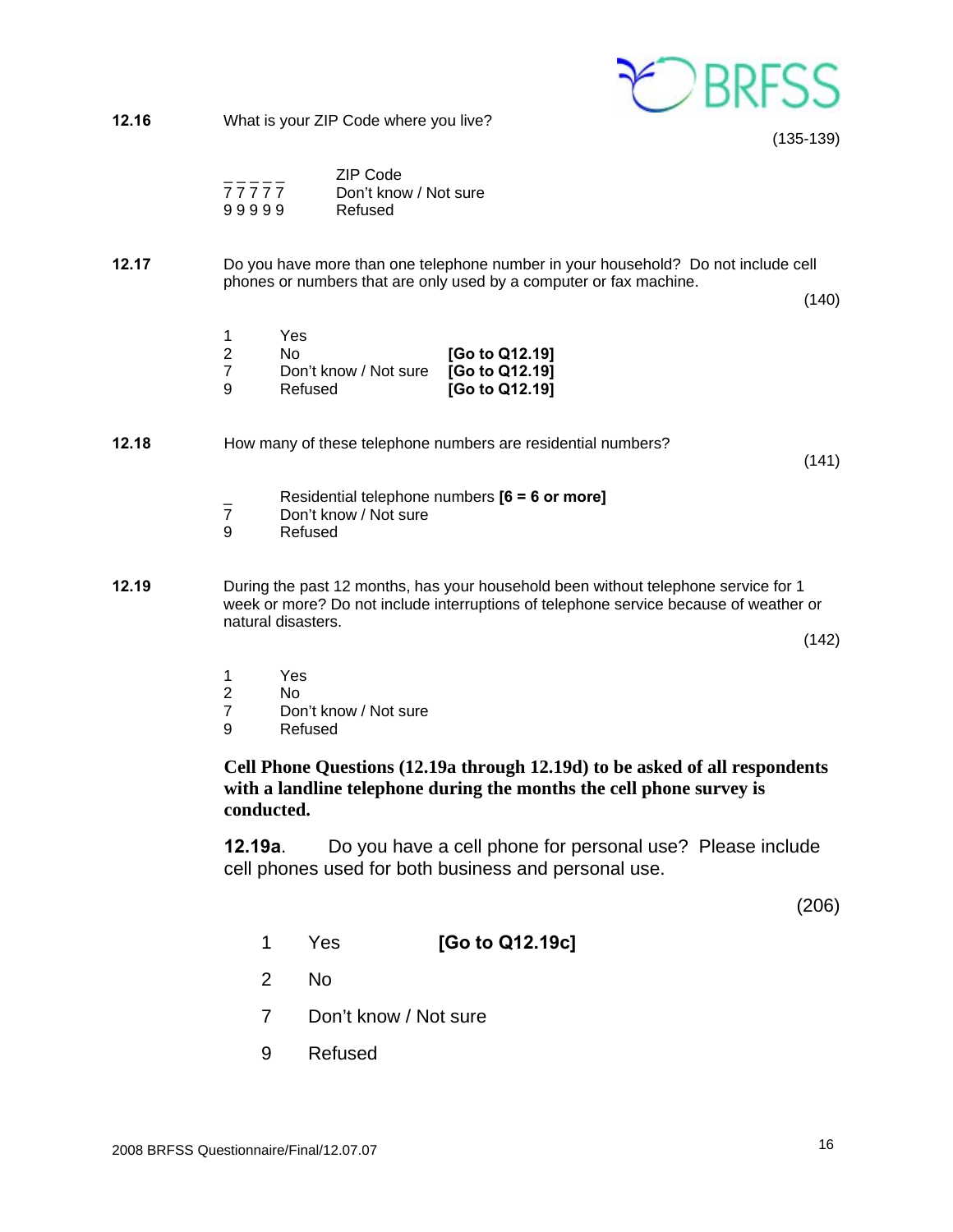

**12.19b**. Do you share a cell phone for personal use (at least onethird of the time) with other adults?

(207)

- 1 Yes **[Go to Q12.19d]**
- 2 No [Go to Q12.20]
- 7 Don't know / Not sure [Go to Q12.20]
- 9 Refused [Go to Q12.20]

**12.19c**. Do you usually share this cell phone (at least one-third of the time) with any other adults?

(208)

- 1 Yes
- 2 No
- 7 Don't know / Not sure
	- 9 Refused

**12.19d.** Thinking about all the phone calls that you receive on your landline or cell phone, what percent, between 0 and 100, are received on your cell phone?

(209-211)

|       |                     |                | Enter Percent (1 to 100)                                                             |       |
|-------|---------------------|----------------|--------------------------------------------------------------------------------------|-------|
|       |                     | 888 Zero       |                                                                                      |       |
|       |                     |                | 777 Don't know/Not sure                                                              |       |
|       |                     |                | 999 Refused                                                                          |       |
| 12.20 |                     |                | Indicate sex of respondent. Ask only if necessary.                                   | (143) |
|       | 1<br>$\overline{2}$ | Male<br>Female | [Go to next section]<br>[If respondent is 45 years old or older, go to next section] |       |
| 12.21 |                     |                | To your knowledge, are you now pregnant?                                             | (144) |
|       | 1                   | Yes            |                                                                                      |       |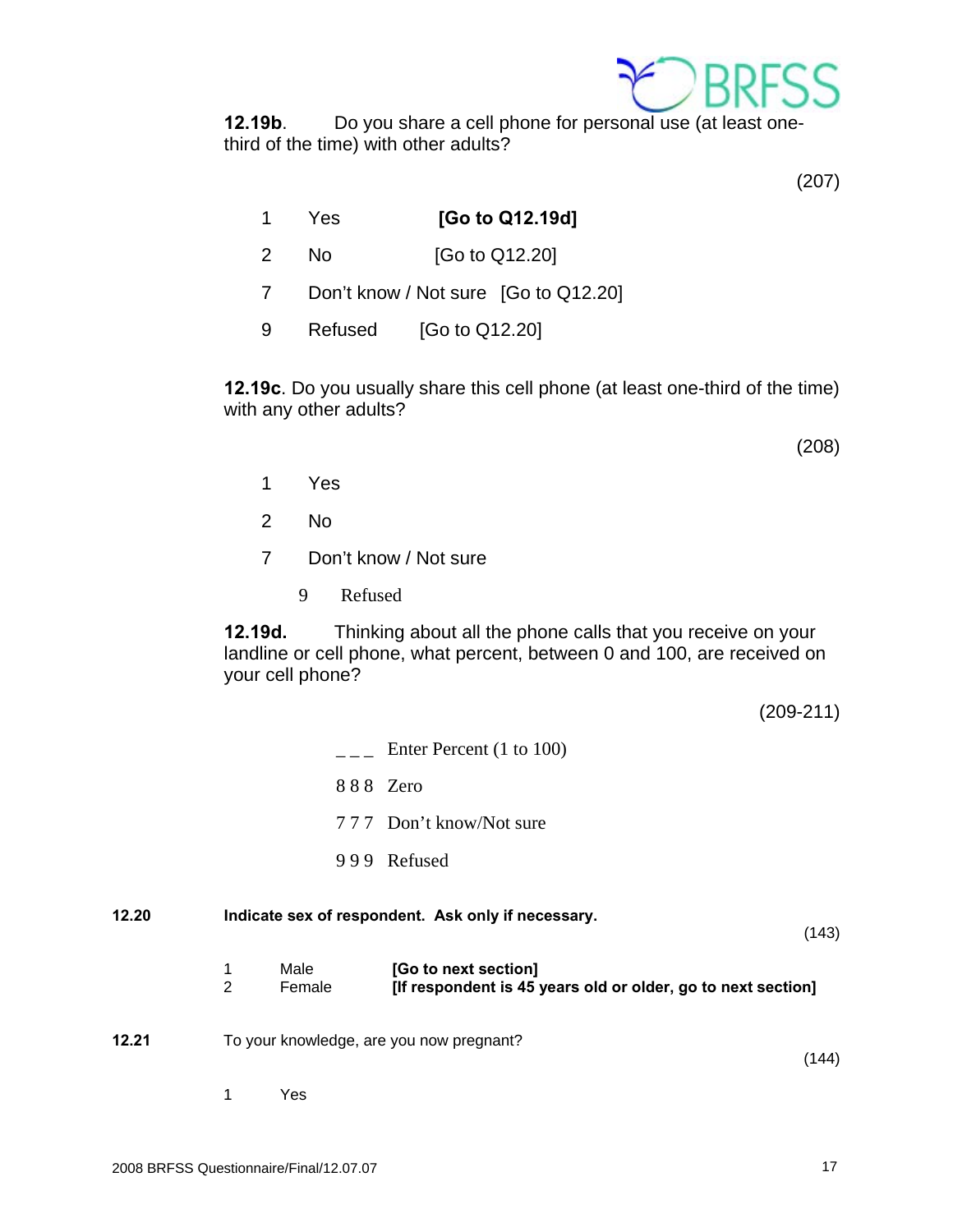

- 
- 2 No<br>7 Dor 7 Don't know / Not sure<br>9 Refused
- **Refused**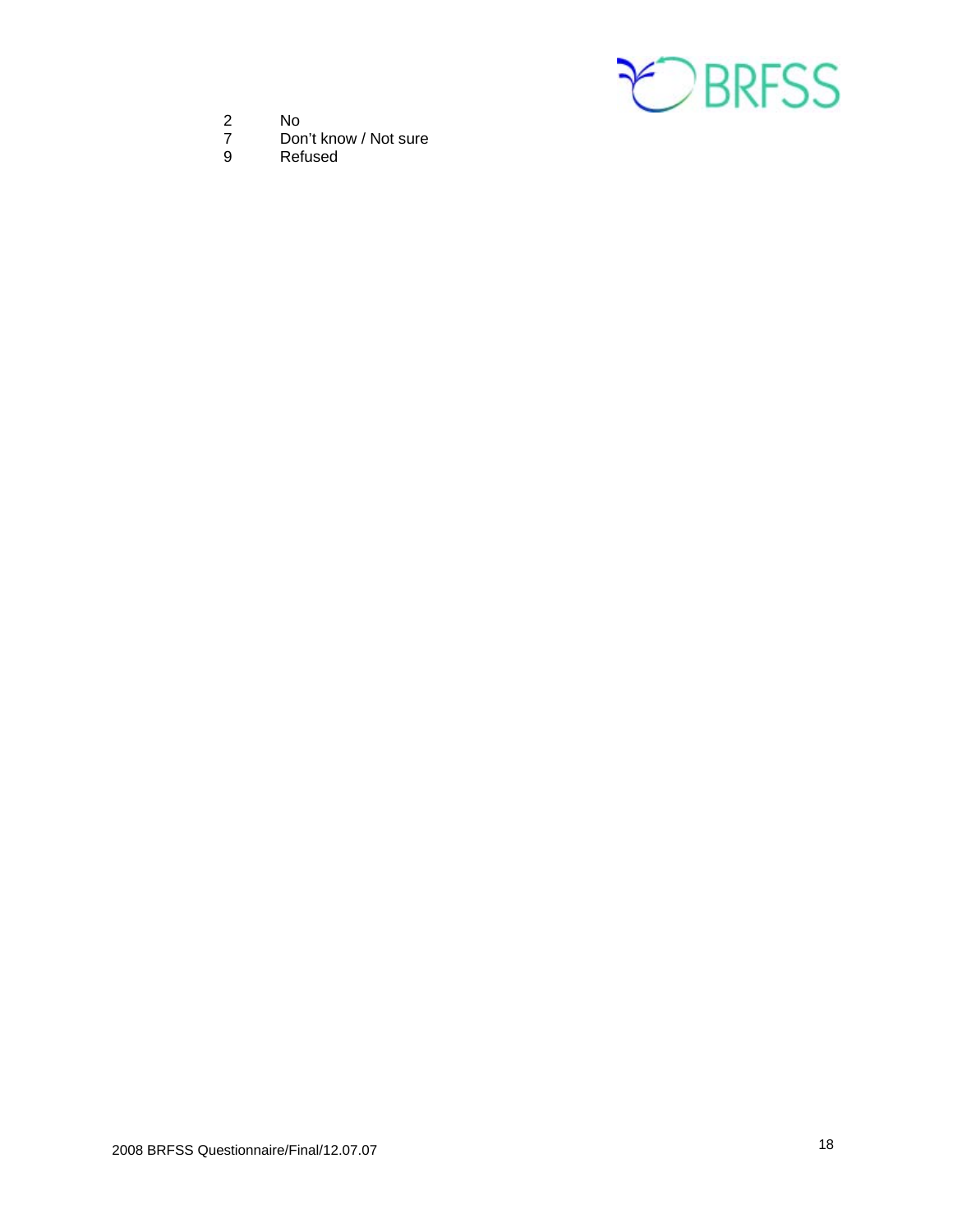### Section 13: Alcohol Consumption

**13.1** During the past 30 days, have you had at least one drink of any alcoholic beverage such as beer, wine, a malt beverage or liquor?

 $(145)$ 

- 1 Yes 2 No **[Go to next section]**
- 7 Don't know / Not sure **[Go to next section]**
- 

**13.2** During the past 30 days, how many days per week or per month did you have at least one drink of any alcoholic beverage?

[Go to next section]

(146–148)

- $1_{---}$  Days per week
- $2_{---}$  Days in past 30 days
- 8 8 8 No drinks in past 30 days **[Go to next section]**
- 7 7 7 Don't know / Not sure
- 9 9 9 Refused

#### **13.3** One drink is equivalent to a 12-ounce beer, a 5-ounce glass of wine, or a drink with one shot of liquor. During the past 30 days, on the days when you drank, about how many drinks did you drink on the average?

### **NOTE: A 40 ounce beer would count as 3 drinks, or a cocktail drink with 2 shots would count as 2 drinks.**

(149–150)

- $\frac{1}{7}$   $\frac{1}{7}$  Number of drinks
- Don't know / Not sure
- 9 9 Refused

**13.4** Considering all types of alcoholic beverages, how many times during the past 30 days did you have **X [CATI X = 5 for men, X = 4 for women]** or more drinks on an occasion? (151–152)

- $\frac{1}{8}$   $\frac{1}{8}$  Number of times
- None
- 7 7 Don't know / Not sure
- 9 9 Refused

**13.5** During the past 30 days, what is the largest number of drinks you had on any occasion? (153–154)

- $\frac{1}{7}$  Don't know / Not s
- Don't know / Not sure
- 9 9 Refused

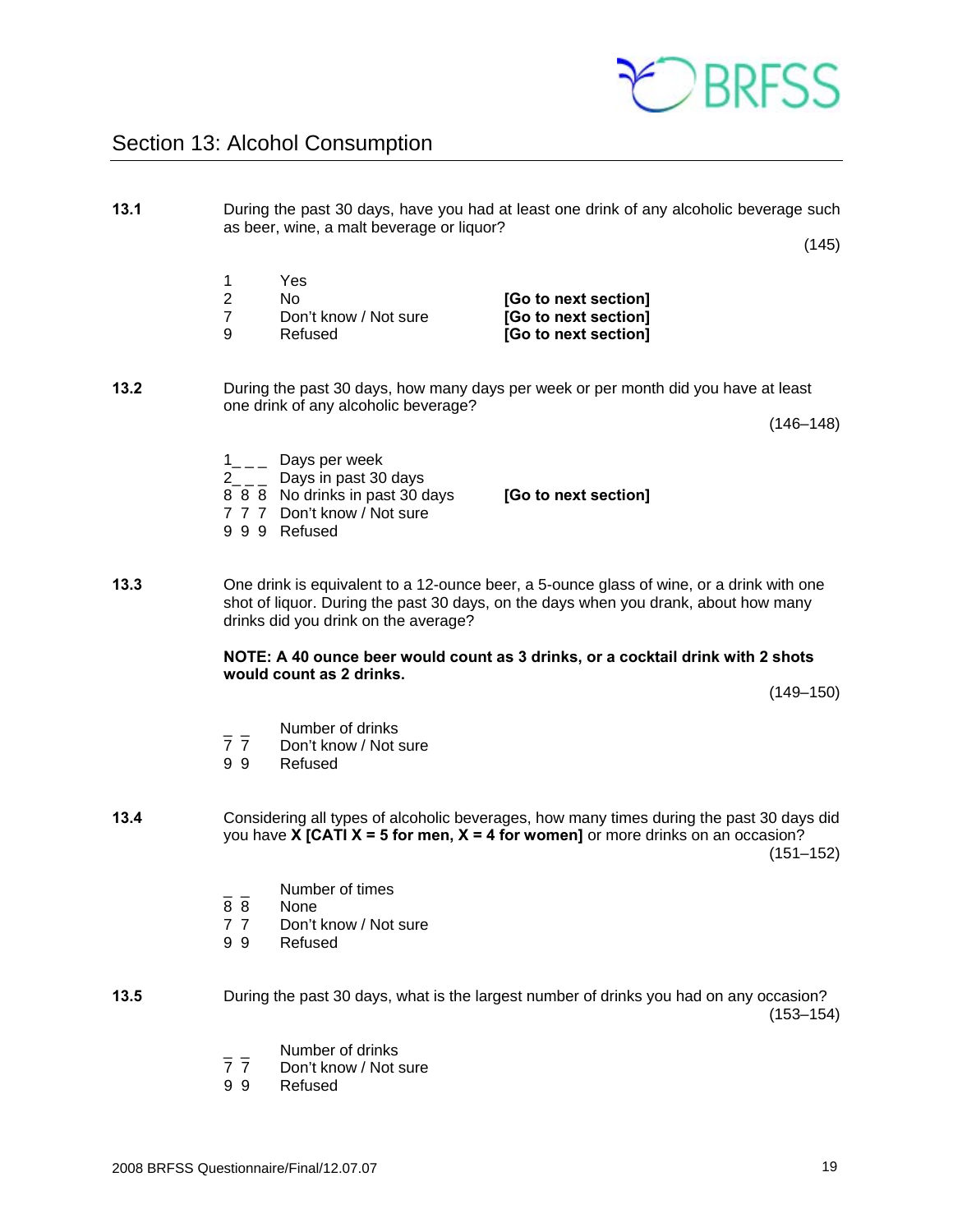

### Section 14: Immunization

| 14.1 |                                                     | you had a flu shot?                                                             | A flu shot is an influenza vaccine injected into your arm. During the past 12 months, have                                                                                     |               |
|------|-----------------------------------------------------|---------------------------------------------------------------------------------|--------------------------------------------------------------------------------------------------------------------------------------------------------------------------------|---------------|
|      |                                                     |                                                                                 |                                                                                                                                                                                | (155)         |
|      | 1<br>$\overline{2}$<br>$\overline{7}$<br>9          | Yes<br>No<br>Don't know / Not sure<br>Refused                                   | [Go to Q14.3]<br>[Go to Q14.3]<br>[Go to Q14.3]                                                                                                                                |               |
| 14.2 |                                                     |                                                                                 | During what month and year did you receive your most recent flu shot?                                                                                                          | $(156 - 161)$ |
|      | 99/9999                                             | Month / Year<br>$-     -$<br>77/7777<br>Don't know / Not sure<br>Refused        |                                                                                                                                                                                |               |
| 14.3 |                                                     |                                                                                 | During the past 12 months, have you had a flu vaccine that was sprayed in your nose?<br>The flu vaccine sprayed in the nose is also called FluMist™.                           | (162)         |
|      | 1<br>$\overline{\mathbf{c}}$<br>$\overline{7}$<br>9 | Yes<br>No<br>Don't know / Not sure<br>Refused                                   | [Go to Q14.5]<br>[Go to Q14.5]<br>[Go to Q14.5]                                                                                                                                |               |
| 14.4 |                                                     | sprayed in your nose?                                                           | During what month and year did you receive your most recent flu vaccine that was                                                                                               | $(163 - 168)$ |
|      |                                                     | $\frac{1}{7777777}$ Month / Year<br>Don't know / Not sure<br>99/9999<br>Refused |                                                                                                                                                                                |               |
| 14.5 |                                                     |                                                                                 | A pneumonia shot or pneumococcal vaccine is usually given only once or twice in a<br>person's lifetime and is different from the flu shot. Have you ever had a pneumonia shot? | (169)         |
|      | 1<br>$\overline{2}$<br>$\overline{7}$<br>9          | Yes<br>No<br>Don't know / Not sure<br>Refused                                   |                                                                                                                                                                                |               |
|      |                                                     |                                                                                 |                                                                                                                                                                                |               |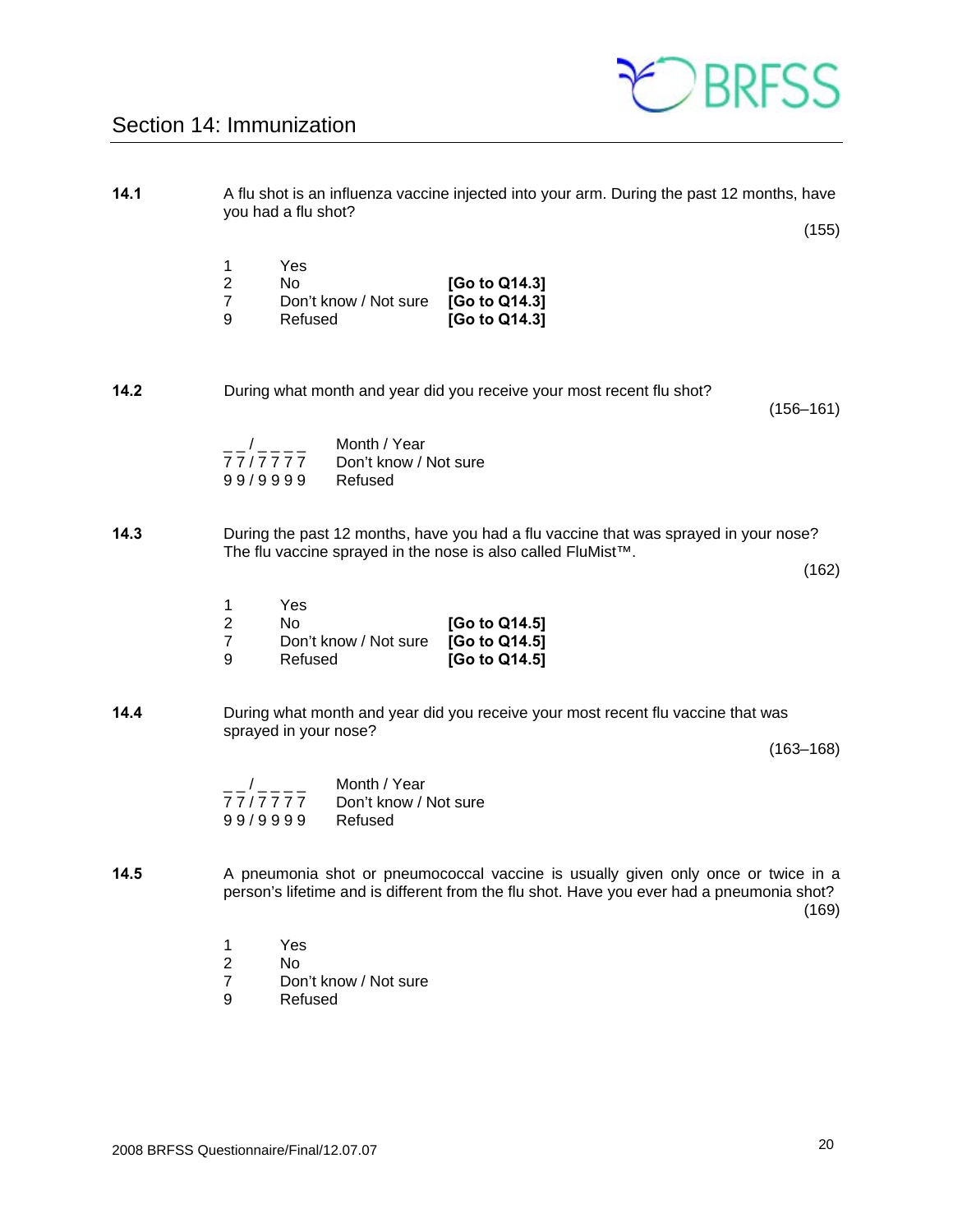

### **If respondent is 45 years or older continue, otherwise go to next section.**

The next questions ask about recent falls. By a fall, we mean when a person unintentionally comes to rest on the ground or another lower level.

**15.1** In the past 3 months, how many times have you fallen?

(170–171)

|    | Number of times       | $[76 = 76$ or more]  |
|----|-----------------------|----------------------|
| 88 | <b>None</b>           | [Go to next section] |
| 77 | Don't know / Not sure | [Go to next section] |
| 99 | Refused               | [Go to next section] |

### **15.2 [Fill in "Did this fall (from Q15.1) cause an injury?"]. If only one fall from Q15.1 and response is "Yes" (caused an injury); code 01. If response is "No," code 88**.

How many of these falls caused an injury? By an injury, we mean the fall caused you to limit your regular activities for at least a day or to go see a doctor.

(172–173)

|    | Number of falls       | $[76 = 76$ or more]  |
|----|-----------------------|----------------------|
| 88 | None                  | [Go to next section] |
| 77 | Don't know / Not sure | [Go to next section] |
| 99 | Refused               | [Go to next section] |

### Section 16: Seatbelt Use

**16.1** How often do you use seat belts when you drive or ride in a car? Would you say—

(174)

#### **Please read:**

- 1 Always
- 2 Nearly always
- 3 Sometimes
- 4 Seldom<br>5 Never
- **Never**

### **Do not read:**

- 7 Don't know / Not sure
- 8 Never drive or ride in a car
- 9 Refused

### **CATI note: If Q16.1 = 8 (Never drive or ride in a car), go to Section 18; otherwise continue.**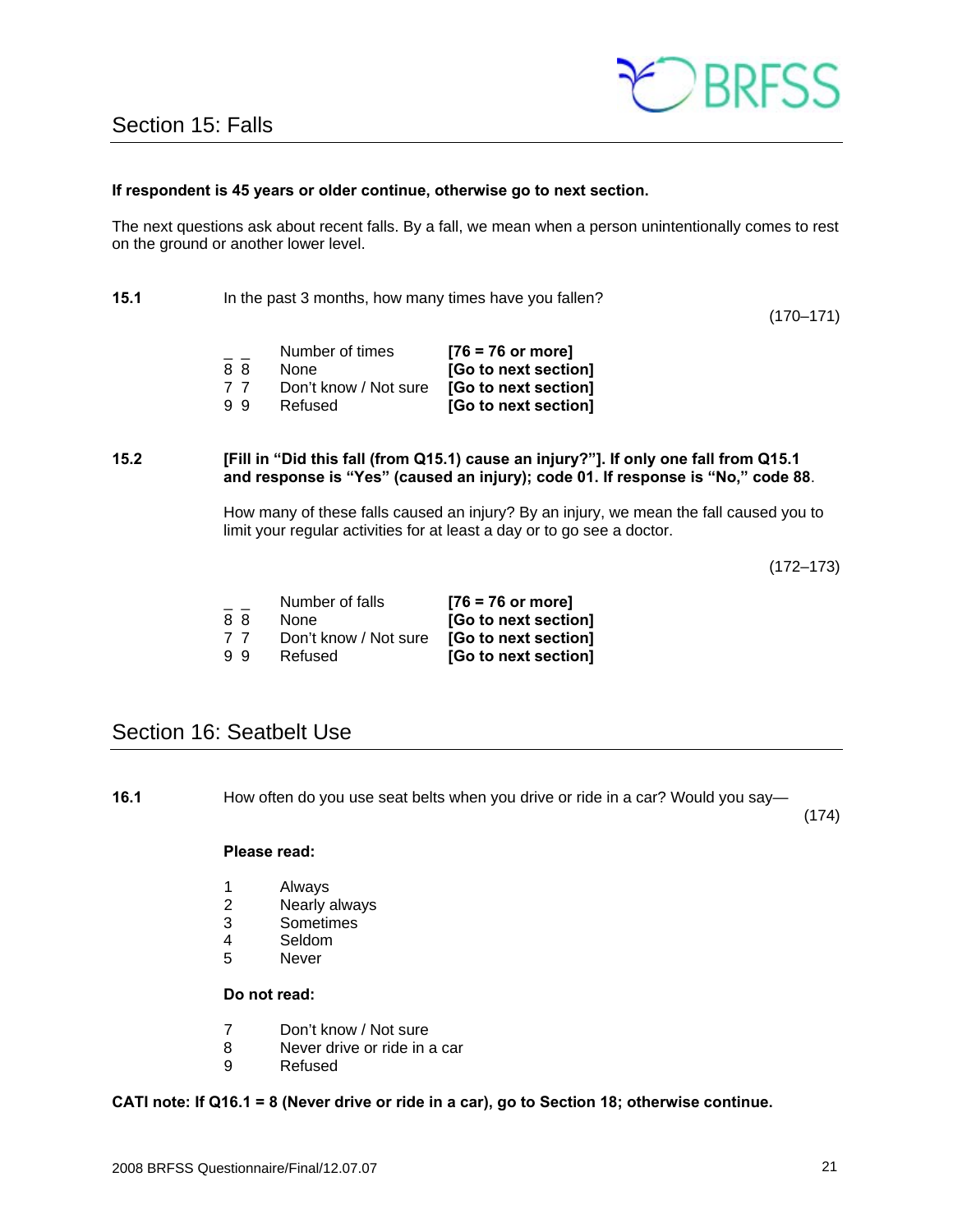

#### **CATI note: If Q13.1 = 2 (No); go to next section.**

The next question is about drinking and driving.

**17.1** During the past 30 days, how many times have you driven when you've had perhaps too much to drink?

(175–176)

- $\frac{1}{8}$   $\frac{1}{8}$  Number of times
- None
- 7 7 Don't know / Not sure
- 9 9 Refused

### Section 18: Women's Health

#### **CATI note: If respondent is male, go to the next section.**

The next questions are about breast and cervical cancer.

|   |                       |               | (177)                                                                                                                                            |  |
|---|-----------------------|---------------|--------------------------------------------------------------------------------------------------------------------------------------------------|--|
|   | Yes                   |               |                                                                                                                                                  |  |
| 2 | No.                   | [Go to Q18.3] |                                                                                                                                                  |  |
|   | Don't know / Not sure | [Go to Q18.3] |                                                                                                                                                  |  |
| 9 | Refused               | [Go to Q18.3] |                                                                                                                                                  |  |
|   |                       |               |                                                                                                                                                  |  |
|   |                       | mammogram?    | A mammogram is an x-ray of each breast to look for breast cancer. Have you ever had a<br>How long has it been since you had your last mammogram? |  |

#### **Read only if necessary:**

- 1 Within the past year (anytime less than 12 months ago)
- 2 Within the past 2 years (1 year but less than 2 years ago)<br>3 Within the past 3 years (2 years but less than 3 years ago)
- 3 Within the past 3 years (2 years but less than 3 years ago)
- Within the past 5 years (3 years but less than 5 years ago)
- 5 5 or more years ago

(178)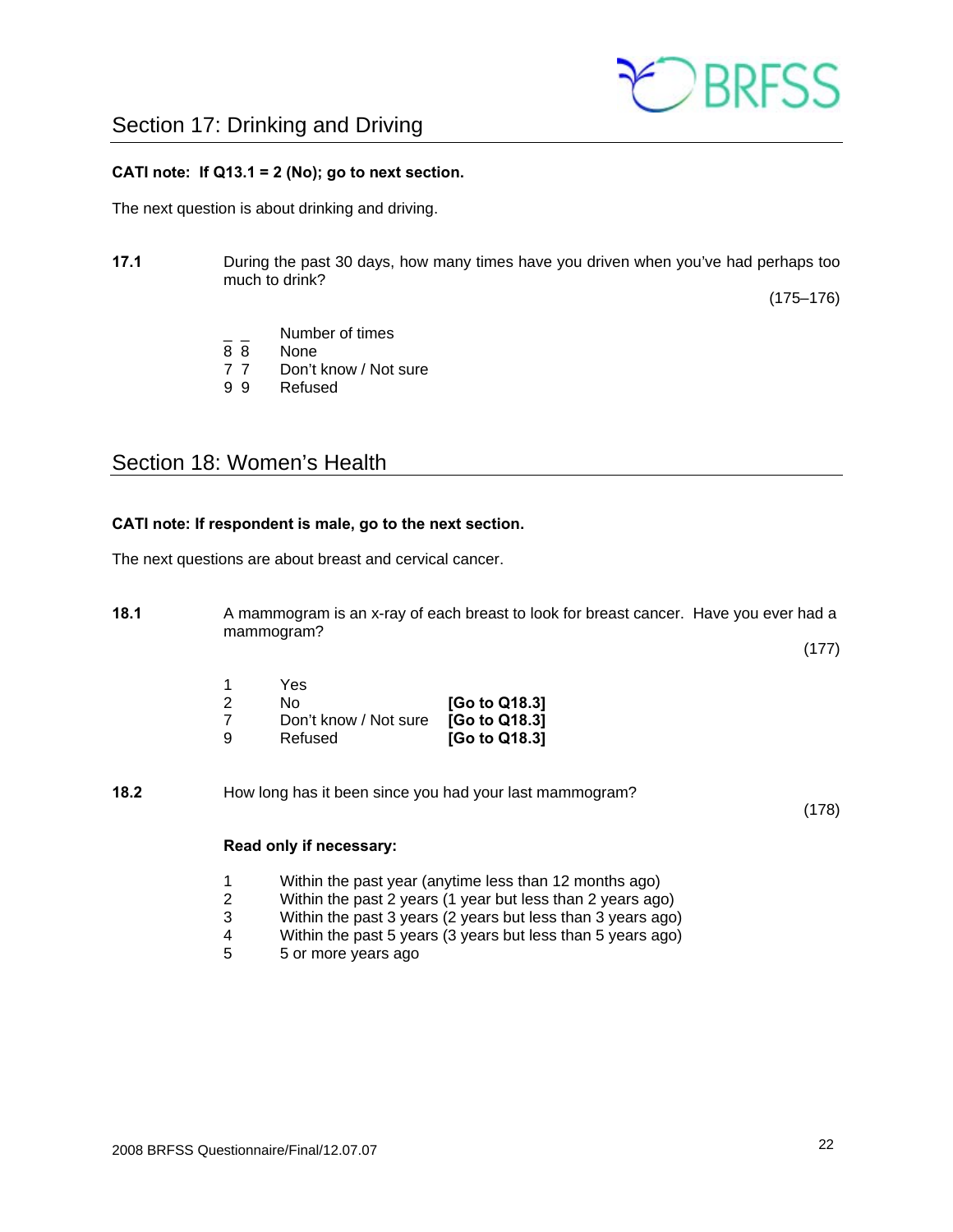

#### **Do not read:**

- 7 Don't know / Not sure<br>9 Refused
- **Refused**

**18.3** A clinical breast exam is when a doctor, nurse, or other health professional feels the breasts for lumps. Have you ever had a clinical breast exam?

(179)

(180)

|   | Yes                   |               |
|---|-----------------------|---------------|
|   | Nο                    | [Go to Q18.5] |
|   | Don't know / Not sure | [Go to Q18.5] |
| a | Refused               | [Go to Q18.5] |

**18.4** How long has it been since your last breast exam?

#### **Read only if necessary:**

- 1 Within the past year (anytime less than 12 months ago)<br>2 Within the past 2 years (1 year but less than 2 years ago
- 2 Within the past 2 years (1 year but less than 2 years ago)
- 3 Within the past 3 years (2 years but less than 3 years ago)
- 4 Within the past 5 years (3 years but less than 5 years ago)<br>5 5 or more years ago
- 5 5 or more years ago

#### **Do not read:**

- 7 Don't know / Not sure<br>9 Refused
- **Refused**

**18.5** A Pap test is a test for cancer of the cervix. Have you ever had a Pap test?

(181)

|   | Yes                                 |               |
|---|-------------------------------------|---------------|
|   | N٥                                  | [Go to Q18.7] |
|   | Don't know / Not sure [Go to Q18.7] |               |
| a | Refused                             | [Go to Q18.7] |

**18.6** How long has it been since you had your last Pap test?

(182)

### **Read only if necessary:**

- 1 Within the past year (anytime less than 12 months ago)
- 2 Within the past 2 years (1 year but less than 2 years ago)
- 3 Within the past 3 years (2 years but less than 3 years ago)
- 4 Within the past 5 years (3 years but less than 5 years ago)
- 5 5 or more years ago

### **Do not read:**

- 7 Don't know / Not sure
- 9 Refused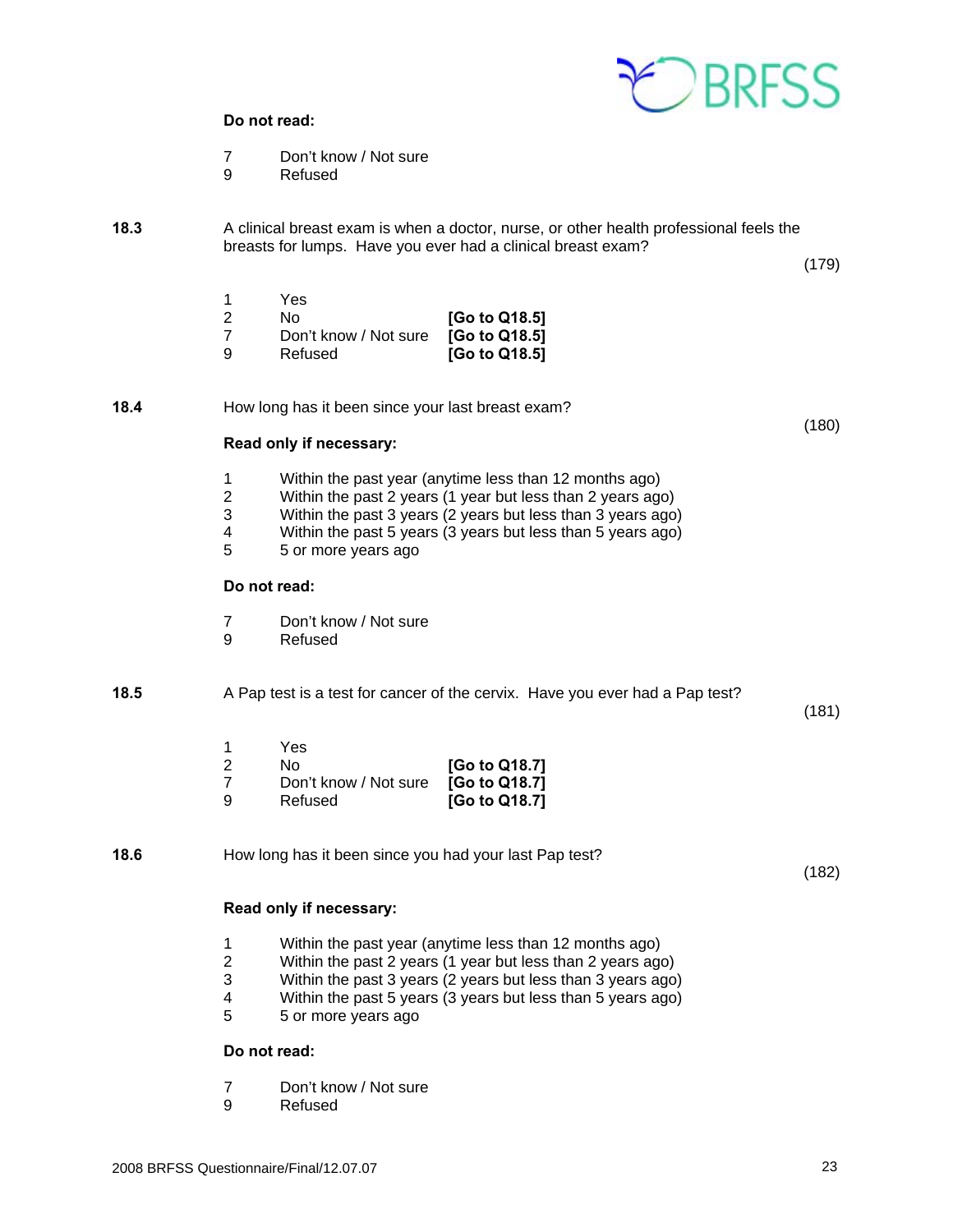

### **CATI note: If response to Core Q12.21 = 1 (is pregnant); then go to next section.**

### **18.7 Have you had a hysterectomy?**

(183)

**Read only if necessary:** A hysterectomy is an operation to remove the uterus (womb).

- 1 Yes
- No.
- 7 Don't know / Not sure<br>9 Refused
- **Refused**

### Section 19: Prostate Cancer Screening

### **CATI note: If respondent is <39 years of age, or is female, go to next section.**

Now, I will ask you some questions about prostate cancer screening.

**19.1** A Prostate-Specific Antigen test, also called a PSA test, is a blood test used to check men for prostate cancer. Have you ever had a PSA test?

(184)

1 Yes

|   | No.                                 | [Go to Q19.3] |
|---|-------------------------------------|---------------|
|   | Don't Know / Not sure [Go to Q19.3] |               |
| a | Refused                             | [Go to Q19.3] |

**19.2** How long has it been since you had your last PSA test?

(185)

### **Read only if necessary:**

- 1 Within the past year (anytime less than 12 months ago)
- 2 Within the past 2 years (1 year but less than 2 years)
- 3 Within the past 3 years (2 years but less than 3 years)
- 4 Within the past 5 years (3 years but less than 5 years)
- 5 5 or more years ago

### **Do not read:**

- 7 Don't know / Not sure
- 9 Refused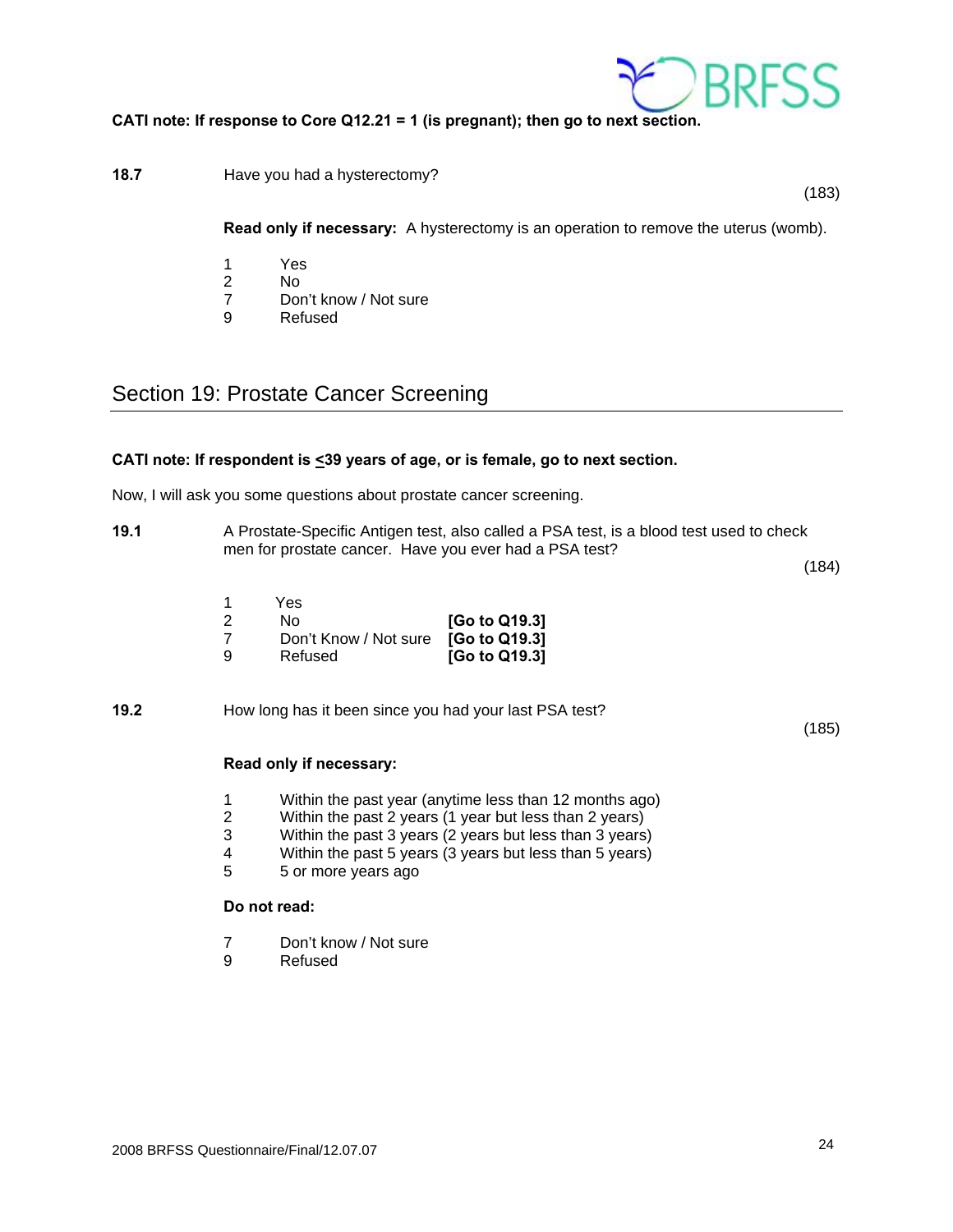

**19.3** A digital rectal exam is an exam in which a doctor, nurse, or other health professional places a gloved finger into the rectum to feel the size, shape, and hardness of the prostate gland. Have you ever had a digital rectal exam?

(186)

| No.                                 | [Go to Q19.5] |
|-------------------------------------|---------------|
| Don't know / Not sure [Go to Q19.5] |               |

9 Refused **[Go to Q19.5]** 

**19.4** How long has it been since your last digital rectal exam?

(187)

#### **Read only if necessary:**

- 1 Within the past year (anytime less than 12 months ago)
- 2 Within the past 2 years (1 year but less than 2 years)<br>3 Within the past 3 years (2 years but less than 3 years)
- Within the past 3 years (2 years but less than 3 years)
- 4 Within the past 5 years (3 years but less than 5 years)<br>5 5 or more vears ago
- 5 5 or more years ago

### **Do not read:**

- 7 Don't know / Not sure
- 9 Refused
- **19.5** Have you ever been told by a doctor, nurse, or other health professional that you had prostate cancer?

(188)

- 1 Yes
- 2 No
- 7 Don't know / Not sure
- 9 Refused

### Section 20: Colorectal Cancer Screening

### **CATI note: If respondent is < 49 years of age, go to next section.**

**20.1** A blood stool test is a test that may use a special kit at home to determine whether the stool contains blood. Have you ever had this test using a home kit?

(189)

|   | Yes                                 |               |
|---|-------------------------------------|---------------|
|   | N٥                                  | [Go to Q20.3] |
|   | Don't know / Not sure [Go to Q20.3] |               |
| a | Refused                             | [Go to Q20.3] |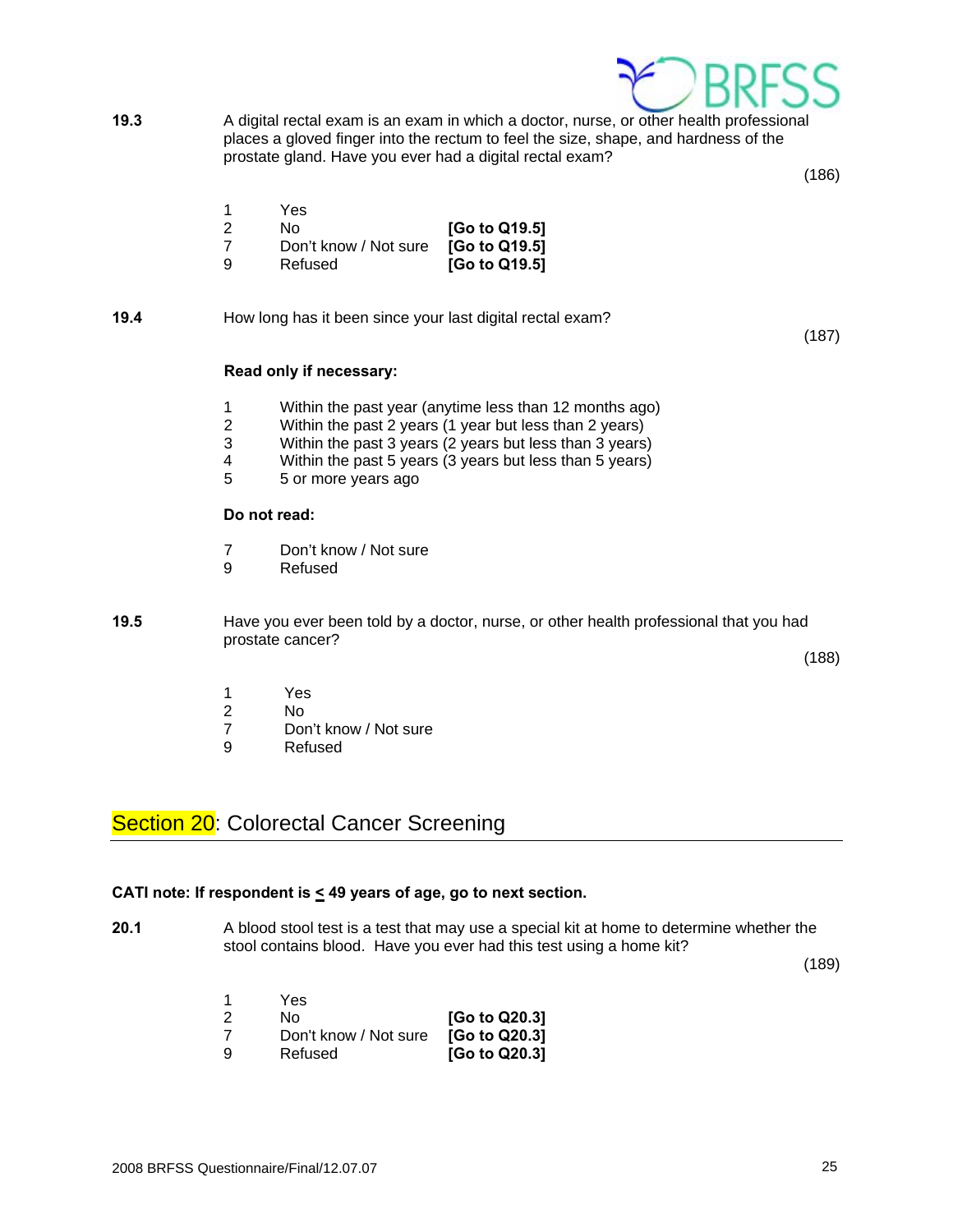

(190)

#### **Read only if necessary:**

- 1 Within the past year (anytime less than 12 months ago)
- 2 Within the past 2 years (1 year but less than 2 years ago)
- 3 Within the past 3 years (2 years but less than 3 years ago)
- 4 Within the past 5 years (3 years but less than 5 years ago)<br>5 5 or more vears ago
- 5 5 or more years ago

#### **Do not read:**

- 7 Don't know / Not sure
- 9 Refused
- **20.3** Sigmoidoscopy and colonoscopy are exams in which a tube is inserted in the rectum to view the colon for signs of cancer or other health problems. Have you ever had either of these exams?

(191)

 1 Yes 2 No **[Go to next section]** 7 Don't know / Not sure **[Go to next section]** [Go to next section]

**20.4** For a SIGMOIDOSCOPY, a flexible tube is inserted into the rectum to look for problems. A COLONOSCOPY is similar, but uses a longer tube, and you are usually given medication through a needle in your arm to make you sleepy and told to have someone else drive you home after the test. Was your MOST RECENT exam a sigmoidoscopy or a colonoscopy?

 $(192)$ 

- 1 Sigmoidoscopy
- 2 Colonoscopy
- 7 Don't know / Not sure
- 9 Refused

**20.5** How long has it been since you had your last sigmoidoscopy or colonoscopy?

 $(193)$ 

### **Read only if necessary:**

- 1 Within the past year (anytime less than 12 months ago)
- 2 Within the past 2 years (1 year but less than 2 years ago)
- 3 Within the past 3 years (2 years but less than 3 years ago)
- 4 Within the past 5 years (3 years but less than 5 years ago)
- 5 Within the past 10 years (5 years but less than 10 years ago)
- 6 10 or more years ago

### **Do not read:**

7 Don't know / Not sure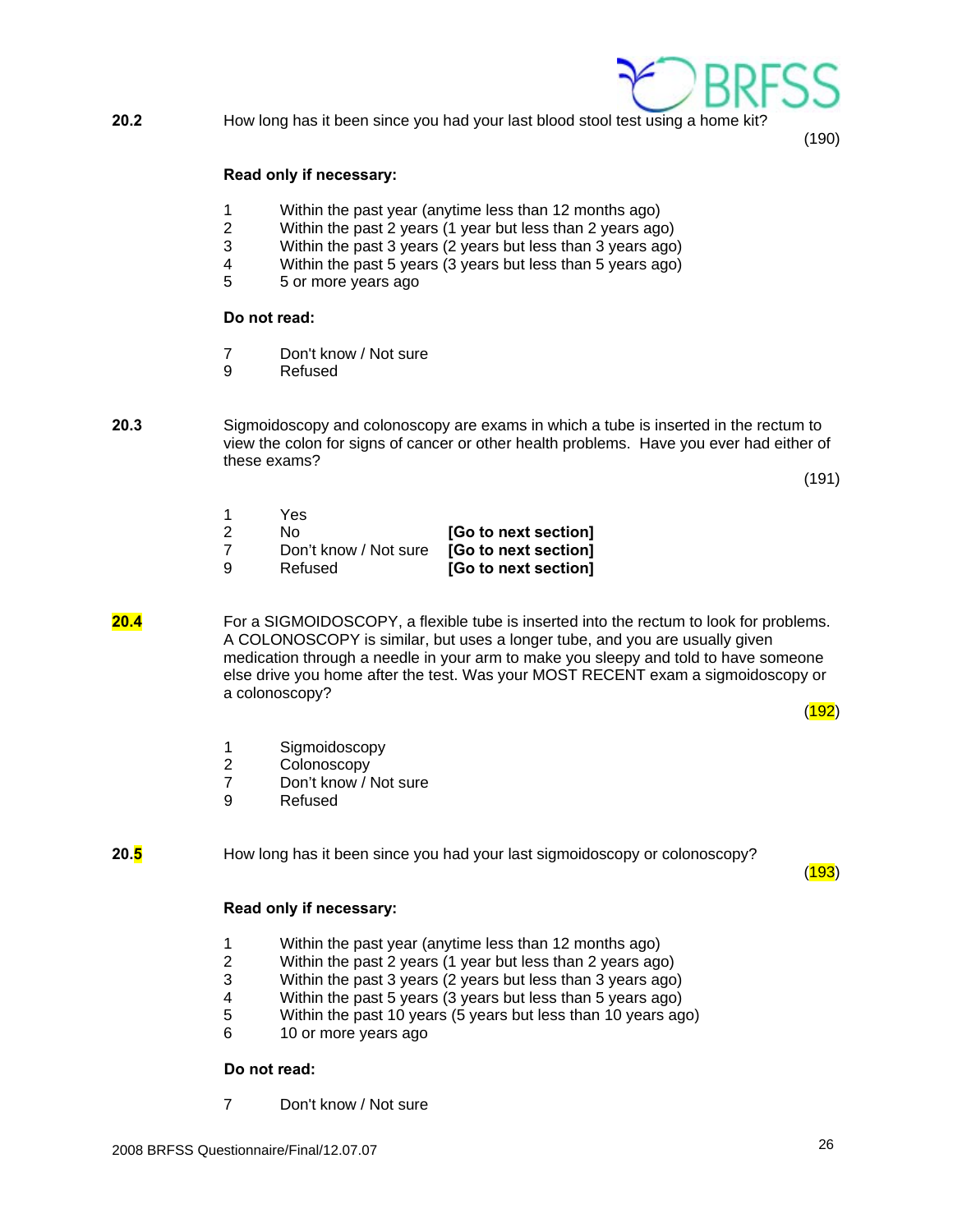

9 Refused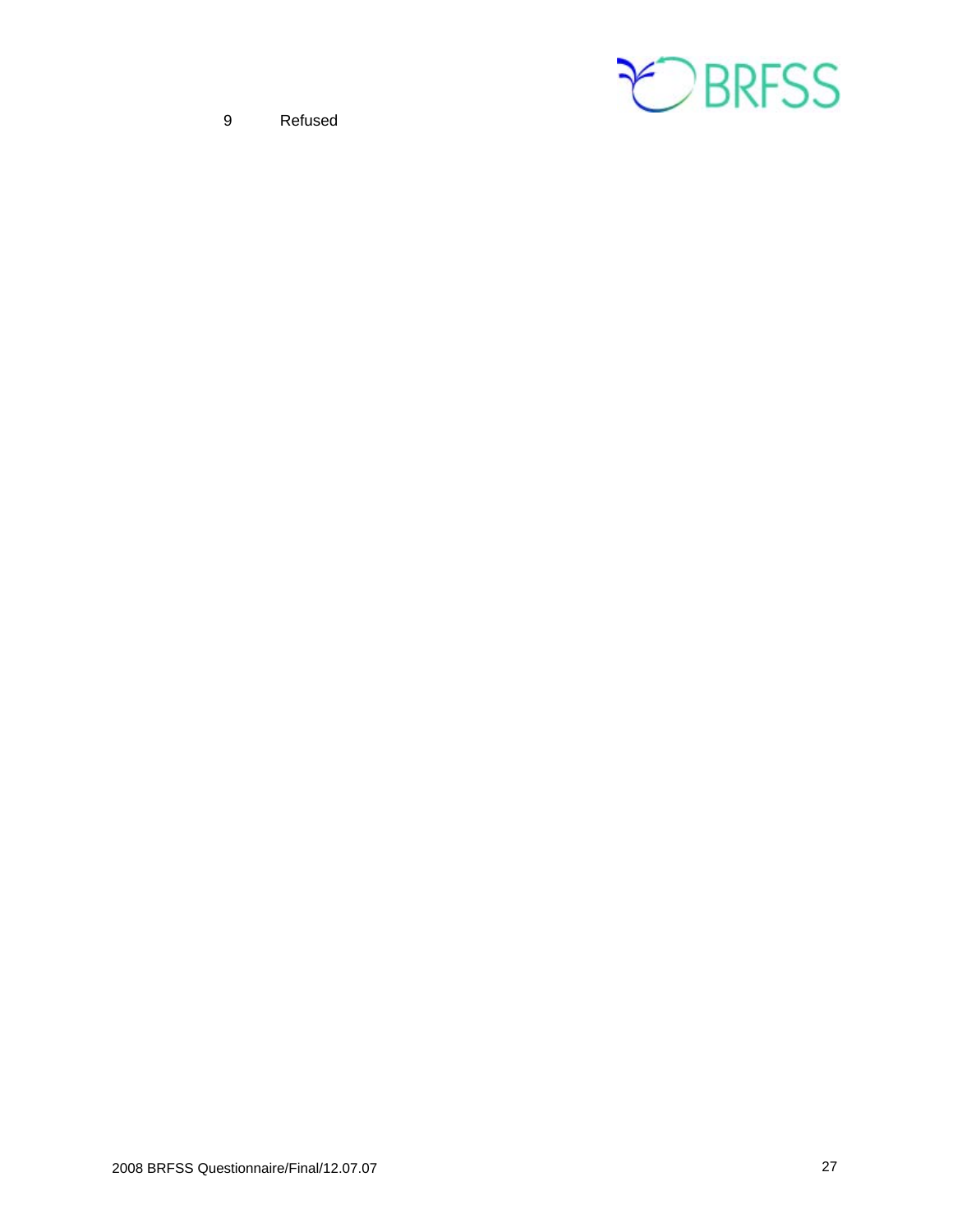

### Section 21: HIV/AIDS

#### **CATI note: If respondent is 65 years old or older, go to next section.**

The next few questions are about the national health problem of HIV, the virus that causes AIDS. Please remember that your answers are strictly confidential and that you don't have to answer every question if you do not want to. Although we will ask you about testing, we will not ask you about the results of any test you may have had.

**21.1** Have you ever been tested for HIV? Do not count tests you may have had as part of a blood donation. Include testing fluid from your mouth.

(194)

|   | Yes.                  |                              |
|---|-----------------------|------------------------------|
|   | No.                   | [ <mark>Go to Q21.5</mark> ] |
|   | Don't know / Not sure | [Go to Q21.5]                |
| a | Refused               | [Go to Q21.5]                |

**21.2** Not including blood donations, in what month and year was your last HIV test?

(195–200)

### **NOTE: If response is before January 1985, code "Don't know."**

#### **CATI INSTRUCTION: If the respondent remembers the year but cannot remember the month, code the first two digits 77, and the last four digits for the year.**

|         | Code month and year   |
|---------|-----------------------|
| 77/7777 | Don't know / Not sure |
| 99/9999 | Refused               |

**21.3** Where did you have your last HIV test — at a private doctor or HMO office, at counseling and testing site, at a hospital, at a clinic, in a jail or prison, at a drug treatment facility, at home, or somewhere else?

(201–202)

- 0 1 Private doctor or HMO office
- 0 2 Counseling and testing site
- 0 3 Hospital
- 0 4 Clinic
- 0 5 Jail or prison (or other correctional facility)
- 0 6 Drug treatment facility
- 0 7 At home
- 0 8 Somewhere else
- 7 7 Don't know / Not sure
- 9 9 Refused

#### **CATI note: Ask Q21.4; if Q21.2 = within last 12 months. Otherwise, go to Q21.5.**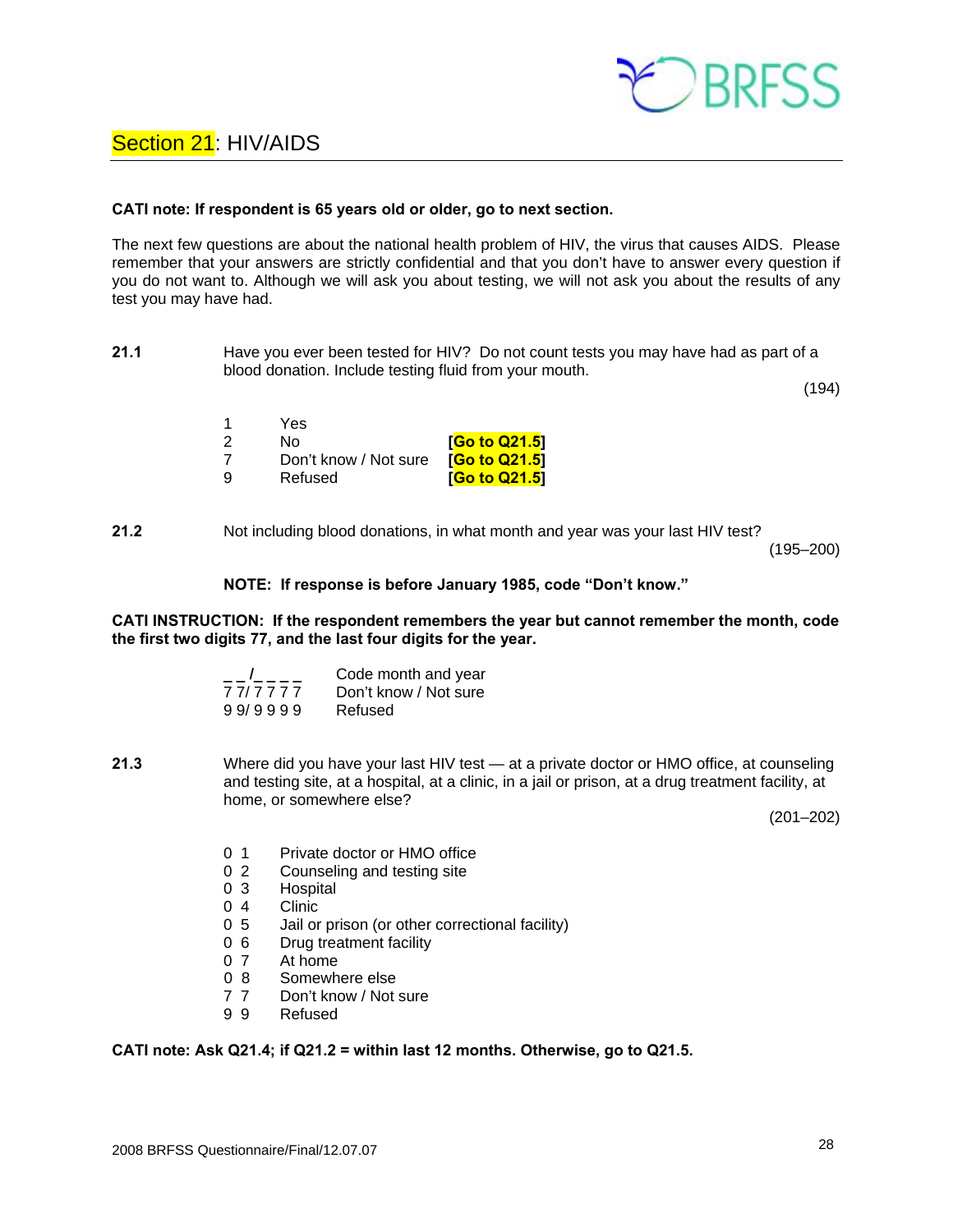2008 BRFSS Questionnaire/Final/12.07.07 29

- **21.4** Was it a rapid test where you could get your results within a couple of hours?
	- 1 Yes
	- 2 No
	- 7 Don't know / Not sure
	- 9 Refused
- **21.5** I'm going to read you a list. When I'm done, please tell me if any of the situations apply to you. You do not need to tell me which one.
	- You have used intravenous drugs in the past year.
	- You have been treated for a sexually transmitted or venereal disease in the past year.
	- You have given or received money or drugs in exchange for sex in the past year.
	- You had anal sex without a condom in the past year.

Do any of these situations apply to you?

(204)

(203)

- 1 Yes
- 2 No<br>7 Dor
- Don't know / Not sure
- 9 Refused

### Section 22: Emotional Support and Life Satisfaction

The next two questions are about emotional support and your satisfaction with life.

**22.1** How often do you get the social and emotional support you need?

### **INTERVIEWER NOTE: If asked, say "please include support from any source."**

(205)

### **Please read:**

- 1 Always
- 2 Usually
- 3 Sometimes
- 4 Rarely
- 5 Never

### **Do not read:**

- 7 Don't know / Not sure
- 9 Refused

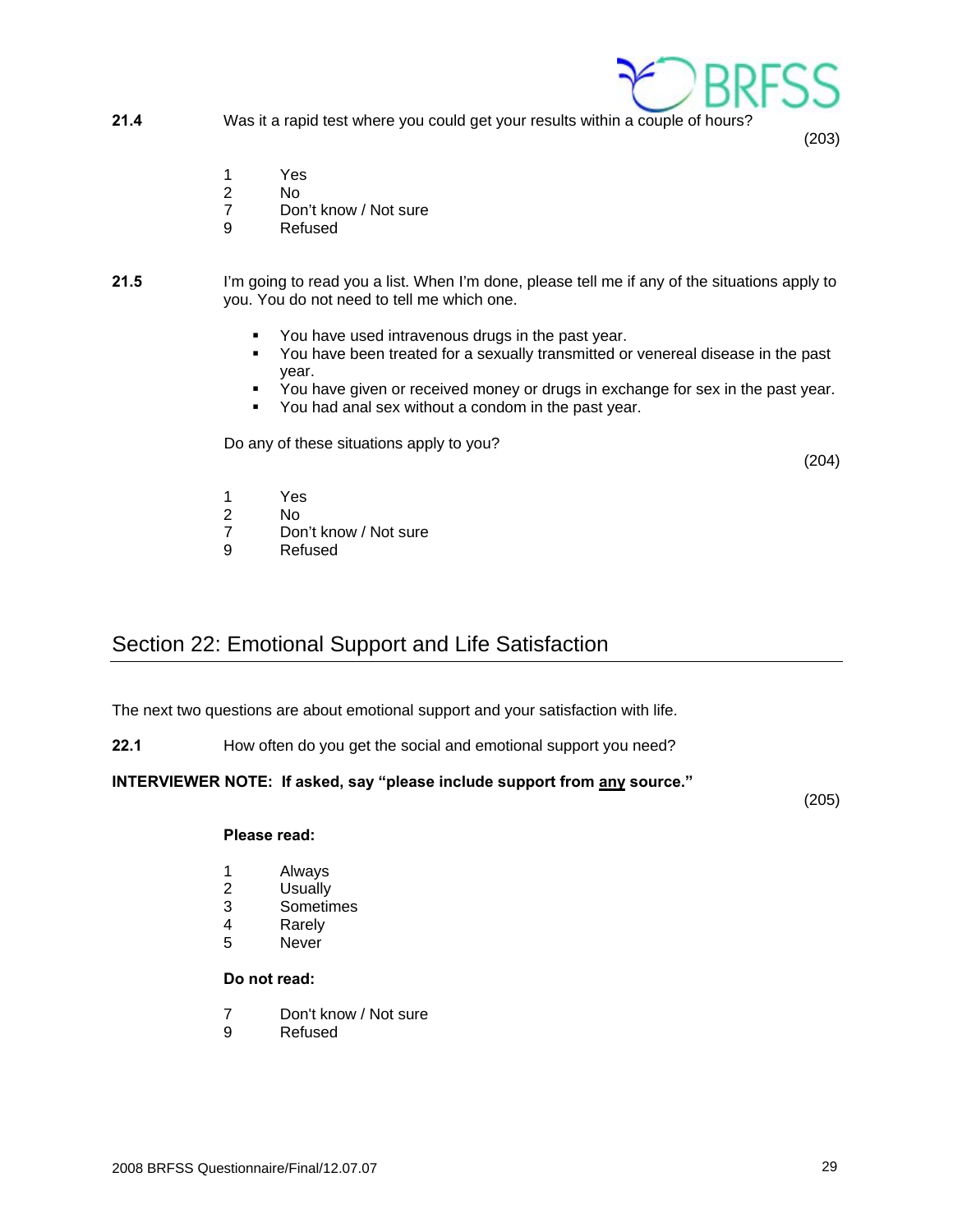

**22.2** In general, how satisfied are you with your life?

(206)

### **Please read:**

- 1 Very satisfied<br>2 Satisfied
- 2 Satisfied<br>3 Dissatisfie
- 3 Dissatisfied<br>4 Verv dissatis
- Very dissatisfied

### **Do not read:**

- 7 Don't know / Not sure
- 9 Refused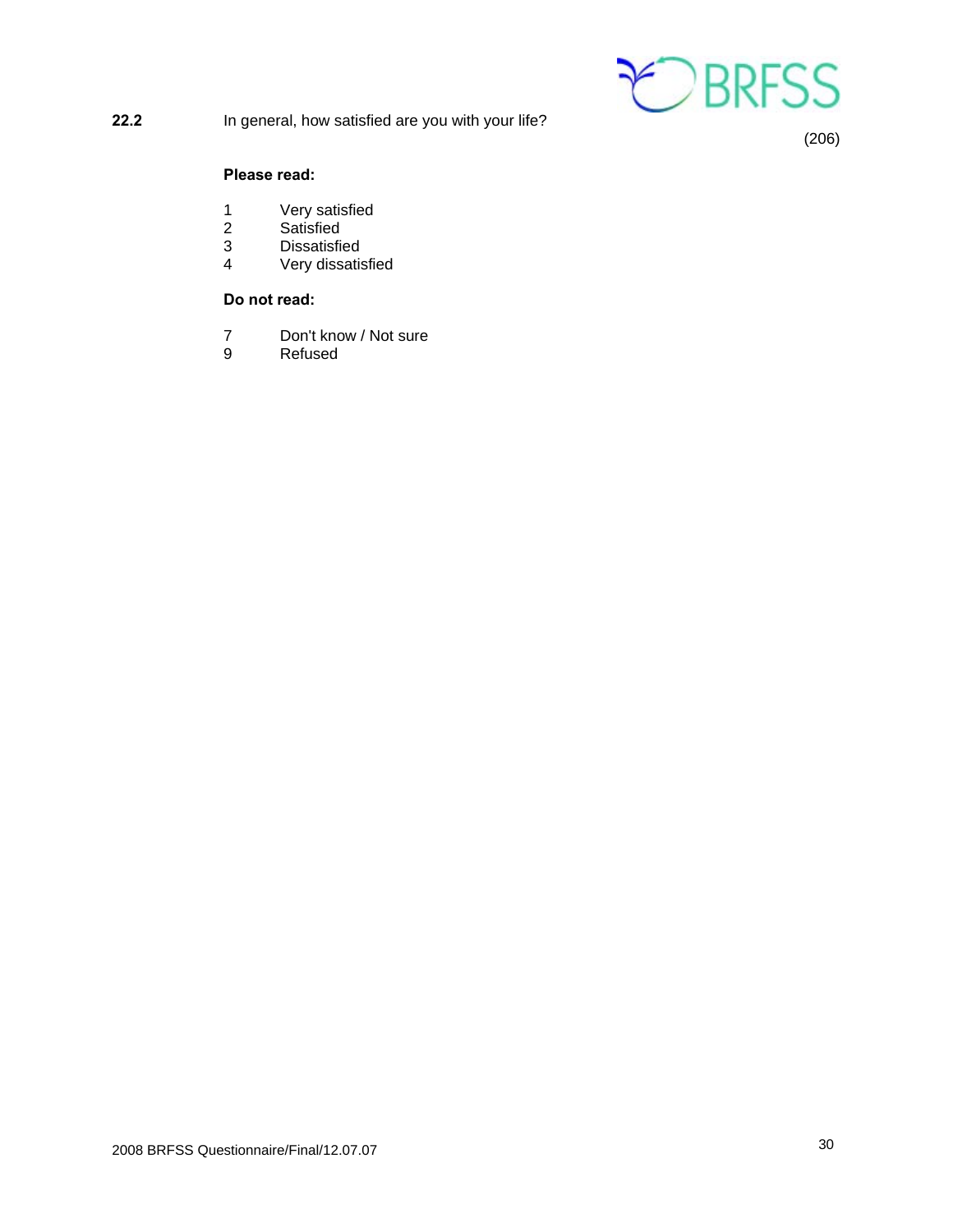

### **Closing Statement or Transition to Modules and/or State-Added Questions**

### **Closing statement**

#### **Please read:**

That is my last question. Everyone's answers will be combined to give us information about the health practices of people in this state. Thank you very much for your time and cooperation.

**or** 

**Transition to modules and/or state-added questions.**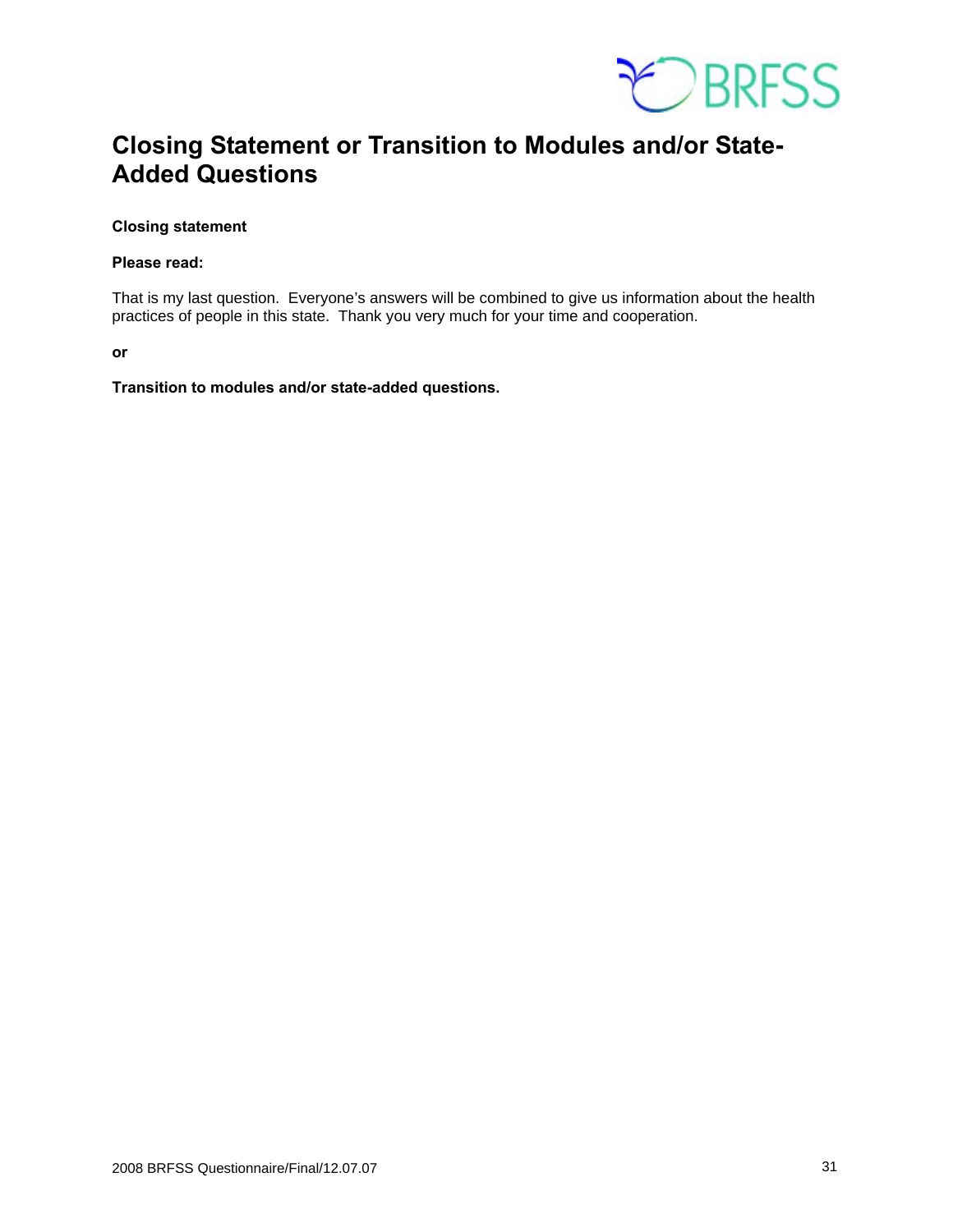

### **Optional Modules**

### Module 2: Diabetes

|    |                                                                                                                                                                                                                      | To be asked following Core Q6.1; if response is "Yes" (code = 1)                                                                                                                                                                 |               |  |  |
|----|----------------------------------------------------------------------------------------------------------------------------------------------------------------------------------------------------------------------|----------------------------------------------------------------------------------------------------------------------------------------------------------------------------------------------------------------------------------|---------------|--|--|
| 1. |                                                                                                                                                                                                                      | How old were you when you were told you have diabetes?                                                                                                                                                                           | $(229 - 230)$ |  |  |
|    | $\overline{9}$ $\overline{8}$<br>99                                                                                                                                                                                  | Code age in years [97 = 97 and older]<br>Don't know / Not sure<br>Refused                                                                                                                                                        |               |  |  |
| 2. |                                                                                                                                                                                                                      | Are you now taking insulin?                                                                                                                                                                                                      |               |  |  |
| 3. | $\mathbf{1}$<br>$\overline{2}$<br>9                                                                                                                                                                                  | Yes<br>N <sub>0</sub><br>Refused<br>About how often do you check your blood for glucose or sugar? Include times when<br>checked by a family member or friend, but do NOT include times when checked by a<br>health professional. | $(232 - 234)$ |  |  |
|    | $1 -$<br>$2 -$<br>$3 - -$<br>$4 - -$<br>888<br>777<br>999                                                                                                                                                            | Times per day<br>Times per week<br>Times per month<br>Times per year<br><b>Never</b><br>Don't know / Not sure<br>Refused                                                                                                         |               |  |  |
| 4. | About how often do you check your feet for any sores or irritations? Include times when<br>checked by a family member or friend, but do NOT include times when checked by a<br>health professional.<br>$(235 - 237)$ |                                                                                                                                                                                                                                  |               |  |  |
|    | $1 - 1$<br>$2 - 1$<br>$3 - -$<br>$\overline{4}$<br>5 5 5<br>888<br>777                                                                                                                                               | Times per day<br>Times per week<br>Times per month<br>Times per year<br>No feet<br>Never<br>Don't know / Not sure                                                                                                                |               |  |  |

- 9 9 9 Refused
- **5.** About how many times in the past 12 months have you seen a doctor, nurse, or other health professional for your diabetes?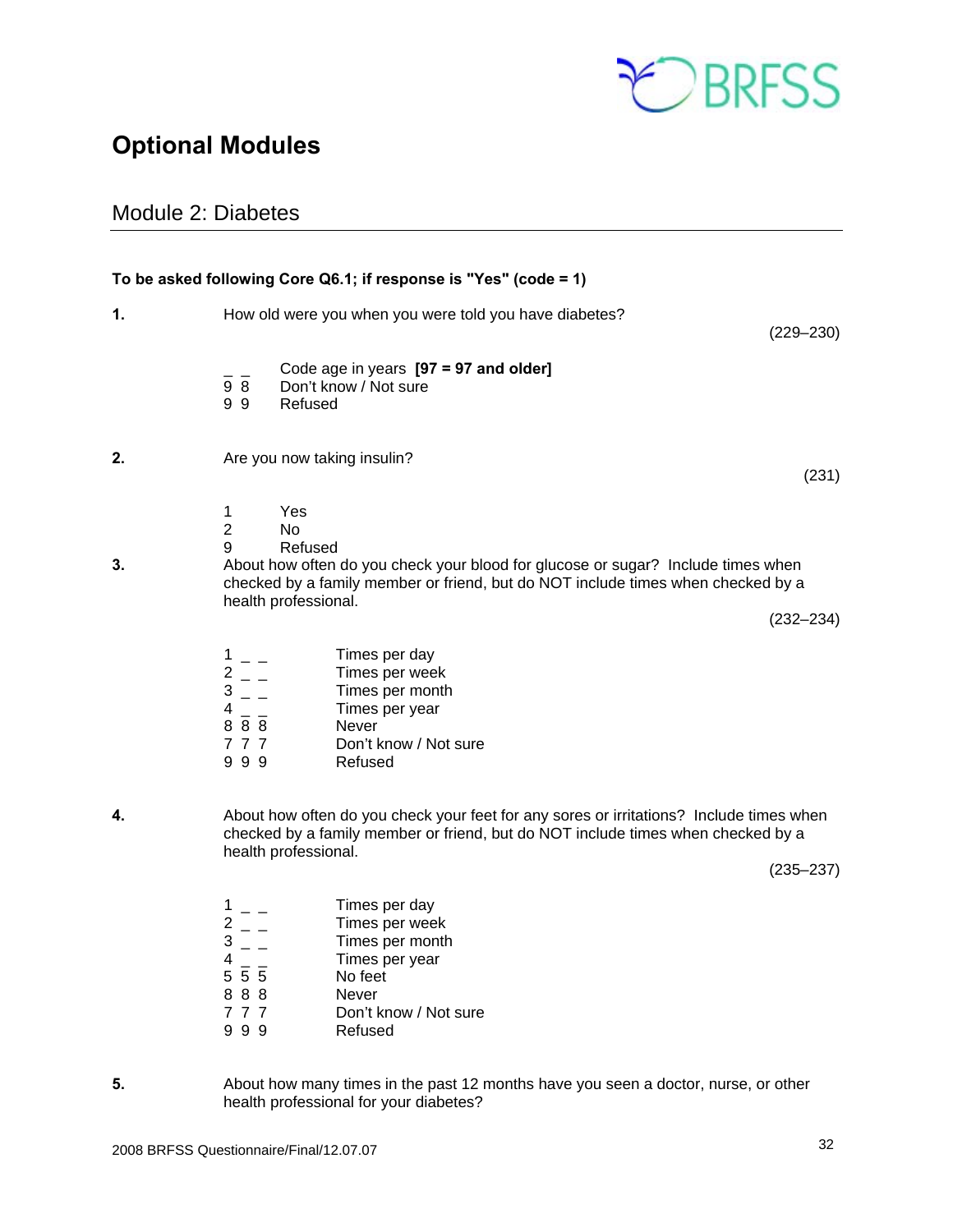

- \_ \_ Number of times **[76 = 76 or more]**
- None
- 7 7 Don't know / Not sure
- 9 9 Refused

**6.** A test for "A one C" measures the average level of blood sugar over the past three months. About how many times in the past 12 months has a doctor, nurse, or other health professional checked you for "A one C"?

(240–241)

- $\frac{1}{8}$  Number of times **[76 = 76 or more]**<br> $\frac{1}{8}$  None
- 8 8 None<br>9 8 Never
- Never heard of "A one C" test
- 7 7 Don't know / Not sure
- 9 9 Refused

### **CATI note: If Q4 = 555 (No feet), go to Q8.**

**7.** About how many times in the past 12 months has a health professional checked your feet for any sores or irritations?

(242–243)

(244)

- \_ \_ Number of times **[76 = 76 or more]**
- **None**
- 7 7 Don't know / Not sure
- 9 9 Refused
- **8.** When was the last time you had an eye exam in which the pupils were dilated? This would have made you temporarily sensitive to bright light.

#### **Read only if necessary:**

- 1 Within the past month (anytime less than 1 month ago)
- 2 Within the past year (1 month but less than 12 months ago)<br>3 Within the past 2 years (1 year but less than 2 years ago)
- Within the past 2 years (1 year but less than 2 years ago)
- 4 2 or more years ago

### **Do not read:**

- 7 Don't know / Not sure
- 8 Never
- 9 Refused
- **9.** Has a doctor ever told you that diabetes has affected your eyes or that you had retinopathy?

(245)

2008 BRFSS Questionnaire/Final/12.07.07 33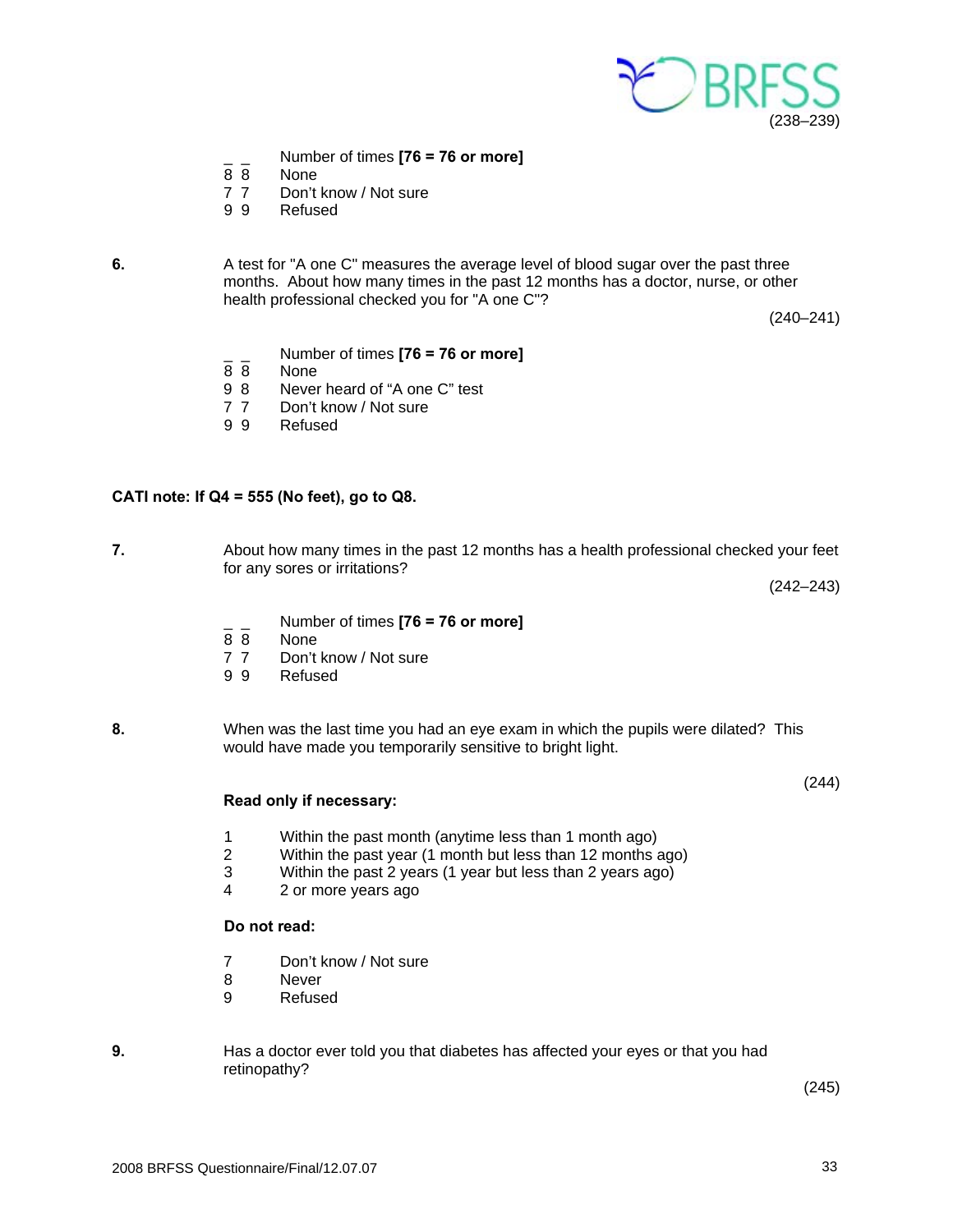

- 1 Yes
- 2 No<br>7 Dor
- 7 Don't know / Not sure<br>9 Refused
- **Refused**

**10.** Have you ever taken a course or class in how to manage your diabetes yourself?

(246)

- 1 Yes
- 2 No<br>7 Dor
- 7 Don't know / Not sure<br>9 Refused
- Refused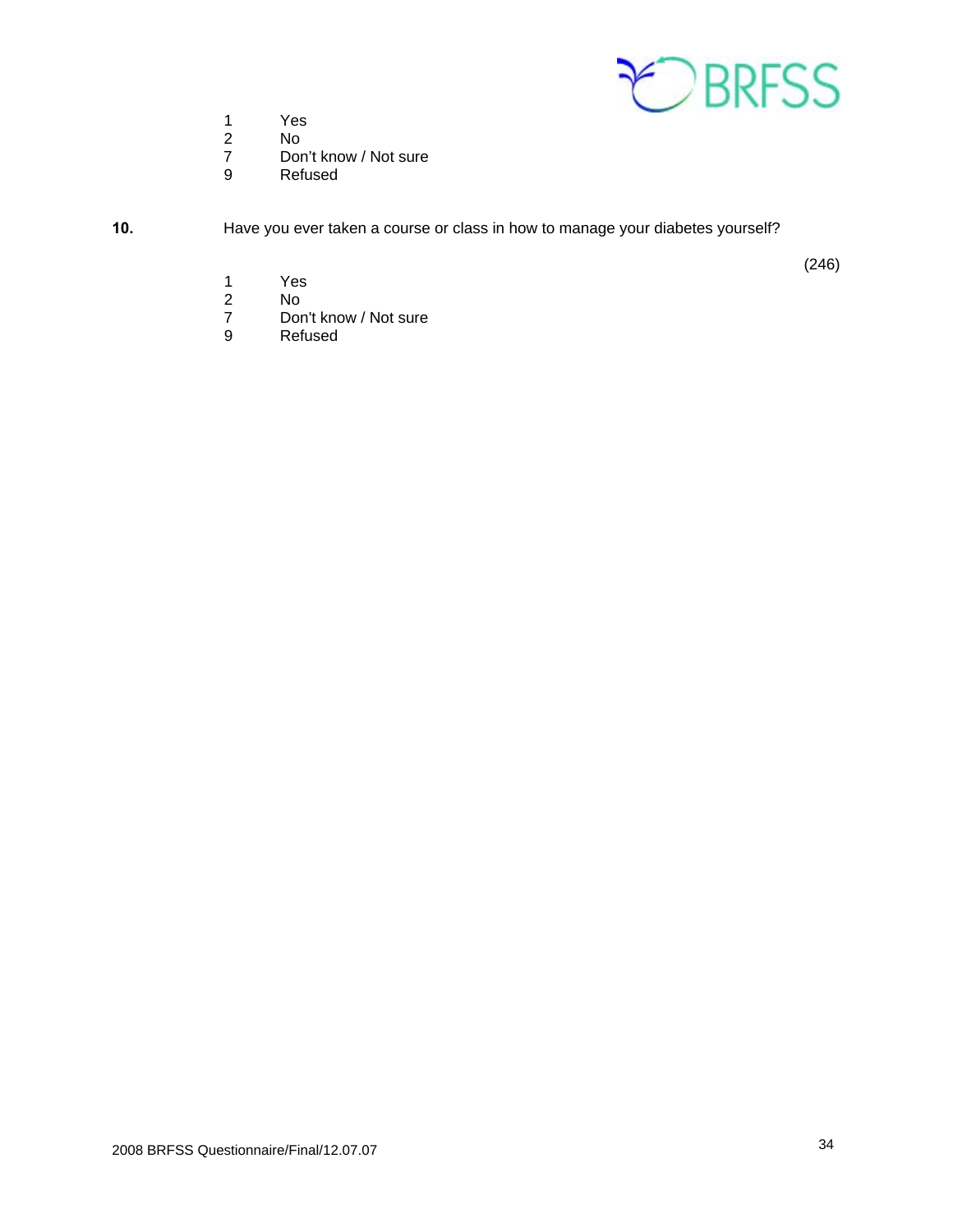

### Module 3: Healthy Days (Symptoms)

The next few questions are about health-related problems or symptoms.

**1.** During the past 30 days, for about how many days did pain make it hard for you to do your usual activities, such as self-care, work, or recreation?

(247–248)

 $\frac{1}{8}$   $\frac{1}{8}$  Number of days

8 8 None<br>7 7 Don't

Don't know / Not sure

9 9 Refused

**2.** During the past 30 days, for about how many days have you felt sad, blue, or depressed?

(249–250)

- $\frac{1}{8}$   $\frac{1}{8}$  Number of days
- 8 8 None<br>7 7 Don't
- 7 7 Don't know / Not sure<br>9 9 Refused
- **Refused**
- **3.** During the past 30 days, for about how many days have you felt worried, tense, or anxious?

(251–252)

- $\frac{1}{8}$   $\frac{1}{8}$  Number of days
- 8 8 None<br>7 7 Don't
- Don't know / Not sure
- 9 9 Refused
- **4.** During the past 30 days, for about how many days have you felt very healthy and full of energy?

(253–254)

- $\frac{1}{8}$   $\frac{1}{8}$  Number of days
- **None**
- 7 7 Don't know / Not sure<br>9 9 Refused
- **Refused**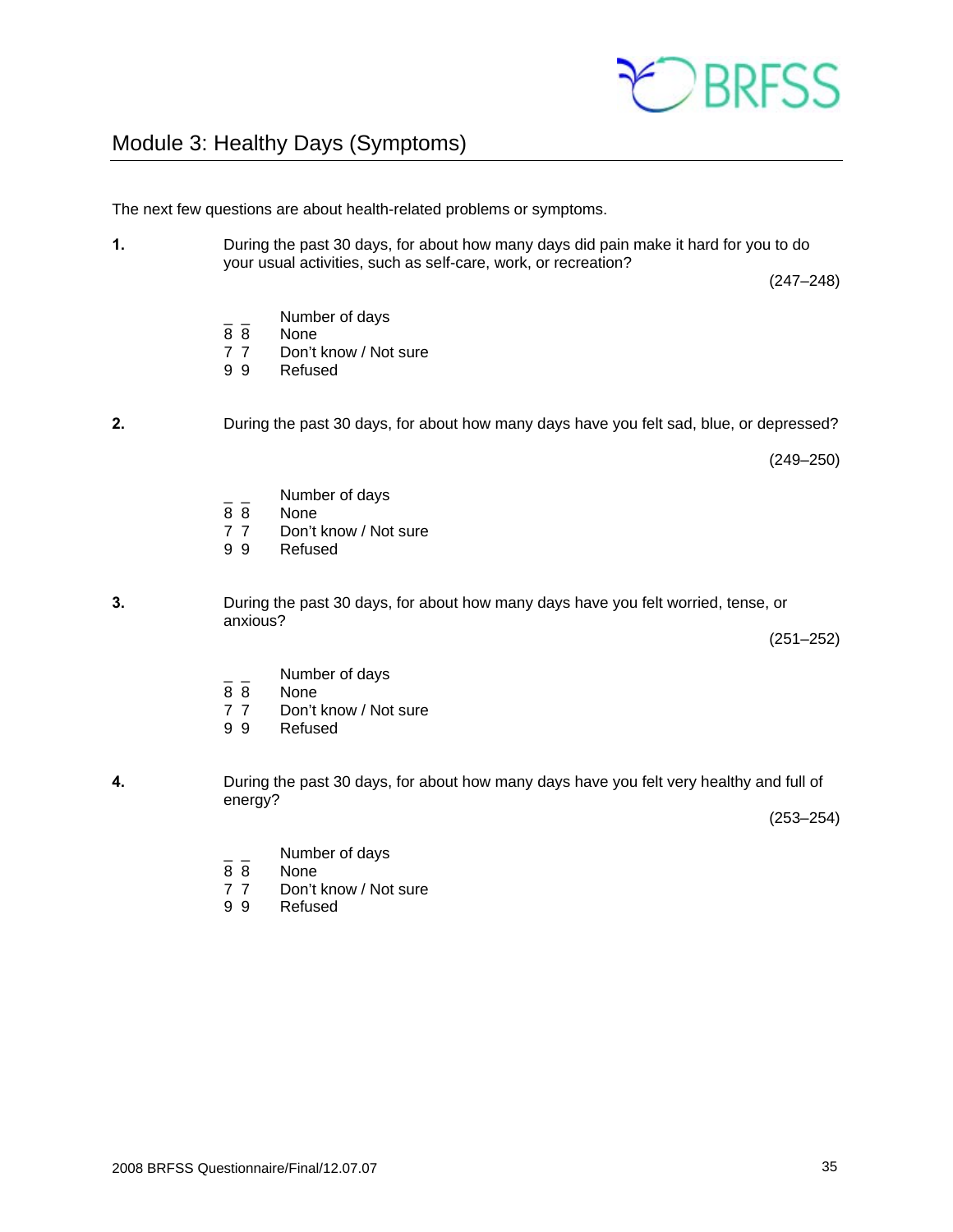

The next few questions ask about health care work and chronic illness.

**1.** Do you currently volunteer or work in a hospital, medical clinic, doctor's office, dentist's office, nursing home or some other health-care facility? This includes part-time and unpaid work in a health care facility as well as professional nursing care provided in the home.

(265)

#### **INTERVIEWER NOTE: If necessary say: "This includes non-health care professionals, such as administrative staff, who work in a health-care facility."**

|   | Yes                   |                        |
|---|-----------------------|------------------------|
|   | N٥                    | [G <sub>o</sub> to Q3] |
|   | Don't know / Not sure | [G <sub>o</sub> to Q3] |
| a | Refused               | [G <sub>o</sub> to Q3] |

**2.** Do you provide direct patient care as part of your routine work? By direct patient care we mean physical or hands-on contact with patients.

 $(266)$ 

- 1 Yes
- 2 No<br>7 Dor
- 7 Don't know / Not sure *(Probe by repeating question)*
- 9 Refused

**3.** Has a doctor, nurse, or other health professional ever said that you have...

#### **Read all items listed below before waiting for an answer:**

#### **[See Attached Health Problems List]**

 Lung problems, other than asthma Kidney problems Anemia, including Sickle Cell

#### **Or**

A weakened immune system caused by a chronic illness or by medicines taken for a chronic illness?

(267)

- 1 Yes
- 2 No
	- 7 Don't know / Not sure
	- 9 Refused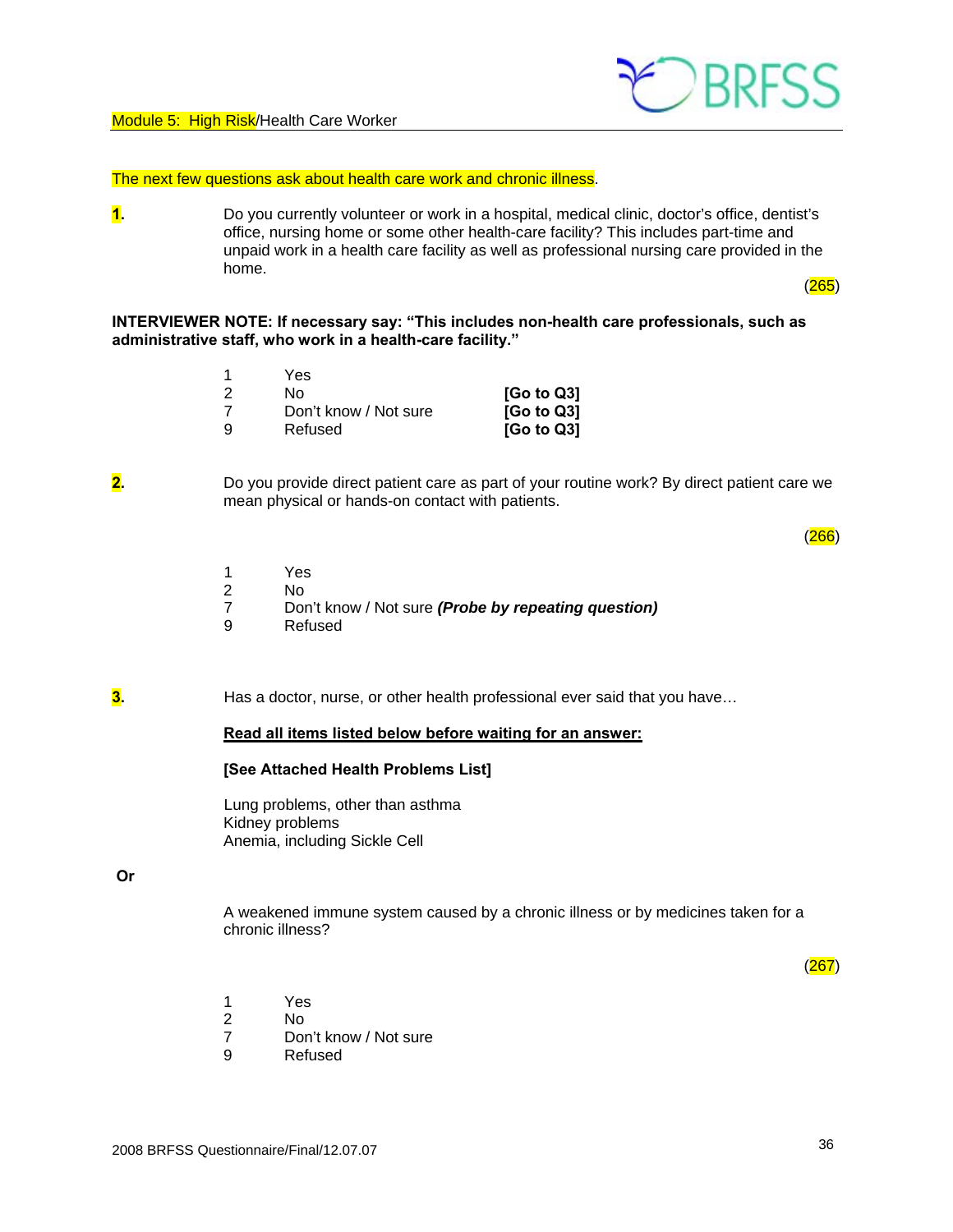

List of Health Problems to Accompany Module 5, Question 1

### **[DO NOT READ]**

### **Lung Problems**

- Acute Respiratory Distress Syndrome (ARDS)
- **•** Bronchiectasis
- Bronchopulmonary Dysplasia
- Chronic Obstructive Pulmonary Disease (COPD)
- Cystic Fibrosis
- Emphysema
- Lymphangioleiomyomatosis (LAM)
- Pulmonary Arterial Hypertension
- Sarcoidosis

### **Kidney Problems**

- Chronic Kidney Disease
- **•** Cystitis
- Cystocele (Fallen Bladder)
- Cysts
- Ectopic Kidney
- End-Stage Renal Disease (ESRD)
- Glomerular Diseases
- Interstitial Cystitis
- Kidney Failure
- Kidney Stones
- Nephrotic Syndrome
- Polycystic Kidney Disease
- Pyelonephritis (Kidney Infection)
- Renal Artery Stenosis
- Renal Osteodystrophy
- Renal Tubular Acidosis

### **Anemia**

- Anemia
- Aplastic Anemia
- Fanconi Anemia
- Iron Deficiency Anemia
- **•** Pernicious Anemia
- Sickle Cell Anemia
- Thalassemia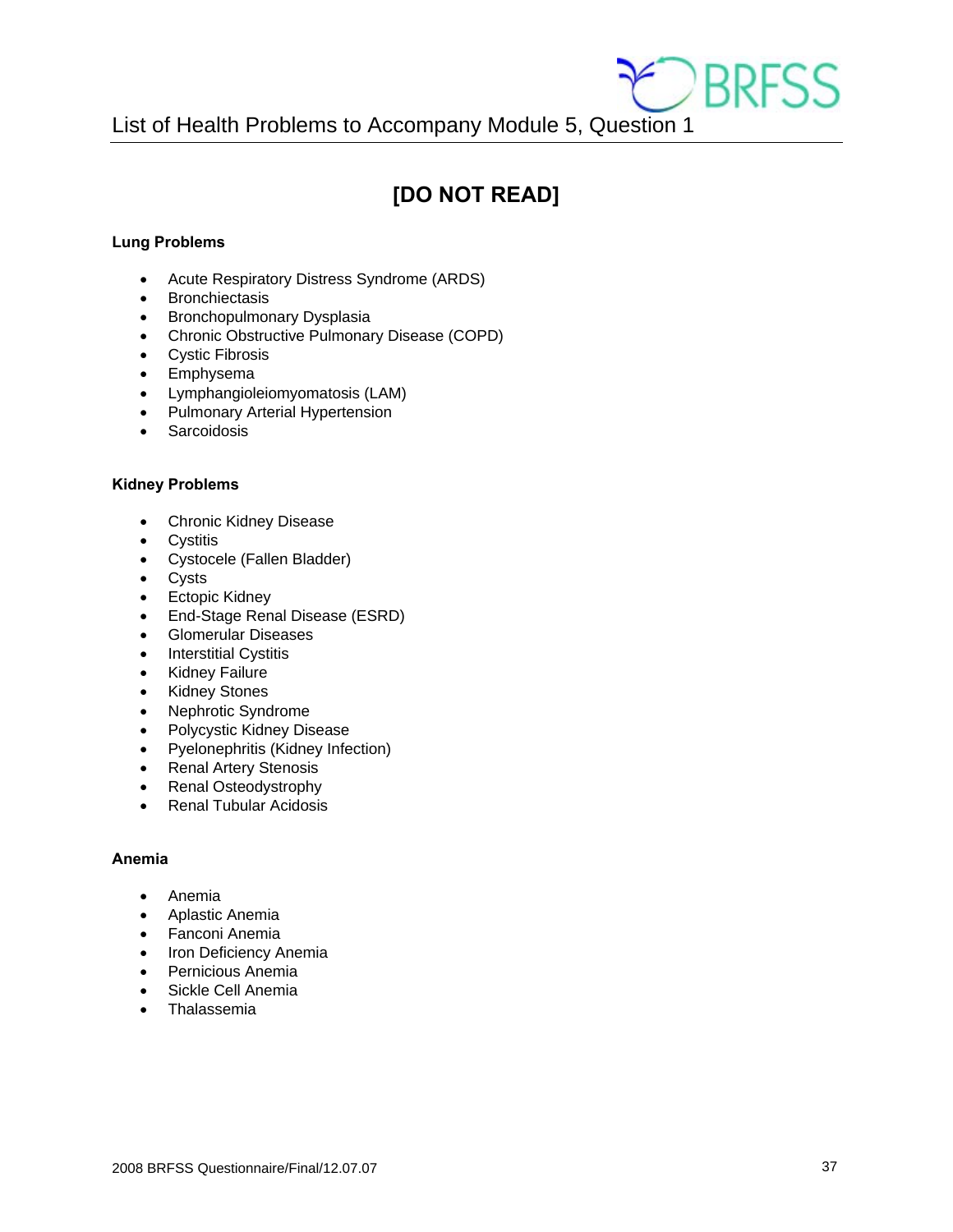

### **Causes of Weak Immune System**

- Cancer
- Chemotherapy
- HIV/AIDS
- **•** Steroids
- Transplant Medicines

**4. Do you still have (this/any of these) problem(s)?** 

- 1 Yes<br>2 No 2 No
	- 7 Don't know / Not sure<br>9 Refused
	- **Refused**

### Module 13: Anxiety and Depression

Now, I am going to ask you some questions about your mood. When answering these questions, please think about how many days each of the following has occurred in the past 2 weeks.

**1.** Over the last 2 weeks, how many days have you had little interest or pleasure in doing things?

(321–322)

 $(268)$ 

- $\frac{1}{8}$   $\frac{01-14}{8}$  days
- 8 8 None<br>7 7 Don't
- Don't know / Not sure
- 9 9 Refused
- **2.** Over the last 2 weeks, how many days have you felt down, depressed or hopeless? (323–324)
	- $\frac{1}{8}$   $\frac{01-14}{8}$  days
	- 8 8 None<br>7 7 Don't
	- Don't know / Not sure
	- 9 9 Refused
- **3.** Over the last 2 weeks, how many days have you had trouble falling asleep or staying asleep or sleeping too much?

(325–326)

- $\frac{1}{8}$   $\frac{01-14}{8}$  days
- None
- 7 7 Don't know / Not sure
- 9 9 Refused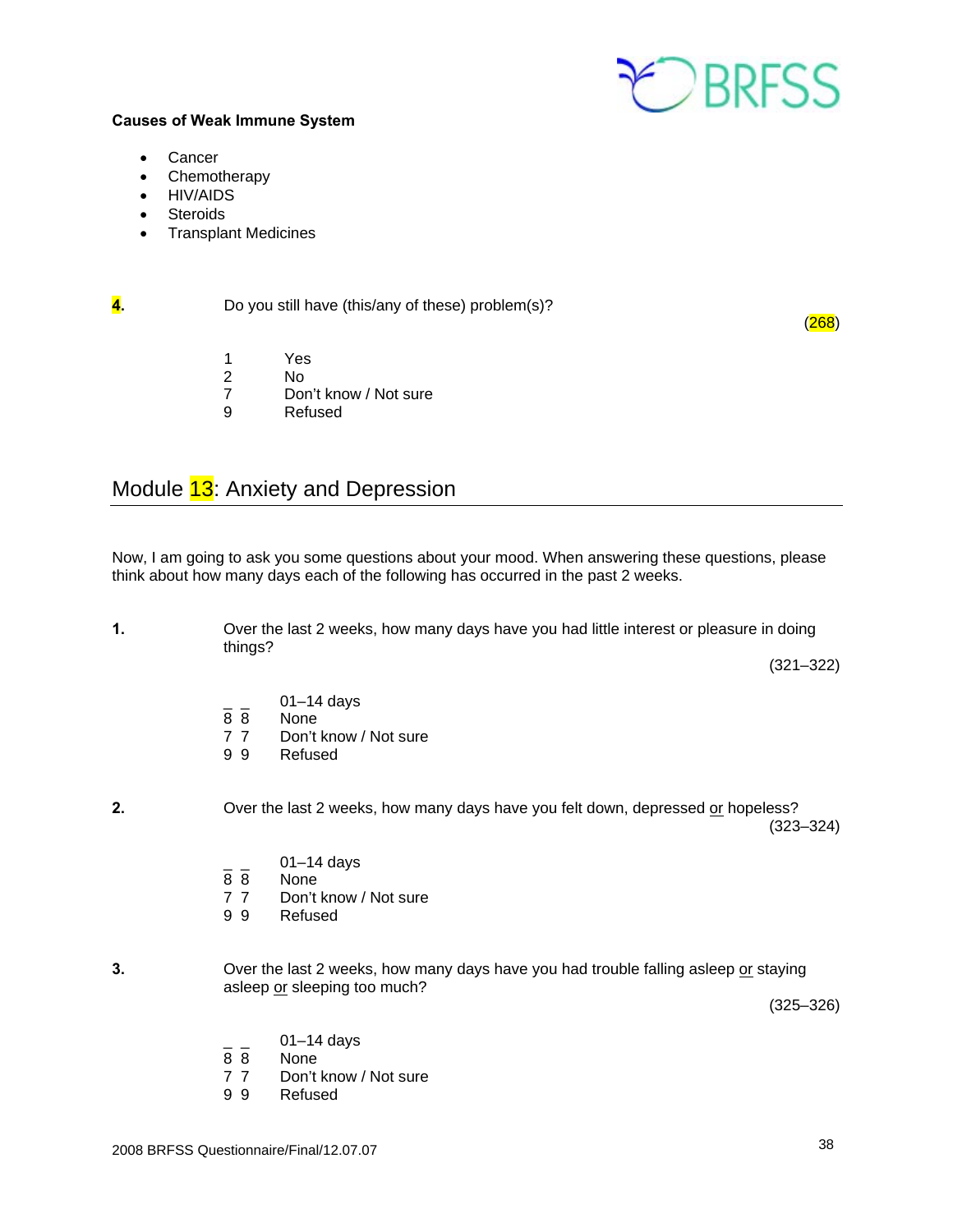

**4.** Over the last 2 weeks, how many days have you felt tired or had little energy?

(327–328)

- $\frac{1}{8}$   $\frac{01-14}{8}$  days
- None
- 7 7 Don't know / Not sure
- 9 9 Refused

#### **5.** Over the last 2 weeks, how many days have you had a poor appetite or eaten too much? (329–330)

- $\frac{1}{8}$   $\frac{1}{8}$  01–14 days
- None
- 7 7 Don't know / Not sure
- 9 9 Refused

**6.** Over the last 2 weeks, how many days have you felt bad about yourself or that you were a failure or had let yourself or your family down?

(331–332)

- $01-14$  days
- 8 8 None
- 7 7 Don't know / Not sure
- 9 9 Refused

**7**. Over the last 2 weeks, how many days have you had trouble concentrating on things, such as reading the newspaper or watching the TV?

(333–334)

- $\frac{1}{8}$   $\frac{01-14}{8}$  days
- **None**
- 7 7 Don't know / Not sure<br>9 9 Refused
- **Refused**

**8.** Over the last 2 weeks, how many days have you moved or spoken so slowly that other people could have noticed? Or the opposite – being so fidgety or restless that you were moving around a lot more than usual?

(335–336)

- $\frac{1}{8}$   $\frac{1}{8}$  01–14 days
- **None**
- 7 7 Don't know / Not sure
- 9 9 Refused
- **9.** Has a doctor or other healthcare provider EVER told you that you had an anxiety disorder (including acute stress disorder, anxiety, generalized anxiety disorder, obsessive compulsive disorder, panic disorder, phobia, posttraumatic stress disorder, or social anxiety disorder)?

(337)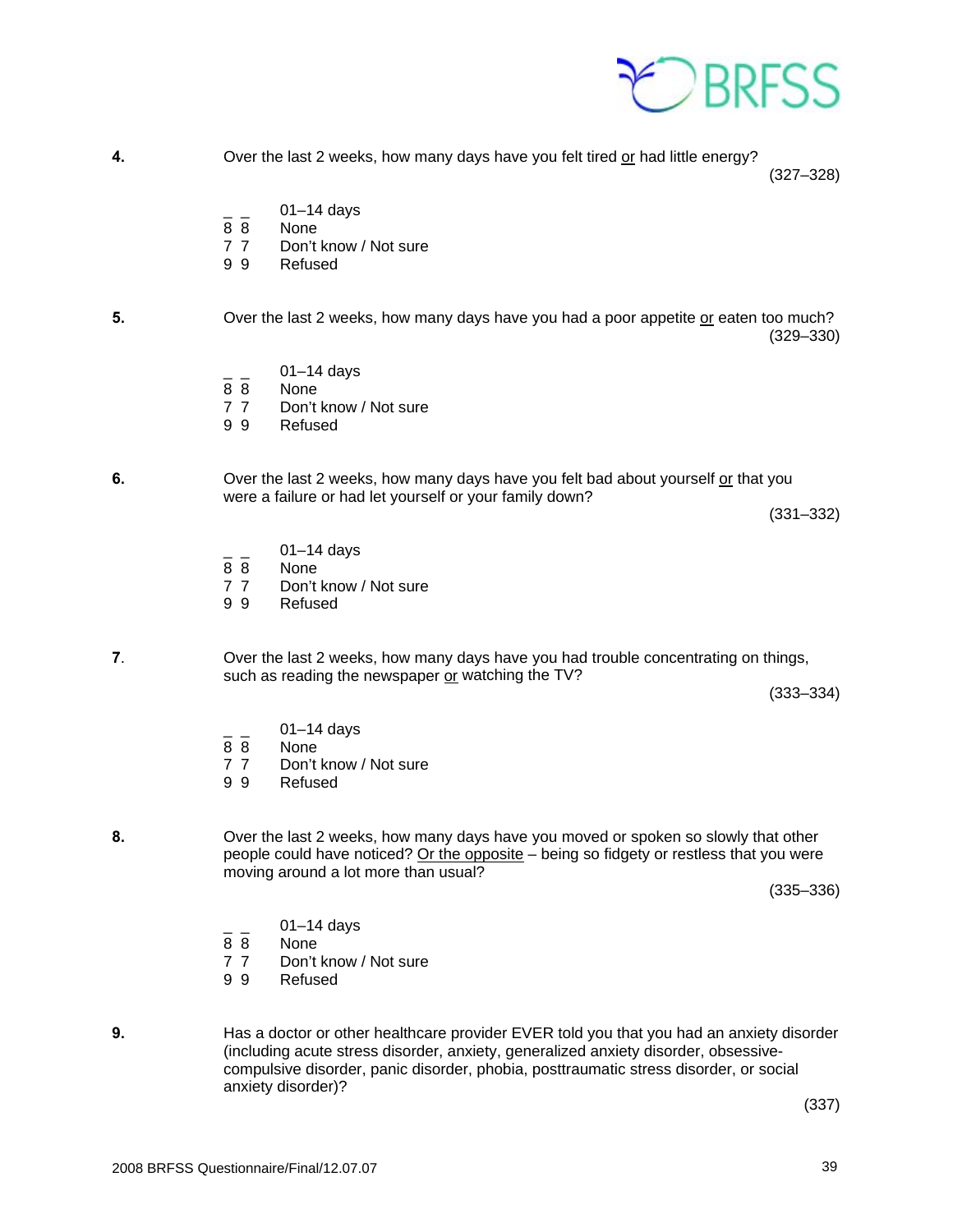

- 1 Yes
- 2 No
	- 7 Don't know / Not sure
	- 9 Refused
- **10.** Has a doctor or other healthcare provider EVER told you that you have a depressive disorder (including depression, major depression, dysthymia, or minor depression)?

(338)

- 1 Yes
- 2 No
- 7 Don't know / Not sure
- 9 Refused

### Module 15: Random Child Selection

**CATI note: If Core Q12.7 = 88, or 99 (No children under age 18 in the household, or Refused), go to next module.** 

**If Core Q12.7 = 1, Interviewer please read:** "Previously, you indicated there was one child age 17 or younger in your household. I would like to ask you some questions about that child." **[Go to Q1]**

**If Core Q12.7 is >1 and Core Q12.7 does not equal 88 or 99, Interviewer please read:** "Previously, you indicated there were **[number]** children age 17 or younger in your household. Think about those **[number]** children in order of their birth, from oldest to youngest. The oldest child is the first child and the youngest child is the last." Please include children with the same birth date, including twins, in the order of their birth.

### **CATI INSTRUCTION: RANDOMLY SELECT ONE OF THE CHILDREN. This is the "Xth" child. Please substitute "Xth" child's number in all questions below.**

### **INTERVIEWER PLEASE READ:**

I have some additional questions about one specific child. The child I will be referring to is the "Xth" **[CATI: please fill in correct number]** child in your household. All following questions about children will be about the "Xth" **[CATI: please fill in]** child."

**1.** What is the birth month and year of the "**Xth**" child?

(366–371)

|         | Code month and year   |
|---------|-----------------------|
| 777777  | Don't know / Not sure |
| 99/9999 | Refused               |

**CATI INSTRUCTION: Calculate the child's age in months (CHLDAGE1=0 to 216) and also in years (CHLDAGE2=0 to 17) based on the interview date and the birth month and year using a value of 15 for the birth da y. If the s elected child is < 12 mon ths old en ter the calc ulated month s in**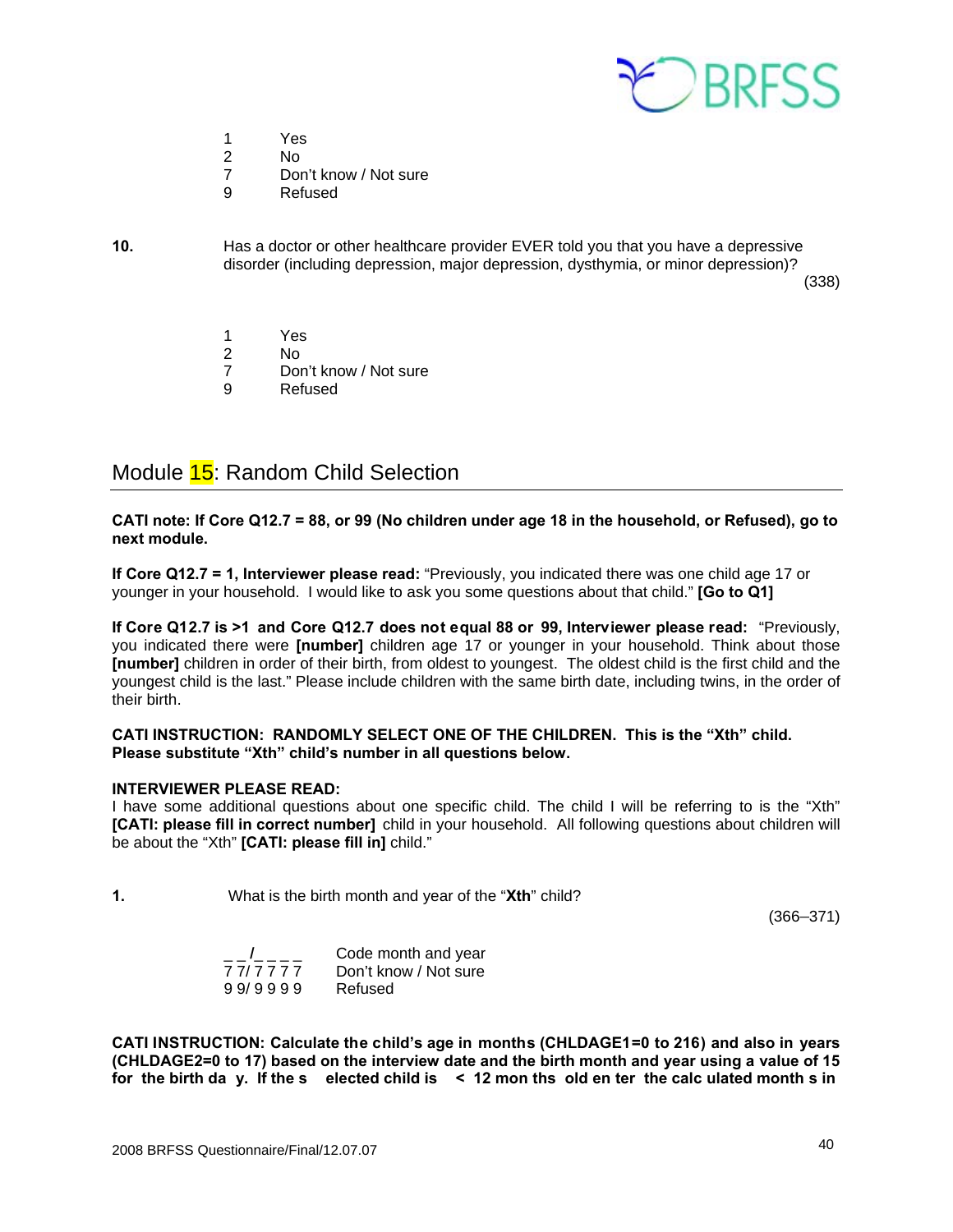

### **CHLDAGE1 and 0 in CHLDAGE 2. If the child is > 12 mon ths en ter the calcula ted months in CHLDAGE1 and set CHLDAGE2=Truncate (CHLDAGE1/12).**

**2.** Is the child a boy or a girl?

1 Boy

- 2 Girl
- 9 Refused

### **3.** Is the child Hispanic or Latino?

- 1 Yes<br>2 No
- $No$
- 7 Don't know / Not sure
- 9 Refused

### **4.** Which one or more of the following would you say is the race of the child?

(374–379)

(372)

(373)

### **[Check all that apply]**

#### Please read:

- 
- 1 White<br>2 Black 2 Black or African American<br>3 Asian
- **Asian**
- 4 Native Hawaiian or Other Pacific Islander
- 5 American Indian, Alaska Native

 **Or** 

6 Other [specify] \_\_\_\_\_\_\_\_\_\_\_\_\_\_\_\_\_\_\_\_

### **Do not read:**

- 8 No additional choices
- 7 Don't know / Not sure<br>9 Refused
- **Refused**

### **CATI note: If more than one response to Q4, continue. Otherwise, go to Q6.**

**5.** Which one of these groups would you say best represents the child's race?

(380)

- 1 White
- 2 Black or African American<br>3 Asian
- 
- 3 Asian<br>4 Native Native Hawaiian or Other Pacific Islander
- 5 American Indian, Alaska Native
- 6 Other<br>7 Don't l
- Don't know / Not sure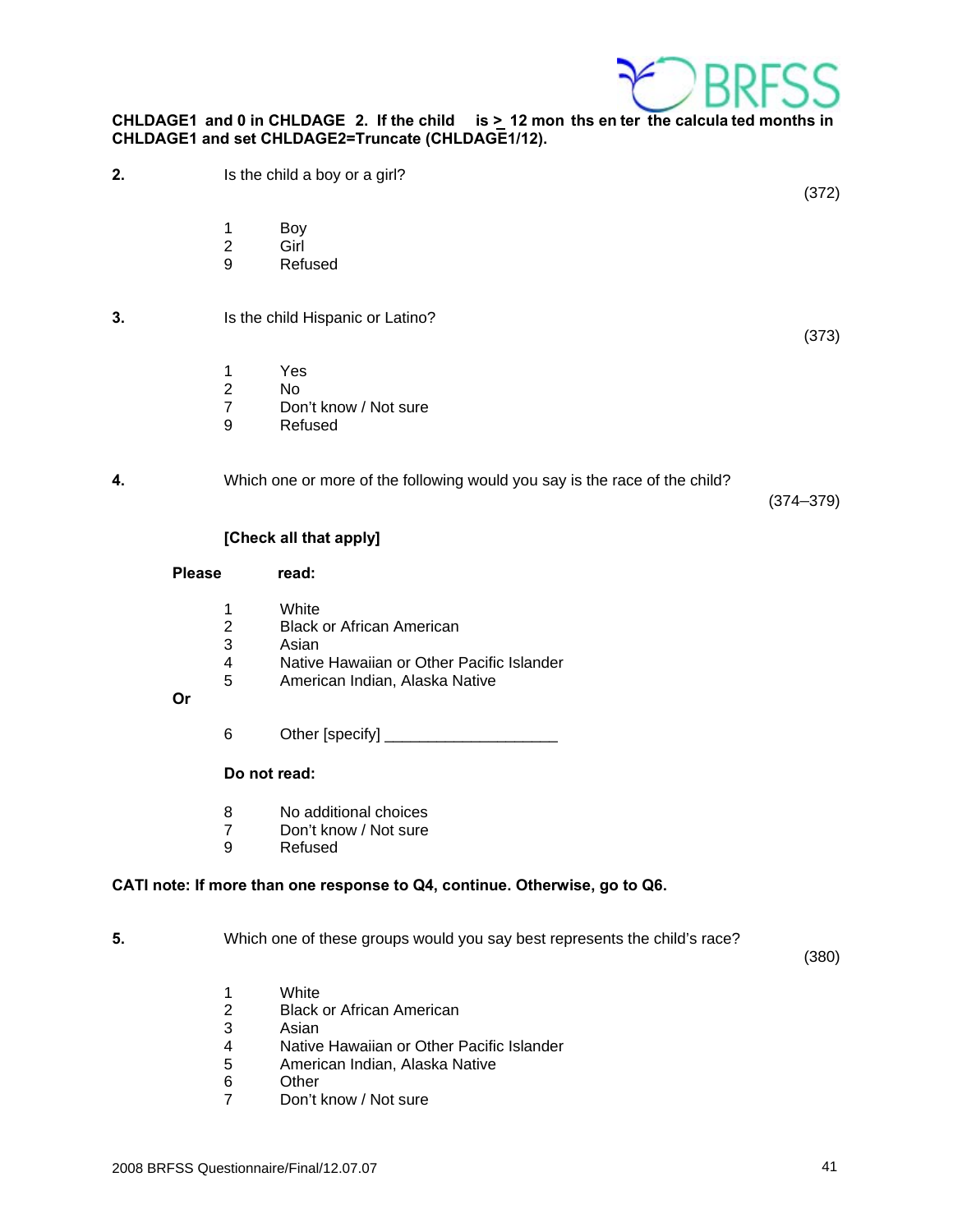

### 9 Refused

Insert column location for this question

saq1. Which one or more of the following would you say is the ethnicity of the child? (allow for 6 ethnicities meaning 12 columns xxx-yyy) (401-412)

value race /\*chraceu\*/

- =' 1 Caucasian'
- =' 2 Hawaiian'
- =' 3 Chinese'
- =' 4 Filipino'
- =' 5 Japanese '
- =' 6 Korean'
- =' 7 Samoan'
- =' 8 Black'
- =' 9 American Indian/Alaska Native/Eskimo/Inuit'
- ='10 Vietnamese'
- ='11 Asian Indian'
- ='12 Portuguese'
- ='13 Guamanian/Chamorro'
- ='14 Puerto Rican'
- ='15 Mexican'
- ='16 Tongan'
- ='17 Laotian'
- ='18 Cambodian'
- ='19 Malaysian'
- ='20 Fijian'
- ='21 Micronesian (Yapese incl.)'
- ='22 Other Asian (not specified)'
- ='23 Others'
- ='24 DNK'
- ='25 Refused'
- ='26 No additional choices'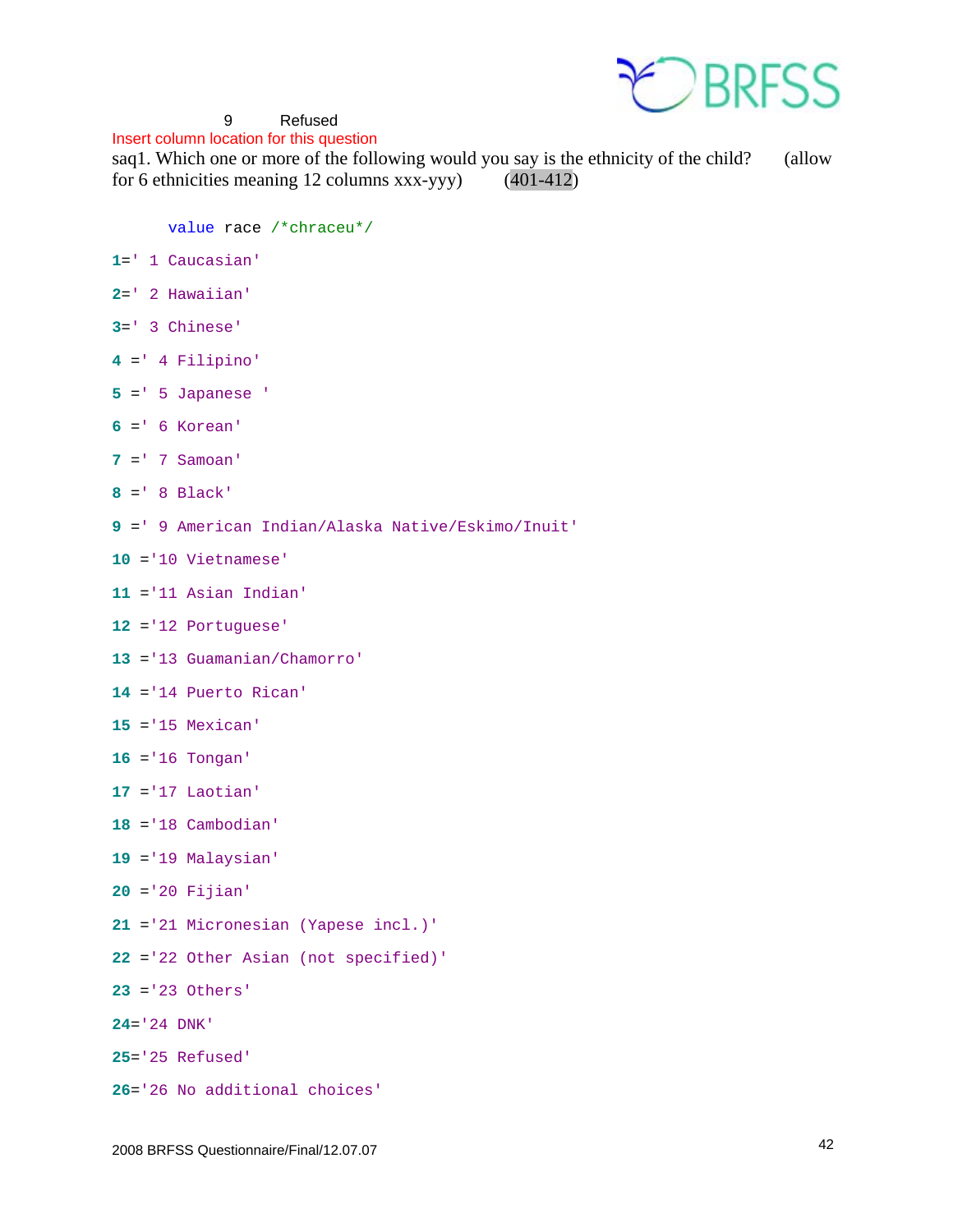

='28 Tahitian'

- ='29 Marquesa/Marshall/Gilbert/Polynesian'
- ='30 Indonesian'
- ='31 Thai'
- ='32 Pacific Islander'
- ='33 Pakistani'
- ='34 Greek/Mediterranean'
- ='35 Lebanese'
- ='36 Middle East';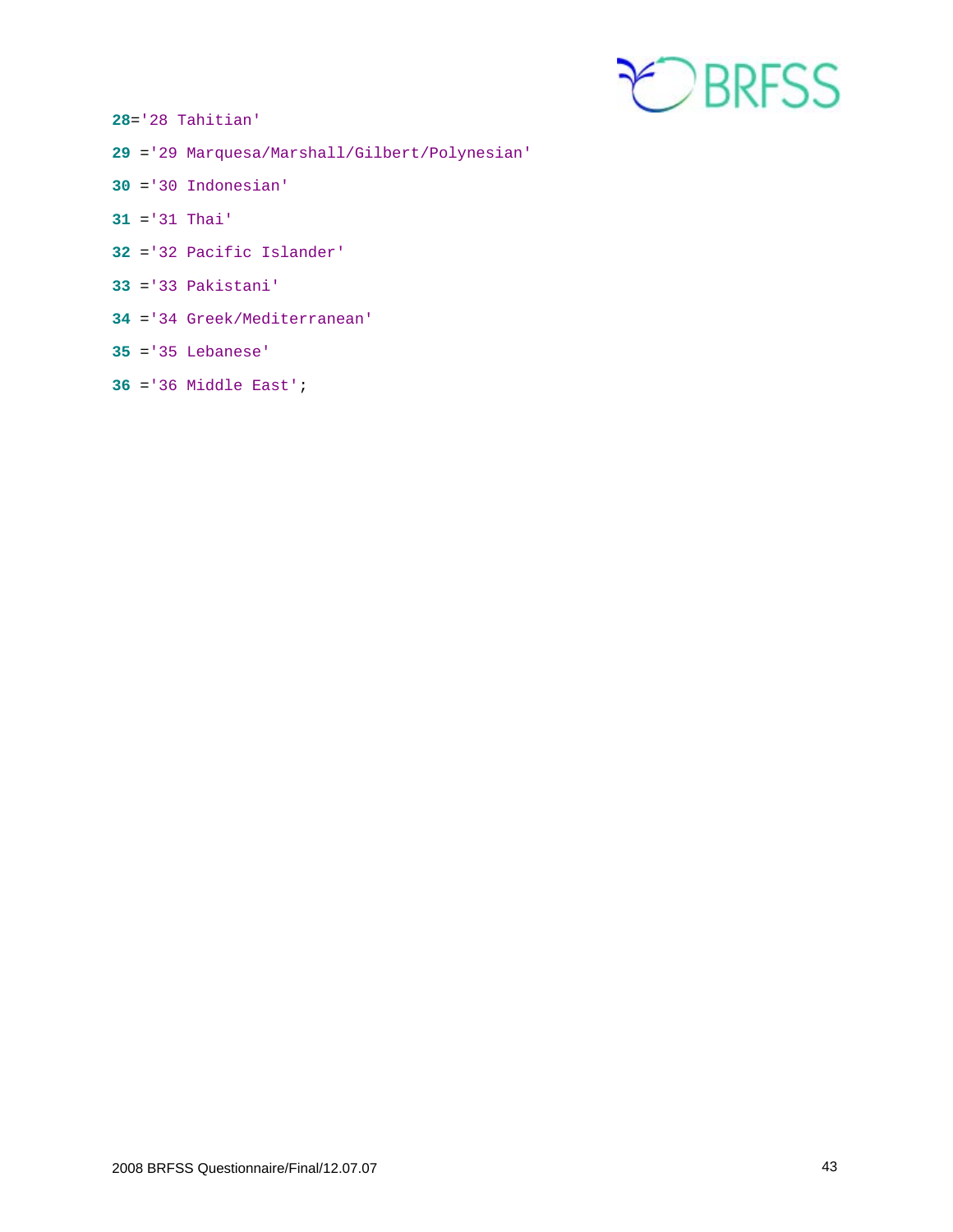

saq2. Which one of these groups would you say best the child's ethnicity? (473-474)

```
value race /*chraceu*/
```
- =' 1 Caucasian'
- =' 2 Hawaiian'
- =' 3 Chinese'
- =' 4 Filipino'
- =' 5 Japanese '
- =' 6 Korean'
- =' 7 Samoan'
- =' 8 Black'
- =' 9 American Indian/Alaska Native/Eskimo/Inuit'
- ='10 Vietnamese'
- ='11 Asian Indian'
- ='12 Portuguese'
- ='13 Guamanian/Chamorro'
- ='14 Puerto Rican'
- ='15 Mexican'
- ='16 Tongan'
- ='17 Laotian'
- ='18 Cambodian'
- ='19 Malaysian'
- ='20 Fijian'
- ='21 Micronesian (Yapese incl.)'
- ='22 Other Asian (not specified)'
- ='23 Others'
- ='24 DNK'
- ='25 Refused'
- ='26 No additional choices'
- ='28 Tahitian'
- ='29 Marquesa/Marshall/Gilbert/Polynesian'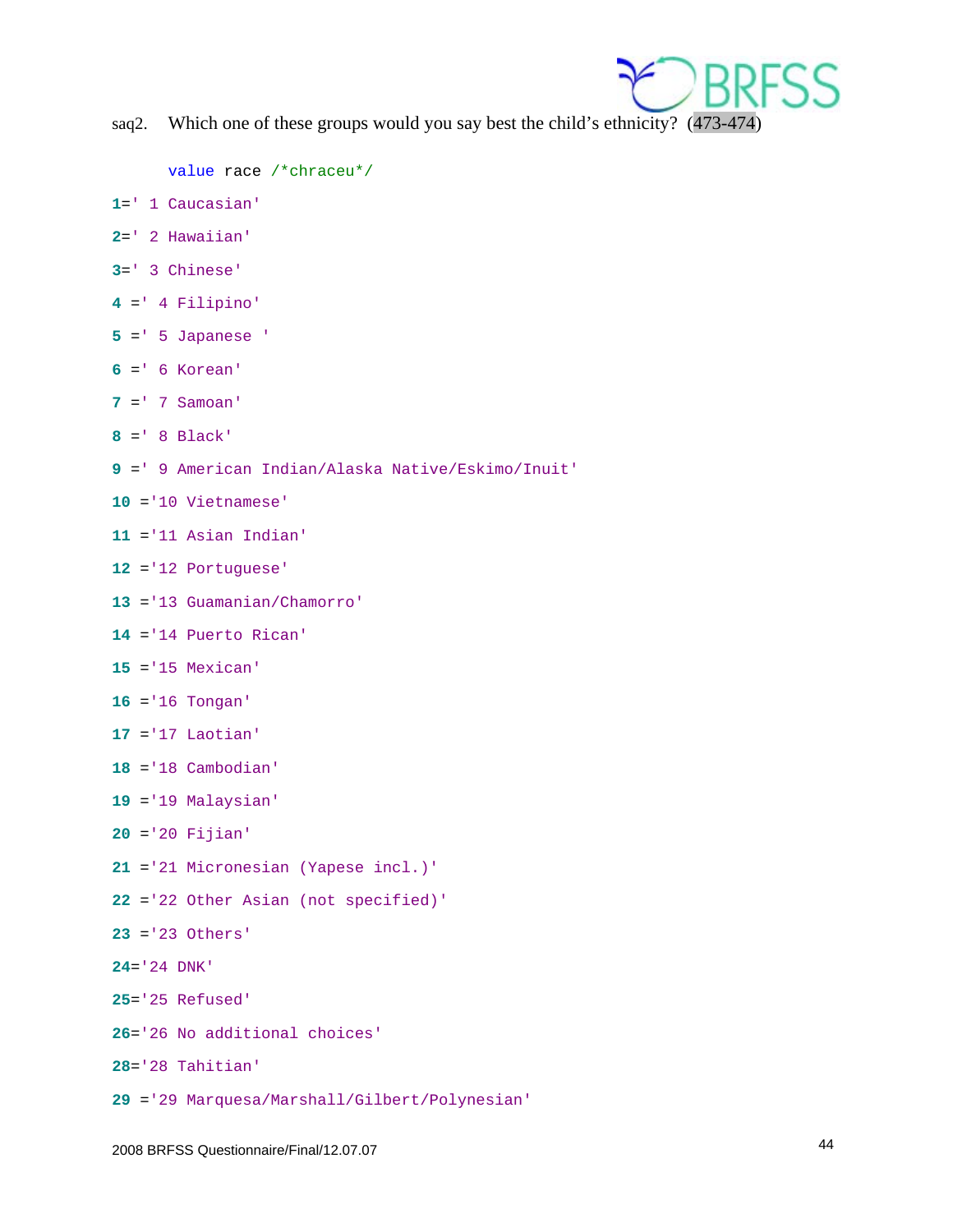

- ='30 Indonesian'
- ='31 Thai'
- ='32 Pacific Islander'
- ='33 Pakistani'
- ='34 Greek/Mediterranean'
- ='35 Lebanese'
- ='36 Middle East';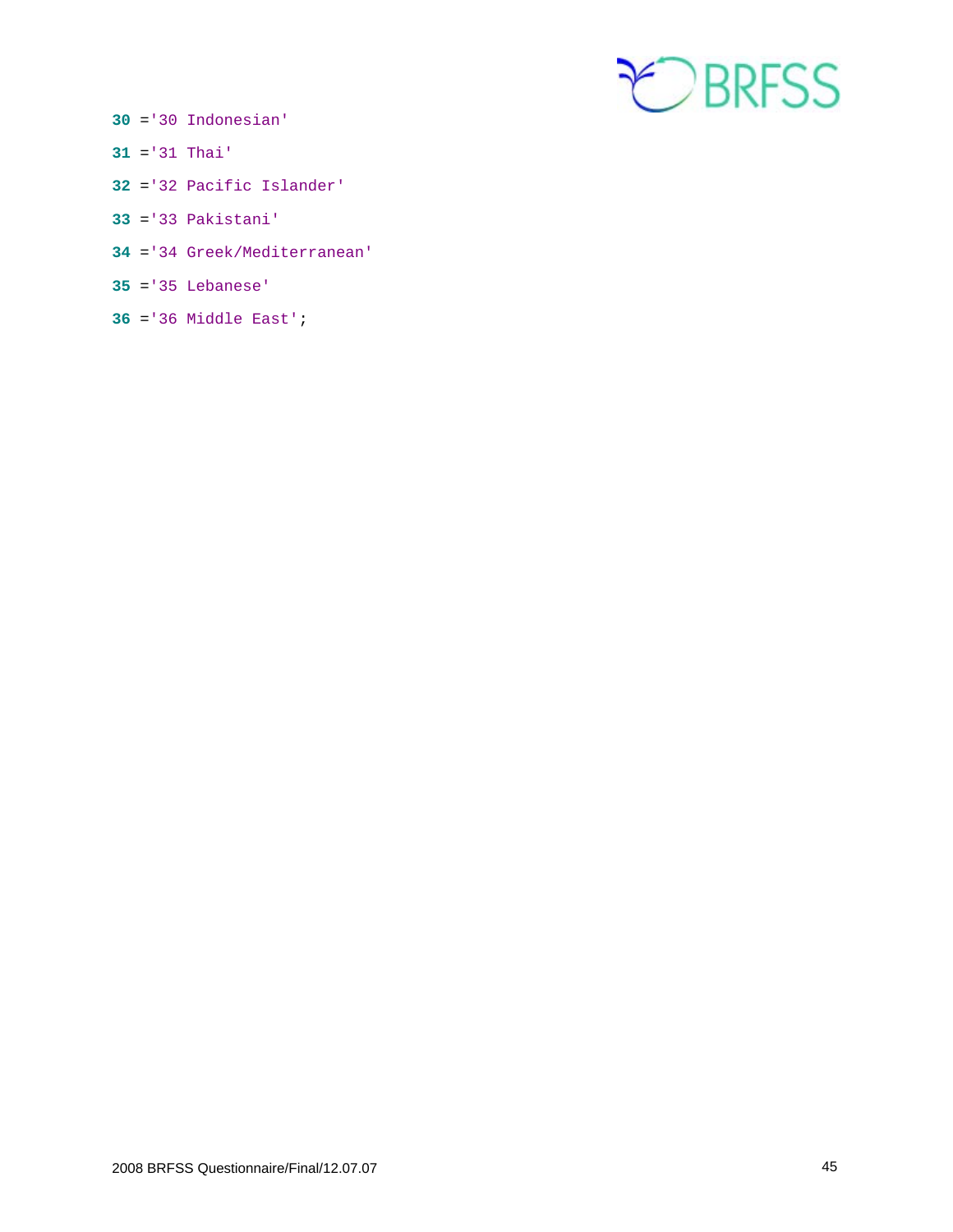

**6. How are you related to the child?** 

(381)

### **Please read:**

- 1 Parent (include biologic, step, or adoptive parent)
- 2 Grandparent<br>3 Foster parent
- Foster parent or guardian
- 4 Sibling (include biologic, step, and adoptive sibling)
- 5 Other relative
- 6 Not related in any way

 **Do not read:** 

- 7 Don't know / Not sure
- 9 Refused

### Module 16: Childhood Asthma Prevalence

### **CATI note: If response to Core Q12.7 = 88 (None) or 99 (Refused), go to next module.**

The next two questions are about the "Xth" **[CATI: please fill in correct number]** child.

**1.** Has a doctor, nurse or other health professional EVER said that the child has asthma?

(382)

|   | Yes                                       |                     |
|---|-------------------------------------------|---------------------|
|   | No.                                       | [Go to next module] |
|   | Don't know / Not sure [Go to next module] |                     |
| a | Refused                                   | [Go to next module] |

**2.** Does the child still have asthma?

(383)

- 1 Yes
- 2 No<br>7 Dor
- Don't know / Not sure
- 9 Refused

saq1. Which one or more of the following would you say is your ethnicity? (allow for 6 ethnicities meaning 12 columns xxx-yyy) (401-412)

value race /\*sraceu\*/ =' 1 Caucasian' =' 2 Hawaiian' =' 3 Chinese' =' 4 Filipino'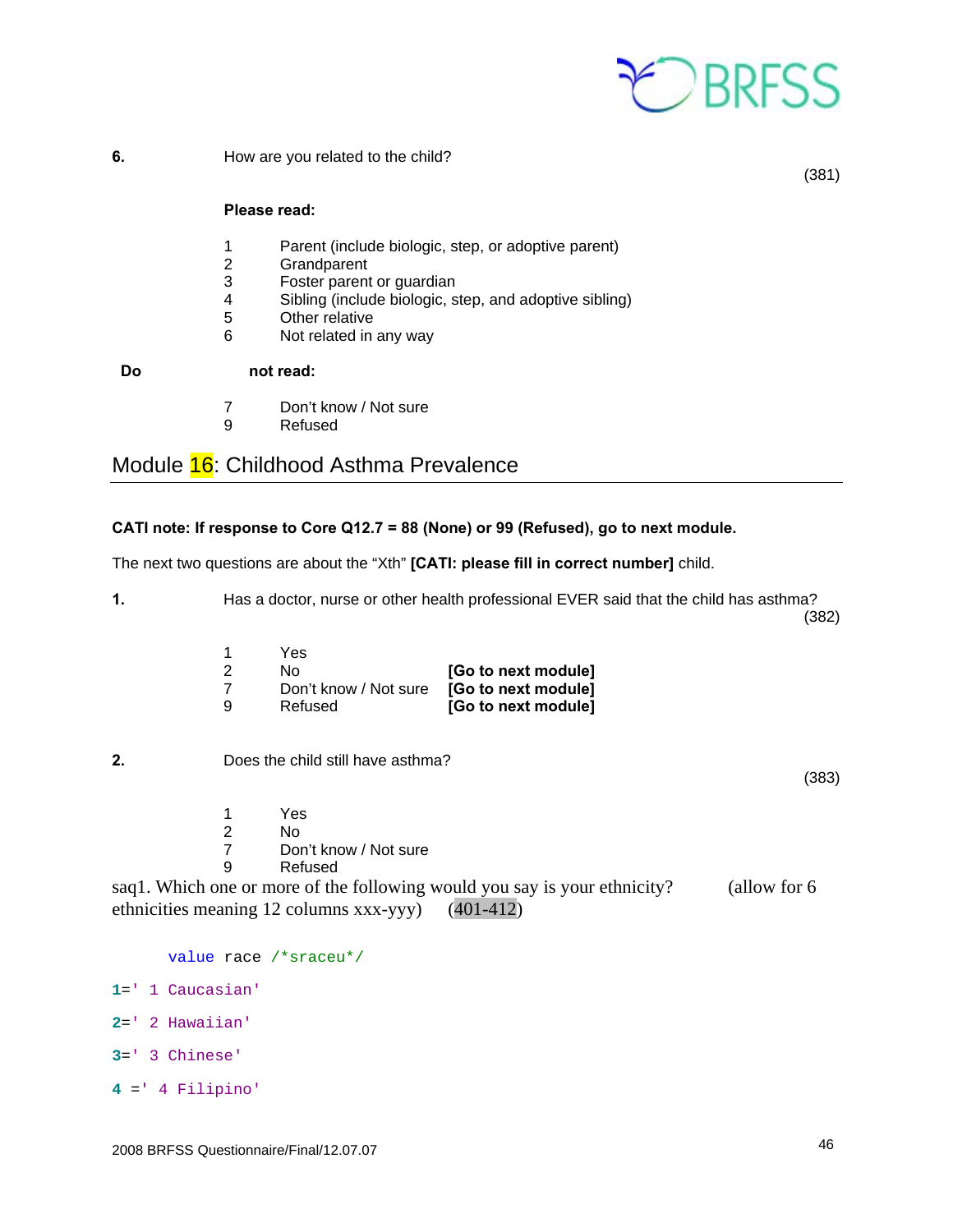

- =' 5 Japanese '
- =' 6 Korean'
- =' 7 Samoan'
- =' 8 Black'
- =' 9 American Indian/Alaska Native/Eskimo/Inuit'
- ='10 Vietnamese'
- ='11 Asian Indian'
- ='12 Portuguese'
- ='13 Guamanian/Chamorro'
- ='14 Puerto Rican'
- ='15 Mexican'
- ='16 Tongan'
- ='17 Laotian'
- ='18 Cambodian'
- ='19 Malaysian'
- ='20 Fijian'
- ='21 Micronesian (Yapese incl.)'
- ='22 Other Asian (not specified)'
- ='23 Others'
- ='24 DNK'
- ='25 Refused'
- ='26 No additional choices'
- ='28 Tahitian'
- ='29 Marquesa/Marshall/Gilbert/Polynesian'
- ='30 Indonesian'
- ='31 Thai'
- ='32 Pacific Islander'
- ='33 Pakistani'
- ='34 Greek/Mediterranean'
- ='35 Lebanese'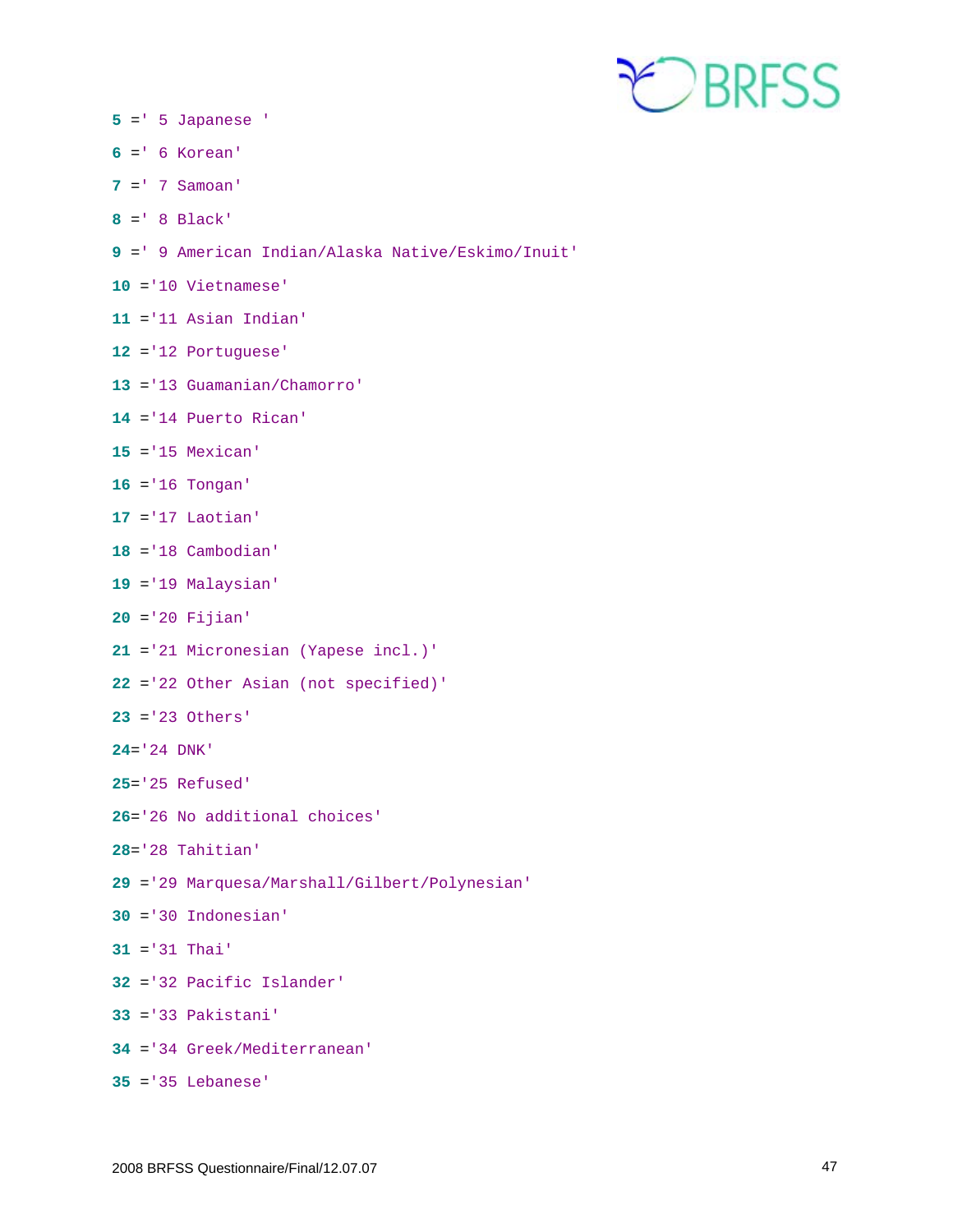

#### ='36 Middle East';

saq2. Which one of these groups would you say BEST represents your ethnicity ? (473-474)

value race /\*sraceu\*/

- =' 1 Caucasian'
- =' 2 Hawaiian'
- =' 3 Chinese'
- =' 4 Filipino'
- =' 5 Japanese '
- =' 6 Korean'
- =' 7 Samoan'
- =' 8 Black'
- =' 9 American Indian/Alaska Native/Eskimo/Inuit'
- ='10 Vietnamese'
- ='11 Asian Indian'
- ='12 Portuguese'
- ='13 Guamanian/Chamorro'
- ='14 Puerto Rican'
- ='15 Mexican'
- ='16 Tongan'
- ='17 Laotian'
- ='18 Cambodian'
- ='19 Malaysian'
- ='20 Fijian'
- ='21 Micronesian (Yapese incl.)'
- ='22 Other Asian (not specified)'
- ='23 Others'
- ='24 DNK'
- ='25 Refused'
- ='26 No additional choices'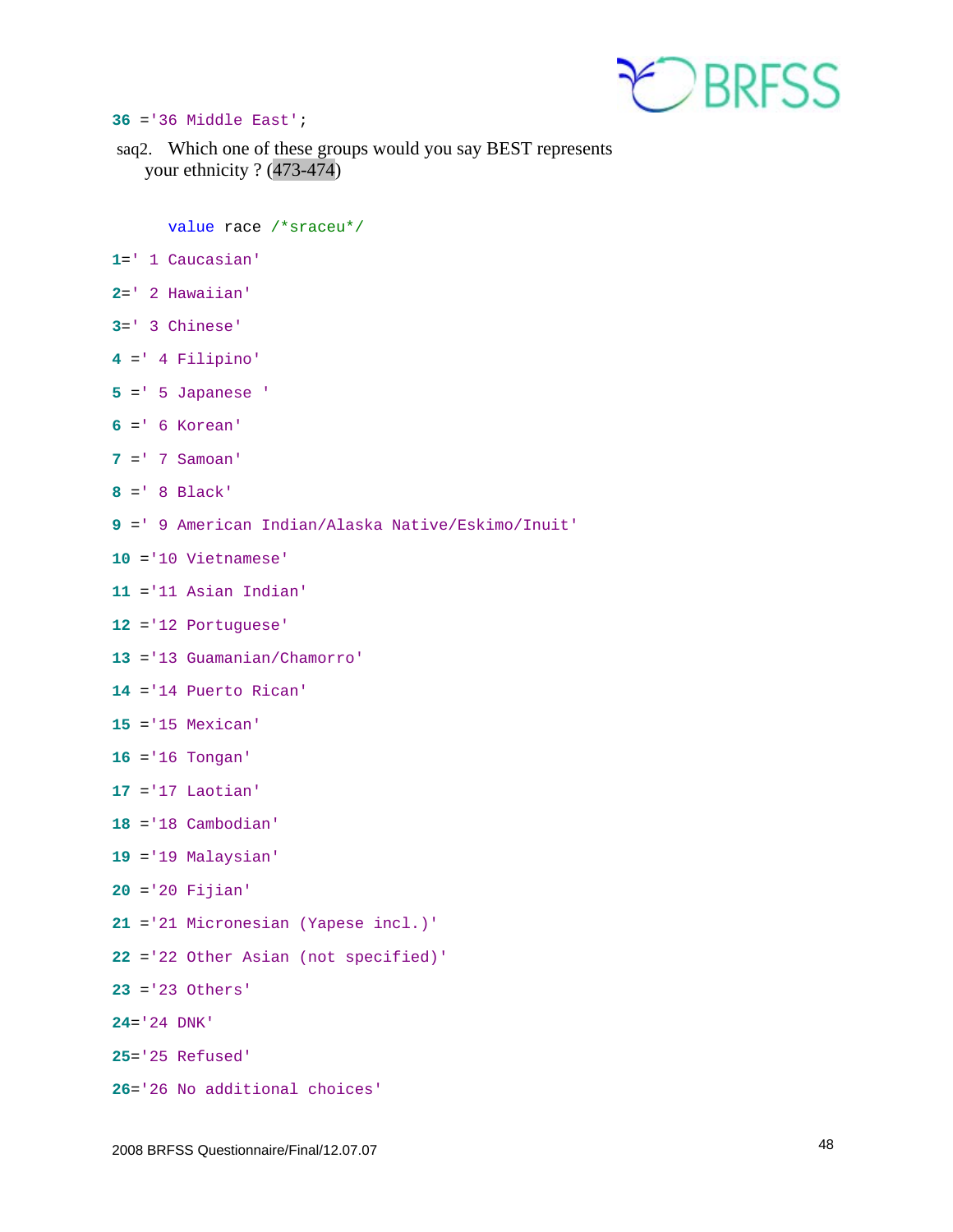

='28 Tahitian'

- ='29 Marquesa/Marshall/Gilbert/Polynesian'
- ='30 Indonesian'
- ='31 Thai'
- ='32 Pacific Islander'
- ='33 Pakistani'
- ='34 Greek/Mediterranean'
- ='35 Lebanese'
- ='36 Middle East';